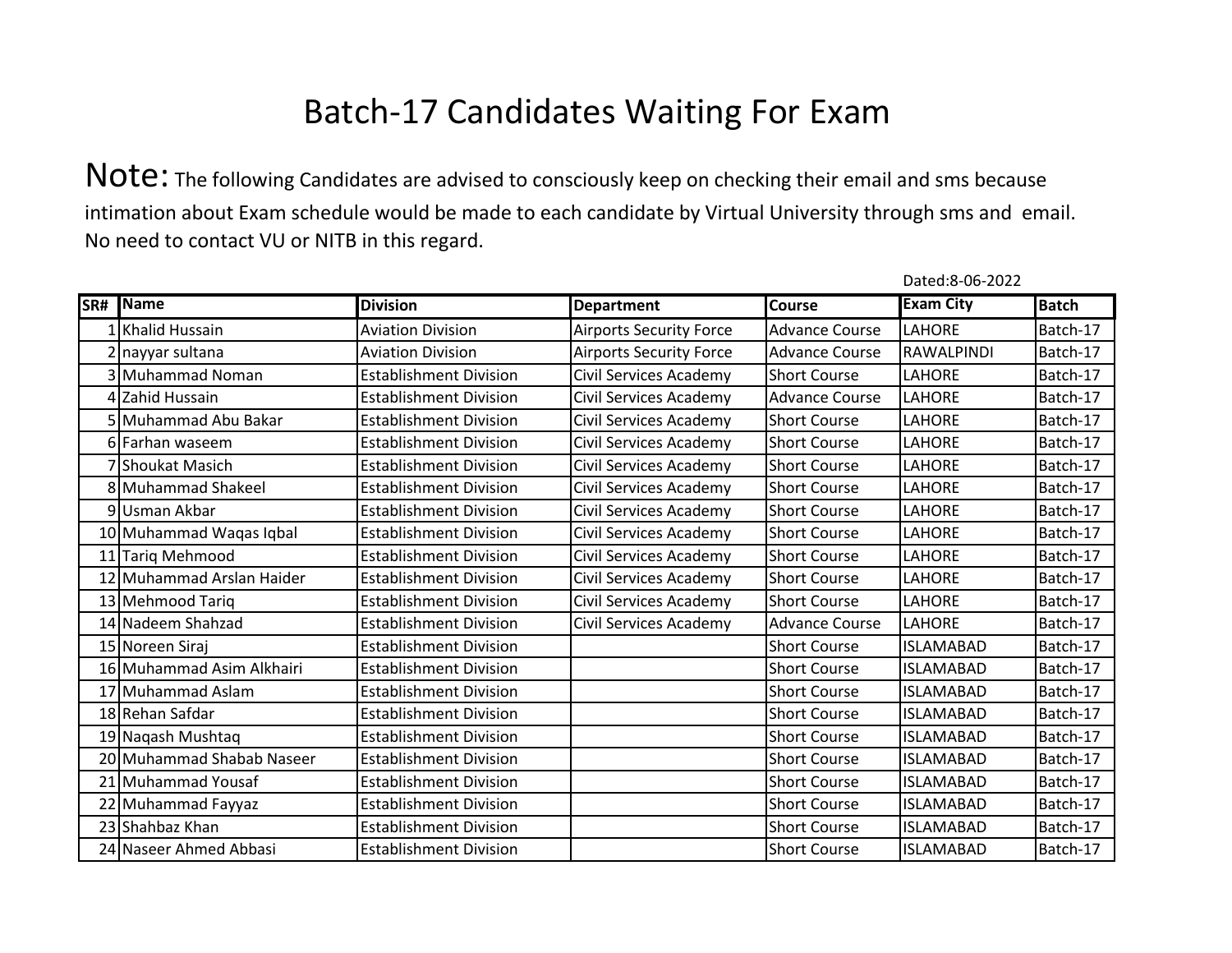|     |                            |                               |                   |                       | Dated:8-06-2022  |              |
|-----|----------------------------|-------------------------------|-------------------|-----------------------|------------------|--------------|
| SR# | Name                       | <b>Division</b>               | <b>Department</b> | <b>Course</b>         | <b>Exam City</b> | <b>Batch</b> |
|     | 25 Muhammad Bashir         | <b>Establishment Division</b> |                   | <b>Short Course</b>   | <b>ISLAMABAD</b> | Batch-17     |
|     | 26 Abid Bashir             | <b>Establishment Division</b> |                   | <b>Short Course</b>   | <b>ISLAMABAD</b> | Batch-17     |
|     | 27 Muhammad Naeem          | <b>Establishment Division</b> |                   | <b>Short Course</b>   | <b>ISLAMABAD</b> | Batch-17     |
|     | 28 Abdul Rashid Kiyani     | <b>Establishment Division</b> |                   | <b>Short Course</b>   | <b>ISLAMABAD</b> | Batch-17     |
|     | 29 syed wagas hussain shah | <b>Establishment Division</b> |                   | <b>Short Course</b>   | <b>ISLAMABAD</b> | Batch-17     |
|     | 30 Tahir Mehmood           | <b>Establishment Division</b> |                   | <b>Short Course</b>   | <b>ISLAMABAD</b> | Batch-17     |
|     | 31 ANDAN AHMED             | <b>Establishment Division</b> |                   | <b>Short Course</b>   | <b>ISLAMABAD</b> | Batch-17     |
|     | 32 Raja Masood Ahmed       | <b>Establishment Division</b> |                   | <b>Short Course</b>   | <b>ISLAMABAD</b> | Batch-17     |
|     | 33 Sheraz Ahmed            | <b>Establishment Division</b> |                   | <b>Short Course</b>   | <b>ISLAMABAD</b> | Batch-17     |
|     | 34 Azhar Abbas             | <b>Establishment Division</b> |                   | <b>Short Course</b>   | <b>ISLAMABAD</b> | Batch-17     |
|     | 35 Fazal ur Rehman         | <b>Establishment Division</b> |                   | <b>Short Course</b>   | <b>ISLAMABAD</b> | Batch-17     |
|     | 36 Sajjad Ahmed            | <b>Establishment Division</b> |                   | <b>Short Course</b>   | <b>ISLAMABAD</b> | Batch-17     |
|     | 37 Muhammad Umar Farooq    | <b>Establishment Division</b> |                   | <b>Short Course</b>   | <b>ISLAMABAD</b> | Batch-17     |
|     | 38 Sabir Shah              | <b>Establishment Division</b> |                   | <b>Short Course</b>   | <b>ISLAMABAD</b> | Batch-17     |
|     | 39 Johnson Masih           | <b>Establishment Division</b> |                   | <b>Short Course</b>   | <b>ISLAMABAD</b> | Batch-17     |
|     | 40 Imran Khan              | <b>Establishment Division</b> |                   | <b>Short Course</b>   | <b>ISLAMABAD</b> | Batch-17     |
|     | 41 Muhammad Hassan         | <b>Establishment Division</b> |                   | <b>Advance Course</b> | <b>ISLAMABAD</b> | Batch-17     |
|     | 42 Muhammad Tasveer        | <b>Establishment Division</b> |                   | <b>Short Course</b>   | <b>ISLAMABAD</b> | Batch-17     |
|     | 43 Muhammad Akash          | <b>Establishment Division</b> |                   | <b>Short Course</b>   | <b>ISLAMABAD</b> | Batch-17     |
|     | 44 Raja Samim Abbas        | <b>Establishment Division</b> |                   | <b>Short Course</b>   | <b>ISLAMABAD</b> | Batch-17     |
|     | 45 Muhammad Jawad Sarfraz  | <b>Establishment Division</b> |                   | <b>Short Course</b>   | <b>ISLAMABAD</b> | Batch-17     |
|     | 46 Muddasir Ahmad          | <b>Establishment Division</b> |                   | <b>Short Course</b>   | <b>ISLAMABAD</b> | Batch-17     |
|     | 47 waqar ahmed             | <b>Establishment Division</b> |                   | <b>Short Course</b>   | <b>ISLAMABAD</b> | Batch-17     |
|     | 48 FAYYAZ KHAN AFRIDI      | <b>Establishment Division</b> |                   | <b>Short Course</b>   | <b>ISLAMABAD</b> | Batch-17     |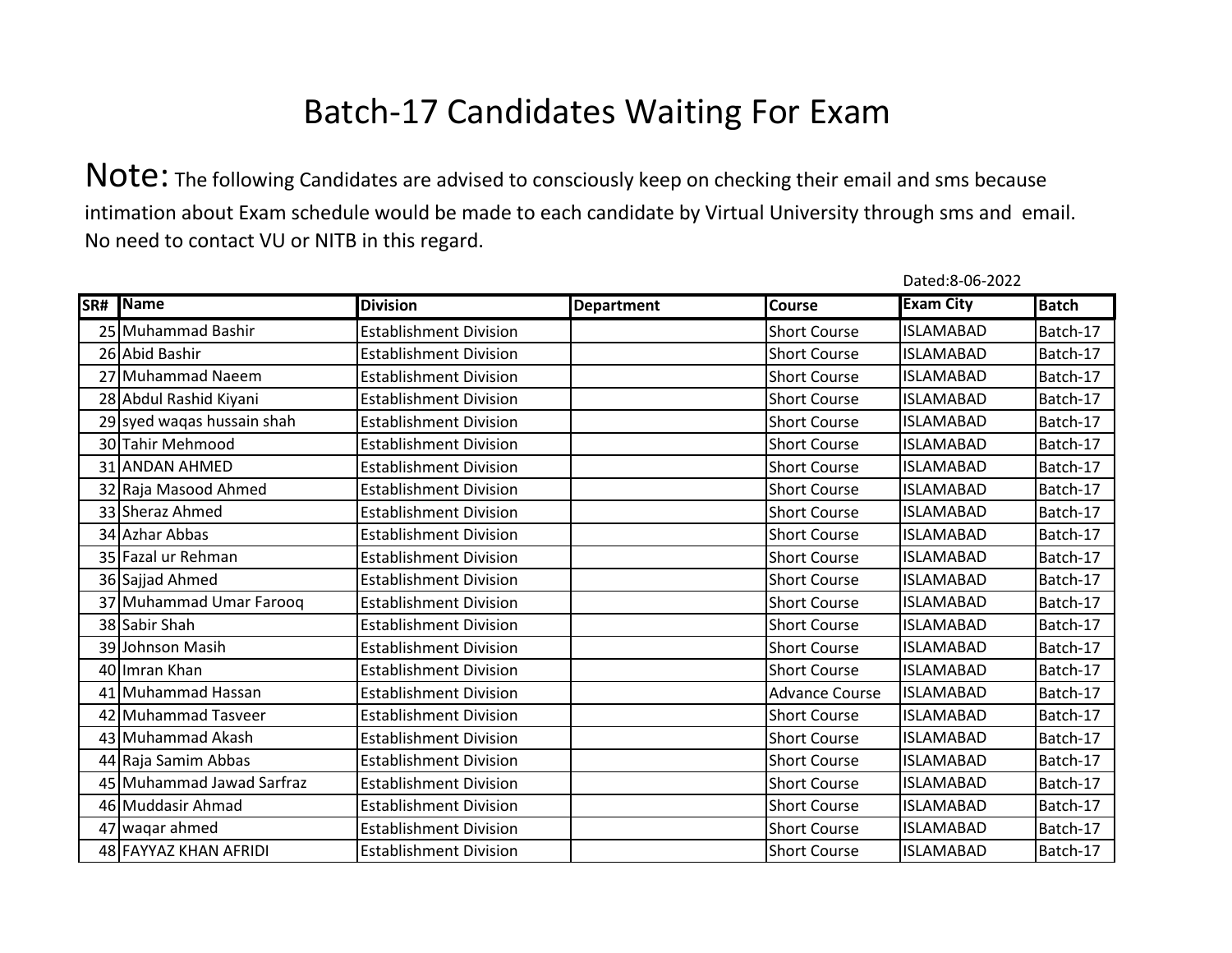|     |                            |                                                                    |                   |                       | Dated:8-06-2022  |              |
|-----|----------------------------|--------------------------------------------------------------------|-------------------|-----------------------|------------------|--------------|
| SR# | <b>Name</b>                | <b>Division</b>                                                    | <b>Department</b> | <b>Course</b>         | <b>Exam City</b> | <b>Batch</b> |
|     | 49 Waqar Ahmed Khan        | <b>Establishment Division</b>                                      |                   | <b>Short Course</b>   | <b>ISLAMABAD</b> | Batch-17     |
|     | 50 Irfan Ul Qureshi        | <b>Establishment Division</b>                                      |                   | <b>Short Course</b>   | <b>ISLAMABAD</b> | Batch-17     |
|     | 51 Ali Raza                | <b>Establishment Division</b>                                      |                   | <b>Short Course</b>   | <b>ISLAMABAD</b> | Batch-17     |
|     | 52 Mumtaz Ali              | <b>Establishment Division</b>                                      |                   | <b>Short Course</b>   | <b>ISLAMABAD</b> | Batch-17     |
|     | 53 Umber Chughtai          | <b>Establishment Division</b>                                      |                   | <b>Short Course</b>   | <b>ISLAMABAD</b> | Batch-17     |
|     | 54 Ghulam Ali              | <b>Establishment Division</b>                                      |                   | <b>Short Course</b>   | <b>ISLAMABAD</b> | Batch-17     |
|     | 55 Raja Muhammad Rafaqat   | <b>Establishment Division</b>                                      |                   | <b>Short Course</b>   | <b>ISLAMABAD</b> | Batch-17     |
|     | 56 Ghulam Haider Minhas    | <b>Establishment Division</b>                                      |                   | <b>Short Course</b>   | <b>ISLAMABAD</b> | Batch-17     |
|     | 57 Danish Mehmood Qureshi  | <b>Establishment Division</b>                                      |                   | <b>Short Course</b>   | <b>ISLAMABAD</b> | Batch-17     |
|     | 58 Afaq Ahmed Wagas        | <b>Establishment Division</b>                                      |                   | <b>Advance Course</b> | <b>ISLAMABAD</b> | Batch-17     |
|     |                            |                                                                    |                   |                       |                  |              |
|     | 59 MUHAMMAD SHAHZAD RAFIQ  | <b>Establishment Division</b>                                      |                   | <b>Short Course</b>   | <b>ISLAMABAD</b> | Batch-17     |
|     | 60 Muhammad Waqar          | <b>Establishment Division</b>                                      |                   | <b>Short Course</b>   | <b>ISLAMABAD</b> | Batch-17     |
|     | 61 Haroon Yaqoob           | <b>Establishment Division</b>                                      |                   | <b>Advance Course</b> | <b>ISLAMABAD</b> | Batch-17     |
|     | 62 Waqas Ahmed Kiyani      | <b>Establishment Division</b>                                      |                   | <b>Advance Course</b> | <b>ISLAMABAD</b> | Batch-17     |
|     | 63 Engr. Muhammad Haris    | <b>Establishment Division</b>                                      |                   | <b>Advance Course</b> | <b>ISLAMABAD</b> | Batch-17     |
|     | 64 Sarfraz Ali             | <b>Establishment Division</b>                                      |                   | <b>Advance Course</b> | <b>ISLAMABAD</b> | Batch-17     |
|     | 65 Janab Ali               | Federal Tax Ombudsman Secr Federal Tax Ombudsman SeShort Course    |                   |                       | PESHAWAR         | Batch-17     |
|     | 66 Syed Talib Hassan Zaidi | Federal Tax Ombudsman Secr Federal Tax Ombudsman Se Advance Course |                   |                       | <b>KARACHI</b>   | Batch-17     |
|     | 67 Shahid Faroog           | Federal Tax Ombudsman Secr Federal Tax Ombudsman SeAdvance Course  |                   |                       | <b>ISLAMABAD</b> | Batch-17     |
|     | 68 Muhammad ibrahim khan   | Federal Tax Ombudsman SecreFederal Tax Ombudsman Se Short Course   |                   |                       | <b>ISLAMABAD</b> | Batch-17     |
|     | 69 Amin-ur-Rasheed Saqib   | Federal Tax Ombudsman Secr Federal Tax Ombudsman Se Advance Course |                   |                       | <b>ISLAMABAD</b> | Batch-17     |
|     | 70 Abdul Karim             | Federal Tax Ombudsman Secr Federal Tax Ombudsman Se Short Course   |                   |                       | <b>SUKKUR</b>    | Batch-17     |
|     | 71 Asim Saleemi            | Federal Tax Ombudsman Secr Federal Tax Ombudsman Se Advance Course |                   |                       | <b>ISLAMABAD</b> | Batch-17     |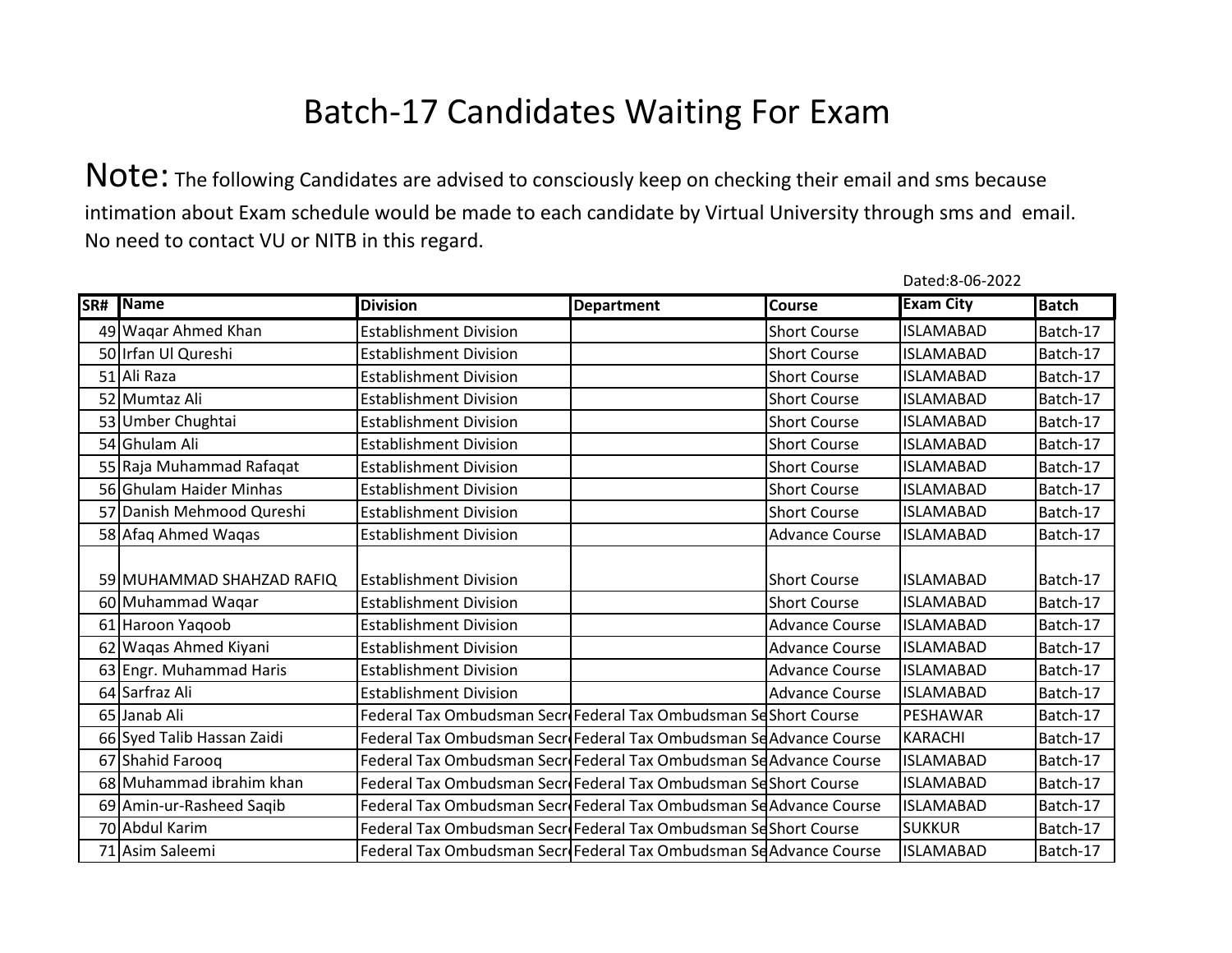Note: The following Candidates are advised to consciously keep on checking their email and sms because intimation about Exam schedule would be made to each candidate by Virtual University through sms and email. No need to contact VU or NITB in this regard.

| SR# | Name                      | <b>Division</b>                                                     | <b>Department</b>                      | <b>Course</b>         | <b>Exam City</b>  | <b>Batch</b> |
|-----|---------------------------|---------------------------------------------------------------------|----------------------------------------|-----------------------|-------------------|--------------|
|     | 72 Muhammad Shahab        | Federal Tax Ombudsman SecriFederal Tax Ombudsman Seshort Course     |                                        |                       | <b>ISLAMABAD</b>  | Batch-17     |
|     | 73 Saqib Saqlain          | Federal Tax Ombudsman Secr Federal Tax Ombudsman Se Advance Course  |                                        |                       | <b>KARACHI</b>    | Batch-17     |
|     | 74 Muhammad Bilal         | Federal Tax Ombudsman SecriFederal Tax Ombudsman Seshort Course     |                                        |                       | <b>MULTAN</b>     | Batch-17     |
|     | 75 Naila Altaf            | Federal Tax Ombudsman Secre Federal Tax Ombudsman Se Advance Course |                                        |                       | <b>ISLAMABAD</b>  | Batch-17     |
|     | 76 Ghulam Mujtaba Qureshi | Federal Tax Ombudsman Secr Federal Tax Ombudsman Se Advance Course  |                                        |                       | <b>ISLAMABAD</b>  | Batch-17     |
|     | 77 Muhammad Ibrahim       | Federal Tax Ombudsman SecriFederal Tax Ombudsman Se Short Course    |                                        |                       | <b>KARACHI</b>    | Batch-17     |
|     | 78 Muhammad Faisal        | Federal Tax Ombudsman Secr Federal Tax Ombudsman Se Advance Course  |                                        |                       | <b>KARACHI</b>    | Batch-17     |
|     | 79 MAJID KHAN             | Federal Tax Ombudsman SecriFederal Tax Ombudsman Seshort Course     |                                        |                       | LAHORE            | Batch-17     |
|     | 80 Saleem Ahmad           | Federal Tax Ombudsman SecriFederal Tax Ombudsman Seshort Course     |                                        |                       | <b>FAISALABAD</b> | Batch-17     |
|     | 81 Muhammad Saeed         | Federal Tax Ombudsman SecriFederal Tax Ombudsman Seshort Course     |                                        |                       | LAHORE            | Batch-17     |
|     | 82 Jamal Nasir            | Federal Tax Ombudsman SecriFederal Tax Ombudsman Se Advance Course  |                                        |                       | <b>KARACHI</b>    | Batch-17     |
|     | 83 Mukhtar Hussain        | Federal Tax Ombudsman SecriFederal Tax Ombudsman Sesshort Course    |                                        |                       | <b>QUETTA</b>     | Batch-17     |
|     | 84 Aakash Sandoria        | Federal Tax Ombudsman SecriFederal Tax Ombudsman Se Short Course    |                                        |                       | <b>QUETTA</b>     | Batch-17     |
|     | 85 Waseem Iqbal           | Federal Tax Ombudsman SecriFederal Tax Ombudsman SeAdvance Course   |                                        |                       | <b>ISLAMABAD</b>  | Batch-17     |
|     | 86 Muhammad Sajid         | Federal Tax Ombudsman SecriFederal Tax Ombudsman Sesshort Course    |                                        |                       | <b>ISLAMABAD</b>  | Batch-17     |
|     | 87 Ali Abbas              | Federal Tax Ombudsman Secr Federal Tax Ombudsman Se Advance Course  |                                        |                       | <b>ISLAMABAD</b>  | Batch-17     |
|     | 88 MAAZ ALI               | Federal Tax Ombudsman SecreFederal Tax Ombudsman SeShort Course     |                                        |                       | <b>ISLAMABAD</b>  | Batch-17     |
|     | 89 HUMAIR ARIF            | Federal Tax Ombudsman SecriFederal Tax Ombudsman Sesshort Course    |                                        |                       | <b>ISLAMABAD</b>  | Batch-17     |
|     | 90 QASIM ZUBAIR QURESHI   | <b>Climate Change Division</b>                                      |                                        | <b>Advance Course</b> | <b>ISLAMABAD</b>  | Batch-17     |
|     | 91 MUNEEB IBRAHIM         | <b>Commerce Division</b>                                            |                                        | <b>Advance Course</b> | <b>ISLAMABAD</b>  | Batch-17     |
|     | 92 Ubaid shoukat          | <b>Commerce Division</b>                                            |                                        | <b>Advance Course</b> | <b>ISLAMABAD</b>  | Batch-17     |
|     | 93 Minhas Ullah Khan      | <b>Commerce Division</b>                                            |                                        | <b>Short Course</b>   | <b>ISLAMABAD</b>  | Batch-17     |
|     | 94 M Suhaib Ahmad         | <b>Commerce Division</b>                                            |                                        | <b>Advance Course</b> | <b>ISLAMABAD</b>  | Batch-17     |
|     | 95 Sirish Jamil           | <b>Communications Division</b>                                      | National Highways and Mot Short Course |                       | PESHAWAR          | Batch-17     |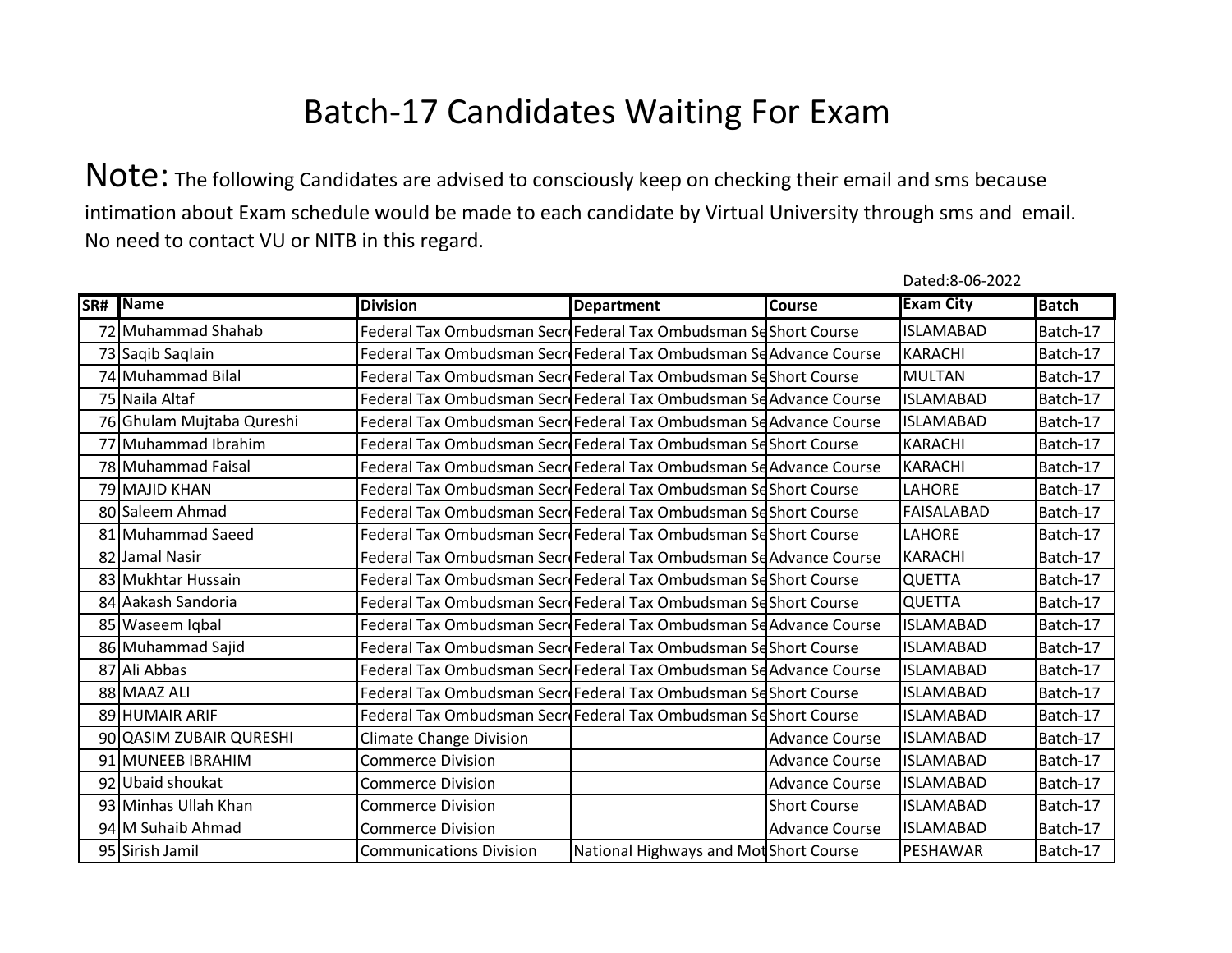Note: The following Candidates are advised to consciously keep on checking their email and sms because intimation about Exam schedule would be made to each candidate by Virtual University through sms and email. No need to contact VU or NITB in this regard.

| SR# | Name                    | <b>Division</b>                | <b>Department</b>                        | <b>Course</b> | <b>Exam City</b> | <b>Batch</b> |
|-----|-------------------------|--------------------------------|------------------------------------------|---------------|------------------|--------------|
|     | 96 Aitbar Ali           | <b>Communications Division</b> | National Highways and Mot Advance Course |               | <b>HYDERABAD</b> | Batch-17     |
|     | 97 Ravesh Kumar         | <b>Communications Division</b> | National Highways and Mot Advance Course |               | <b>HYDERABAD</b> | Batch-17     |
|     | 98 Shabir Ahmed         | <b>Communications Division</b> | National Highways and Mot Advance Course |               | <b>HYDERABAD</b> | Batch-17     |
|     | 99 Mashooque Ali        | <b>Communications Division</b> | National Highways and Mot Advance Course |               | <b>HYDERABAD</b> | Batch-17     |
|     | 100 Mumtaz Ali          | <b>Communications Division</b> | National Highways and Mot Advance Course |               | <b>HYDERABAD</b> | Batch-17     |
|     | 101 Farman Ul Islam     | <b>Communications Division</b> | National Highways and Mot Advance Course |               | <b>HYDERABAD</b> | Batch-17     |
|     | 102 Ahsan Farid         | <b>Communications Division</b> | National Highways and Mot Short Course   |               | <b>ISLAMABAD</b> | Batch-17     |
|     | 103 Shaheena Parveen    | <b>Communications Division</b> | National Highways and Mot Advance Course |               | <b>ISLAMABAD</b> | Batch-17     |
|     | 104 Sania Naz           | <b>Communications Division</b> | National Highways and Mot Advance Course |               | <b>ISLAMABAD</b> | Batch-17     |
|     | 105 Touqeer Ahmad       | <b>Communications Division</b> | National Highways and Mot Advance Course |               | <b>ISLAMABAD</b> | Batch-17     |
|     | 106 Bibi Samina         | <b>Communications Division</b> | National Highways and Mot Short Course   |               | <b>QUETTA</b>    | Batch-17     |
|     | 107 Qaweem Ahmed        | <b>Communications Division</b> | National Highways and Mot Short Course   |               | <b>ISLAMABAD</b> | Batch-17     |
|     | 108 Rehan Rouf          | <b>Communications Division</b> | National Highways and Mot Short Course   |               | LAHORE           | Batch-17     |
|     | 109 MUJEEB UR REHMAN    | <b>Communications Division</b> | National Highways and Mot Short Course   |               | QUETTA           | Batch-17     |
|     | 110 Anjum Iqbal         | <b>Communications Division</b> | National Highways and Mot Short Course   |               | <b>OKARA</b>     | Batch-17     |
|     | 111 Tariq Mehmood       | <b>Communications Division</b> | National Highways and Mot Advance Course |               | <b>ISLAMABAD</b> | Batch-17     |
|     | 112 Abdul Ghaffar       | <b>Communications Division</b> | National Highways and Mot Advance Course |               | LAHORE           | Batch-17     |
|     | 113 Shahzad Ahmad       | <b>Communications Division</b> | National Highways and Mot Advance Course |               | LAHORE           | Batch-17     |
|     | 114 Syed Mehtab Hussain | <b>Communications Division</b> | National Highways and Mot Advance Course |               | <b>ISLAMABAD</b> | Batch-17     |
|     | 115 Shahid Razzak       | <b>Communications Division</b> | National Highways and Mot Advance Course |               | <b>HYDERABAD</b> | Batch-17     |
|     | 116 Syed Munir Hassan   | <b>Communications Division</b> | National Highways and Mot Advance Course |               | <b>HYDERABAD</b> | Batch-17     |
|     | 117 Muhammad Riaz       | <b>Communications Division</b> | National Highways and Mot Advance Course |               | PESHAWAR         | Batch-17     |
|     | 118 Azmat Shah          | <b>Communications Division</b> | National Highways and Mot Advance Course |               | <b>ISLAMABAD</b> | Batch-17     |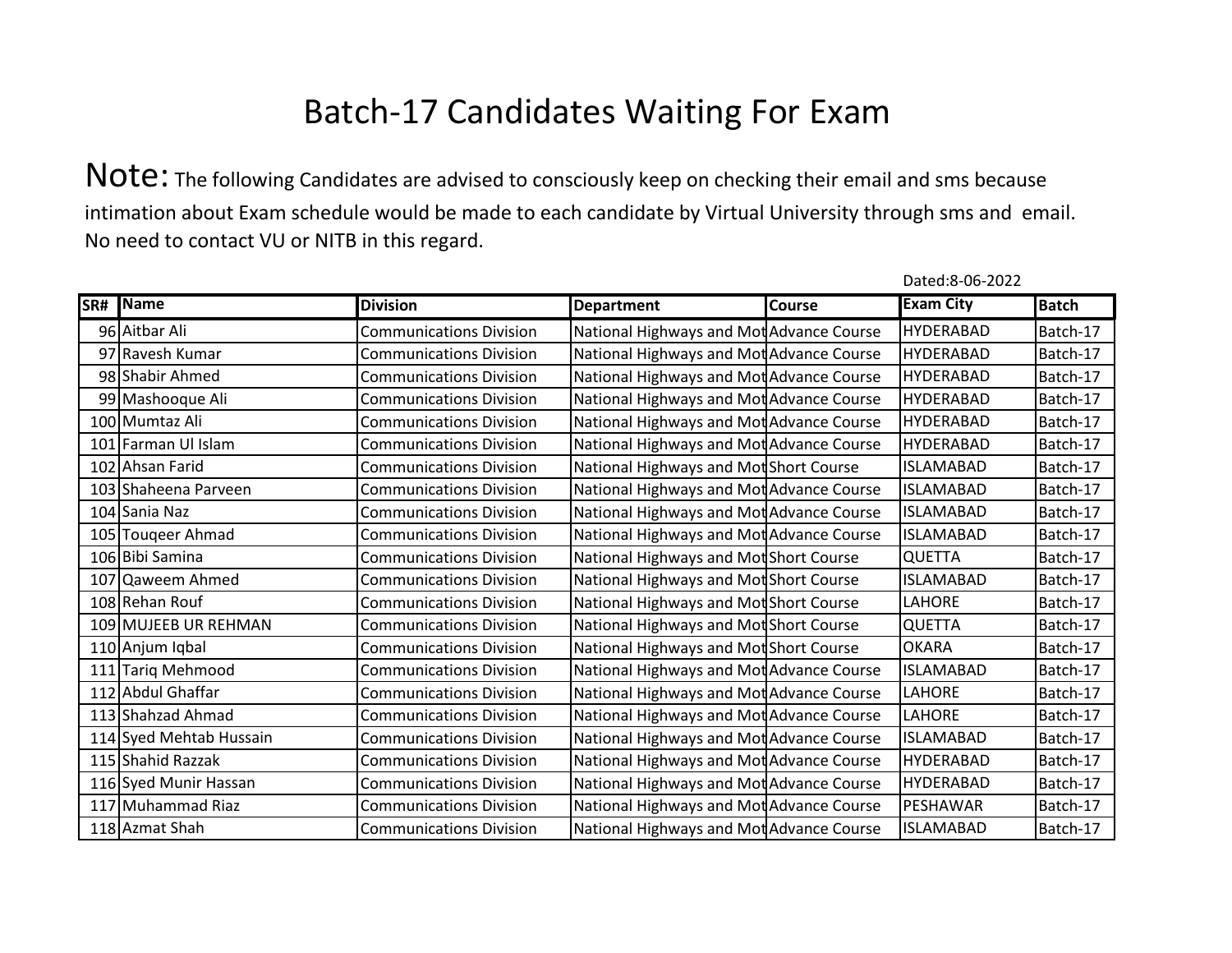Note: The following Candidates are advised to consciously keep on checking their email and sms because intimation about Exam schedule would be made to each candidate by Virtual University through sms and email. No need to contact VU or NITB in this regard.

| SR# | <b>Name</b>                   | <b>Division</b>                | <b>Department</b>                        | <b>Course</b> | <b>Exam City</b>     | <b>Batch</b> |
|-----|-------------------------------|--------------------------------|------------------------------------------|---------------|----------------------|--------------|
|     |                               |                                |                                          |               |                      |              |
|     | 119 Nazar Hussain             | <b>Communications Division</b> | National Highways and Mot Advance Course |               | <b>NANKANA SAHIB</b> | Batch-17     |
|     |                               |                                |                                          |               |                      |              |
|     | 120 Sultan Mehmood            | <b>Communications Division</b> | National Highways and Mot Advance Course |               | <b>NANKANA SAHIB</b> | Batch-17     |
|     | 121 Mubashir Hussain Chughtai | <b>Communications Division</b> | National Highways and Mot Advance Course |               | <b>CHINIOT</b>       | Batch-17     |
|     | 122 M Akmal Jahangir          | <b>Communications Division</b> | National Highways and Mot Advance Course |               | <b>MULTAN</b>        | Batch-17     |
|     | 123 Nasir Abbas               | <b>Communications Division</b> | National Highways and Mot Advance Course |               | <b>CHINIOT</b>       | Batch-17     |
|     | 124 Umer Hayyat               | <b>Communications Division</b> | National Highways and Mot Short Course   |               | <b>LAHORE</b>        | Batch-17     |
|     | 125 Muhammad Nadeem           | <b>Communications Division</b> | National Highways and Mot Advance Course |               | SAHIWAL              | Batch-17     |
|     | 126 SADDAM-UL-ABEDIN KHAN     | <b>Communications Division</b> | National Highways and Mot Advance Course |               | <b>ISLAMABAD</b>     | Batch-17     |
|     | 127 Muhammad Ibrahim          | <b>Communications Division</b> | National Highways and Mot Advance Course |               | <b>QUETTA</b>        | Batch-17     |
|     | 128 Muhammad Akhtar           | <b>Communications Division</b> | National Highways and Mot Advance Course |               | <b>MULTAN</b>        | Batch-17     |
|     | 129 Majid Ali                 | <b>Communications Division</b> | National Highways and Mot Short Course   |               | LAHORE               | Batch-17     |
|     | 130 Srosh Iqbal               | <b>Communications Division</b> | National Highways and Mot Short Course   |               | <b>OKARA</b>         | Batch-17     |
|     | 131 Agha Qaiser               | <b>Communications Division</b> | National Highways and Mot Advance Course |               | <b>MULTAN</b>        | Batch-17     |
|     | 132 Anam Shahzadi             | <b>Communications Division</b> | National Highways and Mot Short Course   |               | <b>OKARA</b>         | Batch-17     |
|     | 133 Javed Ahmed               | <b>Communications Division</b> | National Highways and Mot Advance Course |               | <b>LAHORE</b>        | Batch-17     |
|     | 134 Naveed Nisar              | <b>Communications Division</b> | National Highways and Mot Advance Course |               | LAHORE               | Batch-17     |
|     | 135 Sarfraz Nazir             | <b>Communications Division</b> | National Highways and Mot Advance Course |               | <b>LAHORE</b>        | Batch-17     |
|     | 136 Muhammad Waseem           | <b>Communications Division</b> | National Highways and Mot Advance Course |               | <b>MULTAN</b>        | Batch-17     |
|     | 137 Imtiaz Ahmad              | <b>Communications Division</b> | National Highways and Mot Advance Course |               | <b>OKARA</b>         | Batch-17     |
|     | 138 Nabeela Naveed            | <b>Communications Division</b> | National Highways and Mot Advance Course |               | LAHORE               | Batch-17     |
|     | 139 Mudasser Ali              | <b>Communications Division</b> | National Highways and Mot Advance Course |               | LAHORE               | Batch-17     |
|     | 140 Hassan Jabbar             | <b>Communications Division</b> | National Highways and Mot Short Course   |               | LAHORE               | Batch-17     |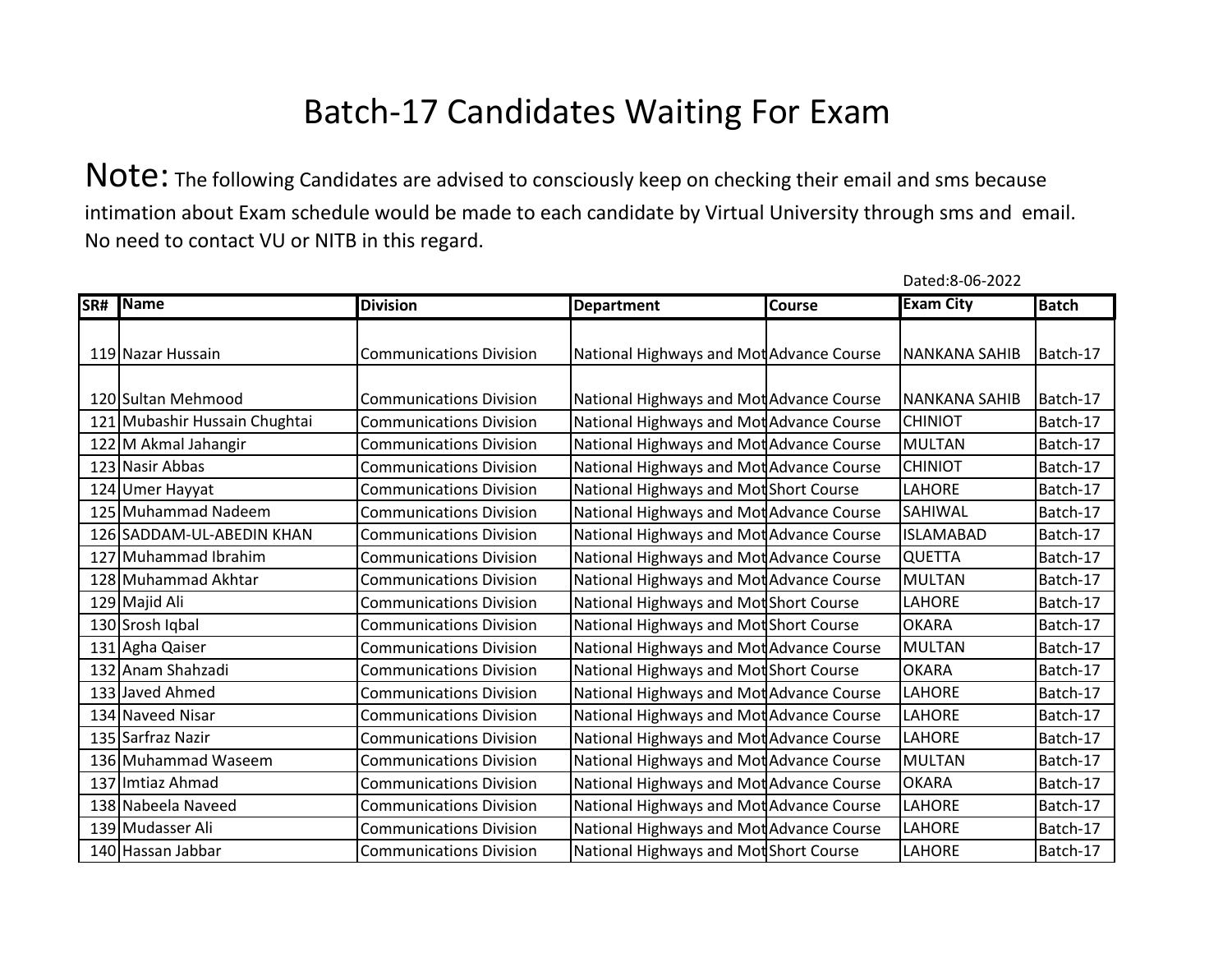Note: The following Candidates are advised to consciously keep on checking their email and sms because intimation about Exam schedule would be made to each candidate by Virtual University through sms and email. No need to contact VU or NITB in this regard.

| SR# Name                  | <b>Division</b>                | <b>Department</b>                         | <b>Course</b>         | <b>Exam City</b>  | <b>Batch</b> |
|---------------------------|--------------------------------|-------------------------------------------|-----------------------|-------------------|--------------|
| 141 Mohammed Farhaj Khan  | <b>Communications Division</b> | National Highways and Mot Advance Course  |                       | <b>KARACHI</b>    | Batch-17     |
| 142 ABDUL QAYYUM KHAN     | <b>Communications Division</b> | National Highways and Mot Advance Course  |                       | <b>ISLAMABAD</b>  | Batch-17     |
| 143 Muhammad Arif Khan    | <b>Communications Division</b> | National Highways and Mot Advance Course  |                       | <b>ISLAMABAD</b>  | Batch-17     |
| 144 Zulfiqar Ali Rao      | <b>Communications Division</b> | National Highways and Mot Advance Course  |                       | <b>ISLAMABAD</b>  | Batch-17     |
| 145 Maisam Ali            | <b>Communications Division</b> | National Highways and Mot Short Course    |                       | <b>QUETTA</b>     | Batch-17     |
| 146 KALEEM ULLAH KHAN     | <b>Communications Division</b> | National Highways and Mot Short Course    |                       | <b>ISLAMABAD</b>  | Batch-17     |
| 147 Liagat Hussain        | <b>Communications Division</b> | National Highways and Mot Advance Course  |                       | <b>ISLAMABAD</b>  | Batch-17     |
| 148 Muhammed Kashif       | <b>Communications Division</b> | National Transport Researc Advance Course |                       | <b>ISLAMABAD</b>  | Batch-17     |
| 149 Sahib Jan             | <b>Communications Division</b> | National Transport Researc Short Course   |                       | <b>ISLAMABAD</b>  | Batch-17     |
| 150 QASIM MUNIR           | <b>Communications Division</b> | National Transport Researc Short Course   |                       | <b>ISLAMABAD</b>  | Batch-17     |
| 151 SYEDA RUBAB KAZMI     | <b>Communications Division</b> | National Transport Researc Short Course   |                       | <b>ISLAMABAD</b>  | Batch-17     |
| 152 Nasreen Akhtar        | <b>Defence Division</b>        | 501 Central Workshop EME Advance Course   |                       | RAWALPINDI        | Batch-17     |
| 153 Khizar hayat          | <b>Defence Division</b>        | 501 Central Workshop EME Advance Course   |                       | RAWALPINDI        | Batch-17     |
| 154 Muhammad Saleem       | <b>Defence Division</b>        | 501 Central Workshop EME Advance Course   |                       | RAWALPINDI        | Batch-17     |
| 155 Deebar Gill           | <b>Defence Division</b>        | 509 Electronics Base Works Short Course   |                       | <b>GUJRANWALA</b> | Batch-17     |
| 156 mona tariq            | <b>Defence Division</b>        | Air Headquarters                          | <b>Advance Course</b> | PESHAWAR          | Batch-17     |
| 157 HUMERA SALEEM         | <b>Defence Division</b>        | Air Headquarters                          | <b>Advance Course</b> | <b>ISLAMABAD</b>  | Batch-17     |
| 158 Usman khalid          | <b>Defence Division</b>        | Army Medical Corps School Short Course    |                       | ABBOTABAD         | Batch-17     |
| 159 Junaid Ahmed          | <b>Defence Division</b>        | Army Medical Corps School Short Course    |                       | ABBOTABAD         | Batch-17     |
| 160 Ali Afzal khan jadoon | <b>Defence Division</b>        | Army Medical Corps School Short Course    |                       | ABBOTABAD         | Batch-17     |
| 161 Rahim gul             | <b>Defence Division</b>        | Army Medical Corps School Short Course    |                       | ABBOTABAD         | Batch-17     |
| 162 Rida Mujahid          | <b>Defence Division</b>        | Army Medical Corps School Short Course    |                       | ABBOTABAD         | Batch-17     |
| 163 Ghulam Hussain        | <b>Defence Division</b>        | Army Medical Corps School Short Course    |                       | ABBOTABAD         | Batch-17     |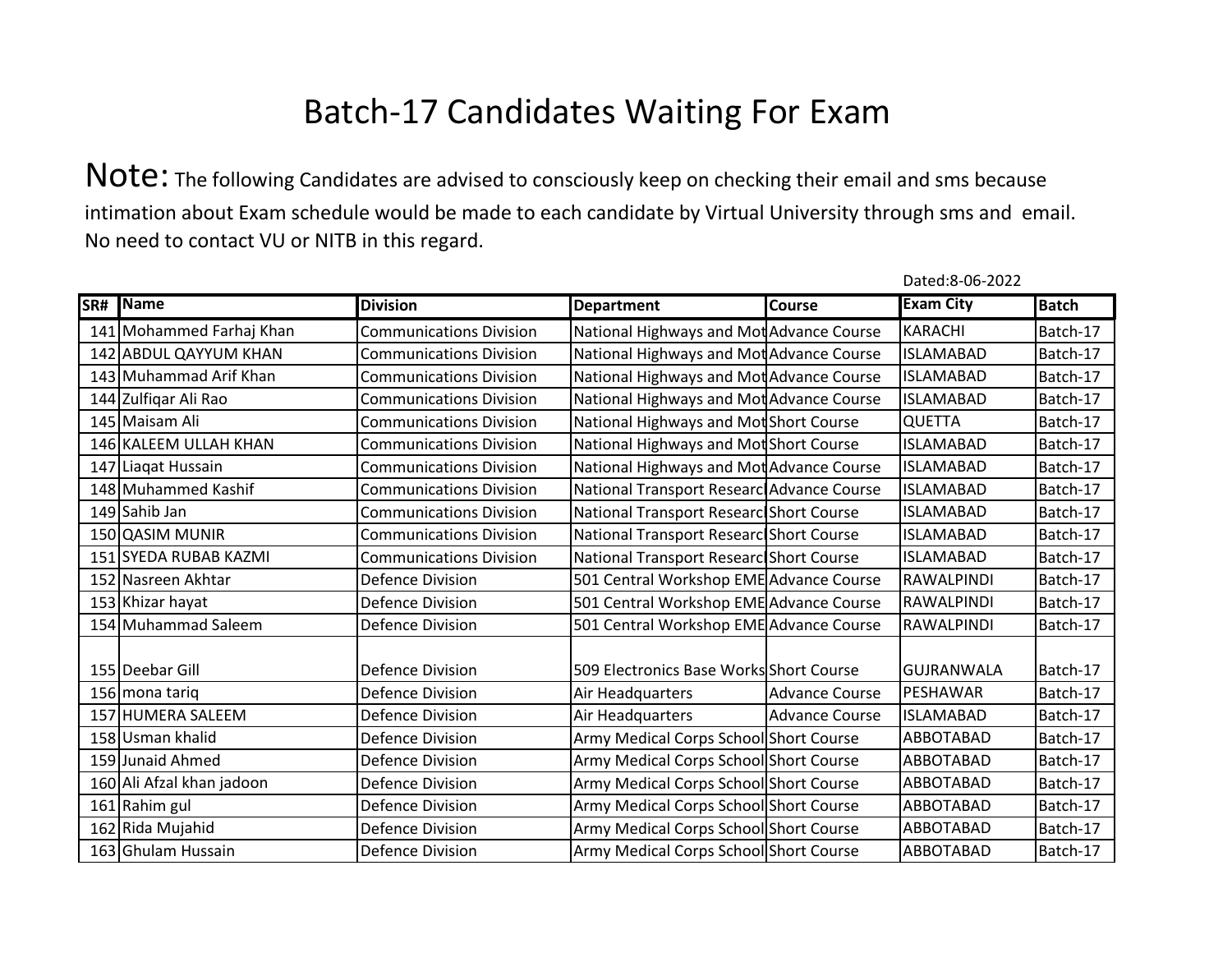Note: The following Candidates are advised to consciously keep on checking their email and sms because intimation about Exam schedule would be made to each candidate by Virtual University through sms and email. No need to contact VU or NITB in this regard.

| SR# | Name                         | <b>Division</b>         | <b>Department</b>                        | Course              | <b>Exam City</b> | <b>Batch</b> |
|-----|------------------------------|-------------------------|------------------------------------------|---------------------|------------------|--------------|
|     | 164 Muhammad Afaq            | <b>Defence Division</b> | Army Medical Corps School Short Course   |                     | ABBOTABAD        | Batch-17     |
|     | 165 Muhammad Usman           | <b>Defence Division</b> | Army Medical Corps School Short Course   |                     | ABBOTABAD        | Batch-17     |
|     | 166 Arsalan Ashraf           | <b>Defence Division</b> | Army Medical Corps School Short Course   |                     | ABBOTABAD        | Batch-17     |
|     | 167 Muhammad Asif            | <b>Defence Division</b> | Army Medical Corps School Short Course   |                     | ABBOTABAD        | Batch-17     |
|     | 168 Muhammad Ejaz Ul Haq     | Defence Division        | Army Medical Corps School Short Course   |                     | ABBOTABAD        | Batch-17     |
|     | 169 HAFEEZ ULLAH             | <b>Defence Division</b> | Army Medical Corps School Short Course   |                     | ABBOTABAD        | Batch-17     |
|     | 170 Khurram Shahzad          | <b>Defence Division</b> | Army Medical Corps School Short Course   |                     | ABBOTABAD        | Batch-17     |
|     | 171 Faizan Ahmed             | <b>Defence Division</b> | Army Medical Corps School Short Course   |                     | ABBOTABAD        | Batch-17     |
|     | 172 Noor ul wahab            | <b>Defence Division</b> | Army Service Corps Centre Advance Course |                     | PESHAWAR         | Batch-17     |
|     | 173 Ali Rehman               | Defence Division        | Army Service Corps Centre Advance Course |                     | PESHAWAR         | Batch-17     |
|     | 174 Muhammad Waseem Feroz    | <b>Defence Division</b> | Army Service Corps Centre Advance Course |                     | PESHAWAR         | Batch-17     |
|     | 175 Rao Muhammad Amir        | <b>Defence Division</b> | Army Service Corps Centre Advance Course |                     | PESHAWAR         | Batch-17     |
|     | 176 Nabeel Ahmed             | Defence Division        | Army Service Corps Centre Advance Course |                     | PESHAWAR         | Batch-17     |
|     | 177 Bilal khan               | <b>Defence Division</b> | Army Service Corps Centre Advance Course |                     | PESHAWAR         | Batch-17     |
|     | 178 Mudassar Fiaz            | <b>Defence Division</b> | Army Service Corps Centre Short Course   |                     | <b>PESHAWAR</b>  | Batch-17     |
|     | 179 Sajjad Rasool            | <b>Defence Division</b> | Army Service Corps Centre Short Course   |                     | PESHAWAR         | Batch-17     |
|     | 180 Usman Ali                | <b>Defence Division</b> | Army Service Corps Centre Advance Course |                     | PESHAWAR         | Batch-17     |
|     | 181 Umar Daraz Ali           | Defence Division        | Army Stores Inspection DedShort Course   |                     | <b>LAHORE</b>    | Batch-17     |
|     | 182 Muhammad Zeeshan         | <b>Defence Division</b> | <b>Artillery Centre</b>                  | <b>Short Course</b> | PESHAWAR         | Batch-17     |
|     | 183 Muhammad Saad Ullah Aziz | <b>Defence Division</b> | Base Supply Depot (ASC)                  | <b>Short Course</b> | <b>MULTAN</b>    | Batch-17     |
|     | 184 Zafar Ali                | <b>Defence Division</b> | Base Supply Depot (ASC)                  | <b>Short Course</b> | <b>MULTAN</b>    | Batch-17     |
|     |                              |                         |                                          |                     |                  |              |
|     | 185 Muhammad Nauman Naveed   | Defence Division        | <b>CASD-EME</b>                          | <b>Short Course</b> | RAWALPINDI       | Batch-17     |
|     | 186 Muhammad Faizan Khalid   | Defence Division        | <b>CASD-EME</b>                          | <b>Short Course</b> | RAWALPINDI       | Batch-17     |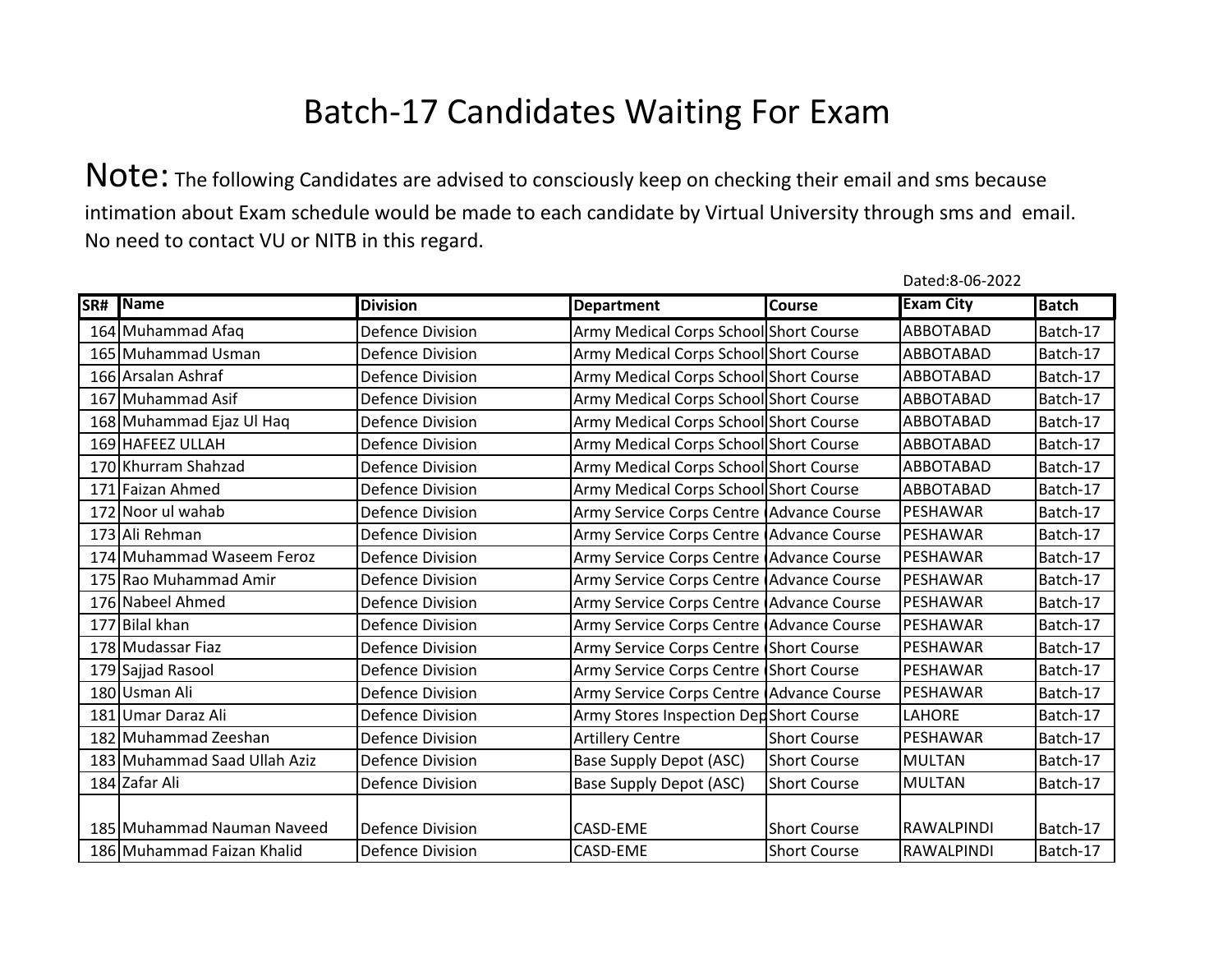|     |                            |                         |                                          |                       | Dated:8-06-2022   |              |
|-----|----------------------------|-------------------------|------------------------------------------|-----------------------|-------------------|--------------|
| SR# | <b>Name</b>                | <b>Division</b>         | <b>Department</b>                        | <b>Course</b>         | <b>Exam City</b>  | <b>Batch</b> |
|     | 187 Muhammad Junaid        | <b>Defence Division</b> | CASD-EME                                 | <b>Short Course</b>   | <b>RAWALPINDI</b> | Batch-17     |
|     | 188 Muhammad Bilal Haider  | <b>Defence Division</b> | CASD-EME                                 | <b>Advance Course</b> | <b>RAWALPINDI</b> | Batch-17     |
|     | 189 Ikhlaq Ahmed           | <b>Defence Division</b> | CASD-EME                                 | <b>Advance Course</b> | <b>RAWALPINDI</b> | Batch-17     |
|     | 190 Inaam Ullah Babri      | <b>Defence Division</b> | Central Ordnance Depot Ka Advance Course |                       | <b>JHELUM</b>     | Batch-17     |
|     | 191 Bazeer Khan            | <b>Defence Division</b> | Composite ordanance DepdShort Course     |                       | ABBOTABAD         | Batch-17     |
|     | 192 Sultan wali            | <b>Defence Division</b> | Composite ordanance DepdShort Course     |                       | <b>ABBOTABAD</b>  | Batch-17     |
|     | 193 Muhammad luqman        | <b>Defence Division</b> | Composite ordanance DepdShort Course     |                       | <b>ABBOTABAD</b>  | Batch-17     |
|     | 194 Abdul qadeem           | <b>Defence Division</b> | Composite ordanance DepoShort Course     |                       | <b>RAWALPINDI</b> | Batch-17     |
|     | 195 Ehatisham hassan       | <b>Defence Division</b> | Composite ordanance DepdShort Course     |                       | RAWALPINDI        | Batch-17     |
|     | 196 Asad ullah             | <b>Defence Division</b> | Composite ordanance DepdShort Course     |                       | <b>QUETTA</b>     | Batch-17     |
|     | 197 M amir sohail          | <b>Defence Division</b> | Embarkation Headquarters Short Course    |                       | <b>KARACHI</b>    | Batch-17     |
|     | 198 Farooq Ahmad           | Defence Division        | Embarkation Headquarters Short Course    |                       | <b>KARACHI</b>    | Batch-17     |
|     | 199 Aijaz Ahmed            | <b>Defence Division</b> | <b>EME Centre</b>                        | <b>Short Course</b>   | <b>QUETTA</b>     | Batch-17     |
|     | 200 Rana Waqar             | <b>Defence Division</b> | Engineer Center Record WirShort Course   |                       | <b>ISLAMABAD</b>  | Batch-17     |
|     | 201 Ghulam Nabi            | <b>Defence Division</b> | Engineer Center Record WirShort Course   |                       | <b>MARDAN</b>     | Batch-17     |
|     | 202 Imran Khan             | <b>Defence Division</b> | Engineer Center Record WirShort Course   |                       | <b>MARDAN</b>     | Batch-17     |
|     | 203 Muhammad Ali           | <b>Defence Division</b> | FGEI (C/G) Directorate                   | <b>Short Course</b>   | RAWALPINDI        | Batch-17     |
|     | 204 Muhammad shahzad satti | <b>Defence Division</b> | FGEI (C/G) Directorate                   | <b>Advance Course</b> | RAWALPINDI        | Batch-17     |
|     | 205 Muhammad Waqas         | <b>Defence Division</b> | FGEI (C/G) Directorate                   | <b>Short Course</b>   | RAWALPINDI        | Batch-17     |
|     | 206 Syed Afran Ali Shah    | <b>Defence Division</b> | FGEI (C/G) Directorate                   | <b>Short Course</b>   | RAWALPINDI        | Batch-17     |
|     | 207 Naveed Hussain         | <b>Defence Division</b> | FGEI (C/G) Directorate                   | <b>Advance Course</b> | RAWALPINDI        | Batch-17     |
|     | 208 Saqib javed            | <b>Defence Division</b> | FGEI (C/G) Directorate                   | <b>Advance Course</b> | <b>RAWALPINDI</b> | Batch-17     |
|     | 209 SYED TAUQEER IMTIAZ    | <b>Defence Division</b> | FGEI (C/G) Directorate                   | <b>Short Course</b>   | <b>RAWALPINDI</b> | Batch-17     |
|     | 210 AMANAT HUSSAIN         | <b>Defence Division</b> | FGEI (C/G) Directorate                   | <b>Advance Course</b> | <b>ISLAMABAD</b>  | Batch-17     |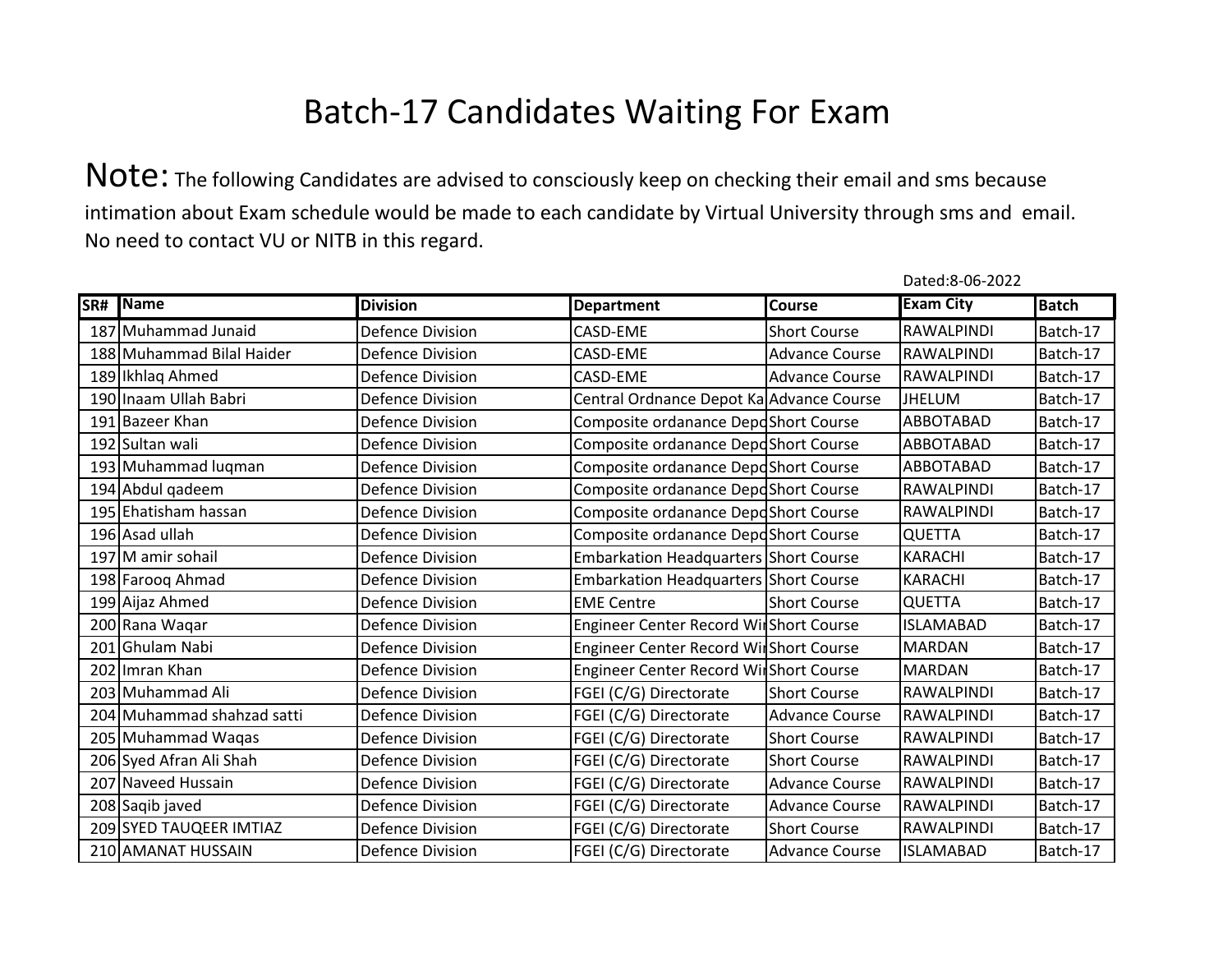Note: The following Candidates are advised to consciously keep on checking their email and sms because intimation about Exam schedule would be made to each candidate by Virtual University through sms and email. No need to contact VU or NITB in this regard.

| SR# | Name                        | <b>Division</b>         | <b>Department</b>                           | <b>Course</b> | <b>Exam City</b>  | <b>Batch</b> |
|-----|-----------------------------|-------------------------|---------------------------------------------|---------------|-------------------|--------------|
|     | 211 Muhammad Naveed         | <b>Defence Division</b> | FGEI (C/G) Fazaia Office, Pe Short Course   |               | ABBOTABAD         | Batch-17     |
|     | 212 Adil Hussain Shah       | <b>Defence Division</b> | FGEI (C/G) Fazaia Office, PelShort Course   |               | ABBOTABAD         | Batch-17     |
|     | 213 syed majid hussain shah | <b>Defence Division</b> | FGEI (C/G) Fazaia Office, Pe Short Course   |               | ABBOTABAD         | Batch-17     |
|     | 214 Tasawwur Hussain        | Defence Division        | FGEI (C/G) Fazaia Office, Pe Short Course   |               | <b>RAWALPINDI</b> | Batch-17     |
|     | 215 Muhammad Ishaq          | Defence Division        | FGEI (C/G) Fazaia Office, Pe Advance Course |               | PESHAWAR          | Batch-17     |
|     | 216 Syed Zulfiqar Ali Shah  | <b>Defence Division</b> | FGEI (C/G) Fazaia Office, Pe Advance Course |               | PESHAWAR          | Batch-17     |
|     | 217 SHAHBAZ QAYYUM          | <b>Defence Division</b> | FGEI (C/G) Fazaia Office, PelShort Course   |               | ABBOTABAD         | Batch-17     |
|     | 218 HAQ NAWAZ               | <b>Defence Division</b> | FGEI (C/G) Fazaia Office, Pe Short Course   |               | <b>ISLAMABAD</b>  | Batch-17     |
|     | 219 Jamal Hussain           | <b>Defence Division</b> | FGEI (C/G) Regional Office Short Course     |               | <b>MULTAN</b>     | Batch-17     |
|     | 220 Sajjad Khan             | <b>Defence Division</b> | FGEI (C/G) Regional Office Short Course     |               | PESHAWAR          | Batch-17     |
|     | 221 Jamal shah              | <b>Defence Division</b> | FGEI (C/G) Regional Office Short Course     |               | PESHAWAR          | Batch-17     |
|     | 222 Ahmad raza              | <b>Defence Division</b> | FGEI (C/G) Regional Office Short Course     |               | <b>PESHAWAR</b>   | Batch-17     |
|     | 223 Mushtaq Ahmed           | <b>Defence Division</b> | FGEI (C/G) Regional Office                  | Short Course  | <b>MULTAN</b>     | Batch-17     |
|     | 224 Adil Shafique           | <b>Defence Division</b> | FGEI (C/G) Regional Office Short Course     |               | <b>GUJRANWALA</b> | Batch-17     |
|     | 225 Hafiz Muhammad Waqas    | <b>Defence Division</b> | FGEI (C/G) Regional Office Short Course     |               | <b>GUJRAT</b>     | Batch-17     |
|     | 226 Shabir Ahmad            | <b>Defence Division</b> | FGEI (C/G) Regional Office Short Course     |               | PESHAWAR          | Batch-17     |
|     | 227 Muhammad Numan          | <b>Defence Division</b> | FGEI (C/G) Regional Office Short Course     |               | PESHAWAR          | Batch-17     |
|     | 228 Hazrat Bilal            | <b>Defence Division</b> | FGEI (C/G) Regional Office Short Course     |               | <b>PESHAWAR</b>   | Batch-17     |
|     | 229 Aman Ullah              | <b>Defence Division</b> | FGEI (C/G) Regional Office                  | Short Course  | PESHAWAR          | Batch-17     |
|     |                             |                         |                                             |               |                   |              |
|     | 230 MUHAMMAD AKMAL          | <b>Defence Division</b> | FGEI (C/G) Regional Office Short Course     |               | <b>BAHAWALPUR</b> | Batch-17     |
|     | 231 Amjad Khan              | <b>Defence Division</b> | FGEI (C/G) Regional Office Short Course     |               | PESHAWAR          | Batch-17     |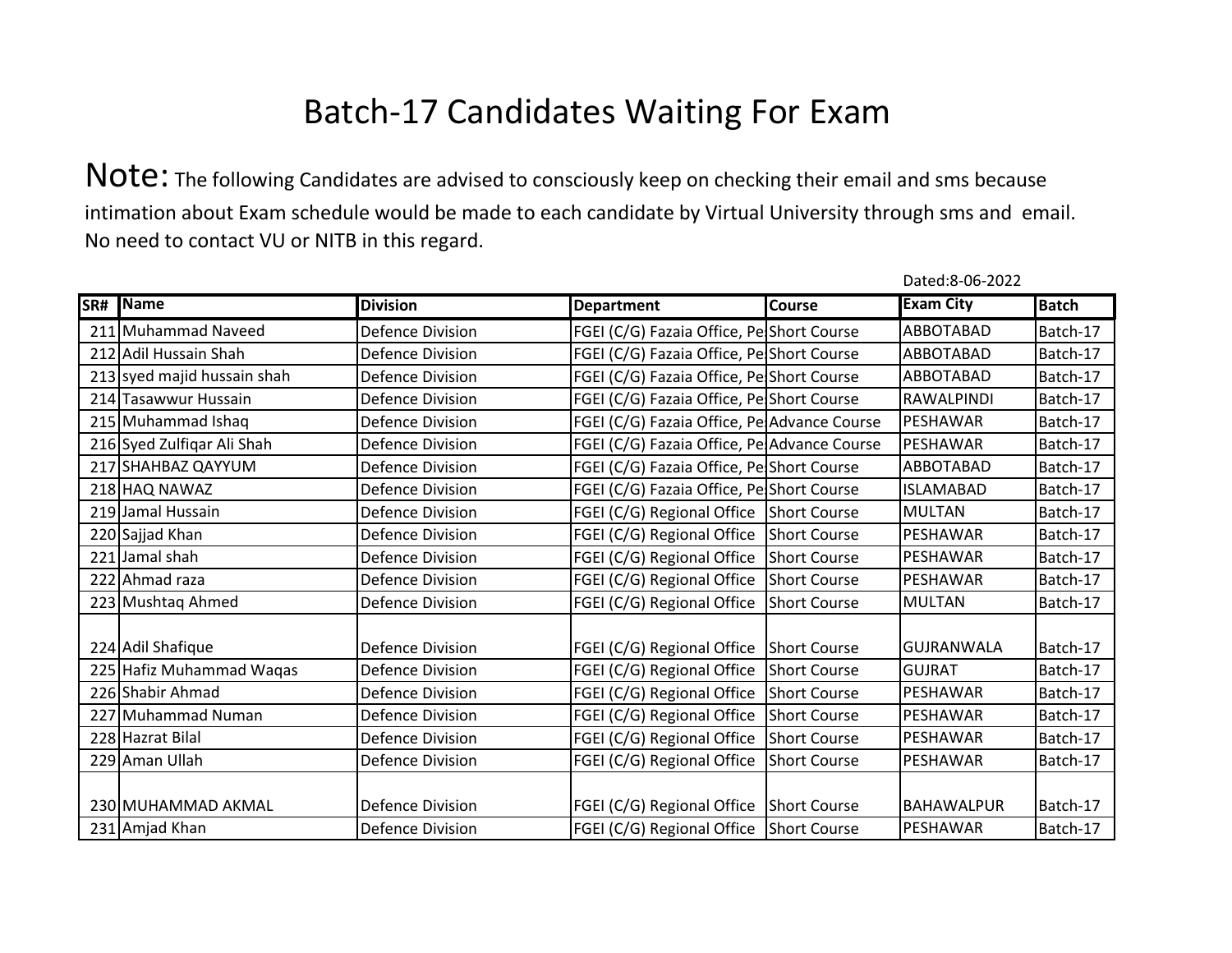Note: The following Candidates are advised to consciously keep on checking their email and sms because intimation about Exam schedule would be made to each candidate by Virtual University through sms and email. No need to contact VU or NITB in this regard.

| SR# | Name                          | <b>Division</b>         | <b>Department</b>                         | Course              | <b>Exam City</b>  | <b>Batch</b> |
|-----|-------------------------------|-------------------------|-------------------------------------------|---------------------|-------------------|--------------|
|     |                               |                         |                                           |                     |                   |              |
|     | 232 Shehroon Masih            | <b>Defence Division</b> | FGEI (C/G) Regional Office                | Short Course        | <b>GUJRANWALA</b> | Batch-17     |
|     | 233 Hafiz Habib-Ur-Rehman     | <b>Defence Division</b> | FGEI (C/G) Regional Office                | Short Course        | RAWALPINDI        | Batch-17     |
|     | 234 Dua Abbasi                | <b>Defence Division</b> | FGEI (C/G) Regional Office Short Course   |                     | <b>MULTAN</b>     | Batch-17     |
|     | 235 Saif Ullah Khan           | <b>Defence Division</b> | FGEI (C/G) Regional Office                | Short Course        | <b>SWABI</b>      | Batch-17     |
|     | 236 Sumera Rasheed            | <b>Defence Division</b> | FGEI (C/G) Regional Office Short Course   |                     | <b>MULTAN</b>     | Batch-17     |
|     | 237 Muhammad Bilal Aslam      | <b>Defence Division</b> | FGEI (C/G) Regional Office Short Course   |                     | RAWALPINDI        | Batch-17     |
|     | 238 ZIA UL ISLAM              | <b>Defence Division</b> | FGEI (C/G) Regional Office Short Course   |                     | PESHAWAR          | Batch-17     |
|     | 239 Shagufta Anam             | <b>Defence Division</b> | FGEI (C/G) Regional Office                | Short Course        | <b>MULTAN</b>     | Batch-17     |
|     | 240 ANEES UR REHMAN           | <b>Defence Division</b> | FGEI (C/G) Regional Office                | Short Course        | LAHORE            | Batch-17     |
|     | 241 Rukhsar Aziz              | <b>Defence Division</b> | FGEI (C/G) Regional Office                | Advance Course      | ABBOTABAD         | Batch-17     |
|     |                               |                         |                                           |                     |                   |              |
|     | 242 Sajid Imran               | <b>Defence Division</b> | FGEI (C/G) Regional Office Short Course   |                     | <b>GUJRANWALA</b> | Batch-17     |
|     | 243 Nazar Abbas               | <b>Defence Division</b> | FGEI (C/G) Regional Office                | Short Course        | <b>MULTAN</b>     | Batch-17     |
|     | 244 Ahtisham Pervaiz          | <b>Defence Division</b> | FGEI (C/G) Regional Office Advance Course |                     | RAWALPINDI        | Batch-17     |
|     |                               |                         |                                           |                     |                   |              |
|     | 245 Patras Javaid             | <b>Defence Division</b> | FGEI (C/G) Regional Office Short Course   |                     | GUJRANWALA        | Batch-17     |
|     | 246 Allah Bachaya             | <b>Defence Division</b> | FGEI (C/G) Regional Office                | Short Course        | <b>MULTAN</b>     | Batch-17     |
|     | 247 Muhammad Ayaz             | <b>Defence Division</b> | FGEI (C/G) Regional Office                | <b>Short Course</b> | RAWALPINDI        | Batch-17     |
|     |                               |                         |                                           |                     |                   |              |
|     | 248 Muhammad Adnan Khan Lodhi | <b>Defence Division</b> | FGEI (C/G) Regional Office                | <b>Short Course</b> | RAWALPINDI        | Batch-17     |
|     |                               |                         |                                           |                     |                   |              |
|     | 249 Muhammad Shahzad          | <b>Defence Division</b> | FGEI (C/G) Regional Office Short Course   |                     | <b>BAHAWALPUR</b> | Batch-17     |
|     | 250 Muhammad Waqar Adil       | <b>Defence Division</b> | FGEI (C/G) Regional Office Short Course   |                     | <b>OKARA</b>      | Batch-17     |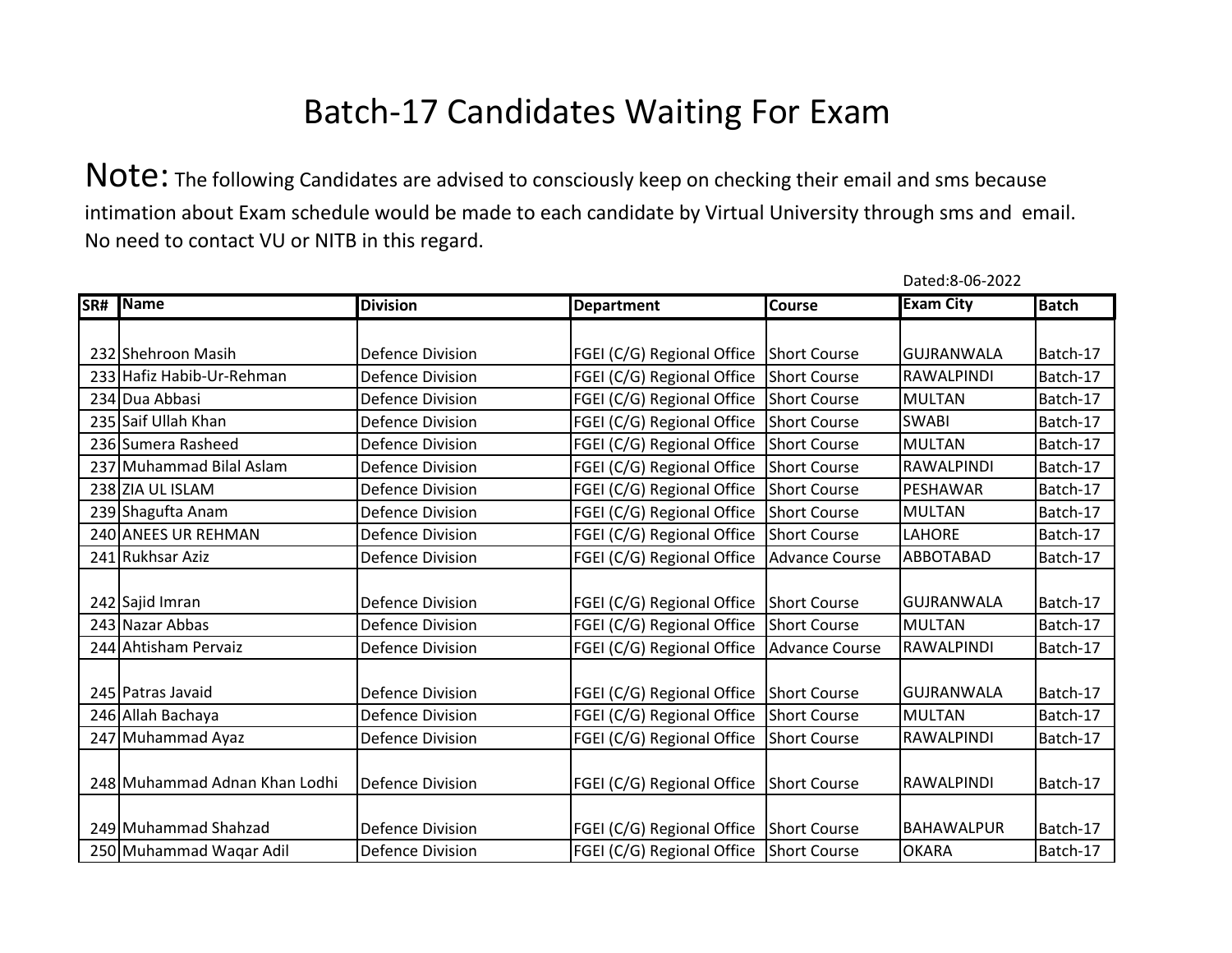Note: The following Candidates are advised to consciously keep on checking their email and sms because intimation about Exam schedule would be made to each candidate by Virtual University through sms and email. No need to contact VU or NITB in this regard.

| SR# | Name                         | <b>Division</b>         | <b>Department</b>                         | <b>Course</b> | <b>Exam City</b>  | <b>Batch</b> |
|-----|------------------------------|-------------------------|-------------------------------------------|---------------|-------------------|--------------|
|     | 251 DARSHAN LAL              | <b>Defence Division</b> | FGEI (C/G) Regional Office Short Course   |               | <b>GHOTKI</b>     | Batch-17     |
|     | 252 Mubeen Hakeem            | <b>Defence Division</b> | FGEI (C/G) Regional Office                | Short Course  | <b>OKARA</b>      | Batch-17     |
|     | 253 Mehmood Ahmed Wafa       | <b>Defence Division</b> | FGEI (C/G) Regional Office Advance Course |               | RAHIM YAR KHAN    | Batch-17     |
|     | 254 rao mahboob ahmad        | <b>Defence Division</b> | FGEI (C/G) Regional Office Short Course   |               | <b>OKARA</b>      | Batch-17     |
|     | 255 Muhammad Anjum Faride    | <b>Defence Division</b> | FGEI (C/G) Regional Office Short Course   |               | <b>MULTAN</b>     | Batch-17     |
|     | 256 Hafiz Muhammad Abid      | <b>Defence Division</b> | FGEI (C/G) Regional Office Short Course   |               | <b>BAHAWALPUR</b> | Batch-17     |
|     | 257 Muzaffar Shah            | Defence Division        | FGEI (C/G) Regional Office Short Course   |               | PESHAWAR          | Batch-17     |
|     | 258 Muhammad Umar            | <b>Defence Division</b> | FGEI (C/G) Regional Office Short Course   |               | <b>MULTAN</b>     | Batch-17     |
|     | 259 Muhammad Akbar           | <b>Defence Division</b> | FGEI (C/G) Regional Office Short Course   |               | <b>OKARA</b>      | Batch-17     |
|     | 260 Muhammad Junaid Saqib    | <b>Defence Division</b> | FGEI (C/G) Regional Office Short Course   |               | <b>OKARA</b>      | Batch-17     |
|     | 261 Munawar Latif            | <b>Defence Division</b> | FGEI (C/G) Regional Office Advance Course |               | <b>MULTAN</b>     | Batch-17     |
|     | 262 Muhammad Farhan Akram    | <b>Defence Division</b> | FGEI (C/G) Regional Office Short Course   |               | RAWALPINDI        | Batch-17     |
|     | 263 Muhammad Zain ul abideen | <b>Defence Division</b> | FGEI (C/G) Regional Office Short Course   |               | <b>RAWALPINDI</b> | Batch-17     |
|     | 264 Farah ghazal             | <b>Defence Division</b> | FGEI (C/G) Regional Office Short Course   |               | <b>GUJRAT</b>     | Batch-17     |
|     | 265 Dur-E-Aqsa               | <b>Defence Division</b> | FGEI (C/G) Regional Office Short Course   |               | <b>ISLAMABAD</b>  | Batch-17     |
|     | 266 Adnan Qadir              | <b>Defence Division</b> | FGEI (C/G) Regional Office Short Course   |               | RAWALPINDI        | Batch-17     |
|     | 267 Muhammad Mahfooz Raza    | <b>Defence Division</b> | FGEI (C/G) Regional Office Short Course   |               | RAWALPINDI        | Batch-17     |
|     | 268 RASHID ALI               | Defence Division        | FGEI (C/G) Regional Office Short Course   |               | <b>LAHORE</b>     | Batch-17     |
|     | $269$ ALIA                   | <b>Defence Division</b> | FGEI (C/G) Regional Office Short Course   |               | PESHAWAR          | Batch-17     |
|     | 270 Samawat Arsalan Hyder    | <b>Defence Division</b> | FGEI (C/G) Regional Office Short Course   |               | RAWALPINDI        | Batch-17     |
|     | 271 Jawad Ali Usama          | <b>Defence Division</b> | FGEI (C/G) Regional Office Short Course   |               | <b>RAWALPINDI</b> | Batch-17     |
|     | 272 Nasir Hussain            | <b>Defence Division</b> | FGEI (C/G) Regional Office Advance Course |               | <b>MULTAN</b>     | Batch-17     |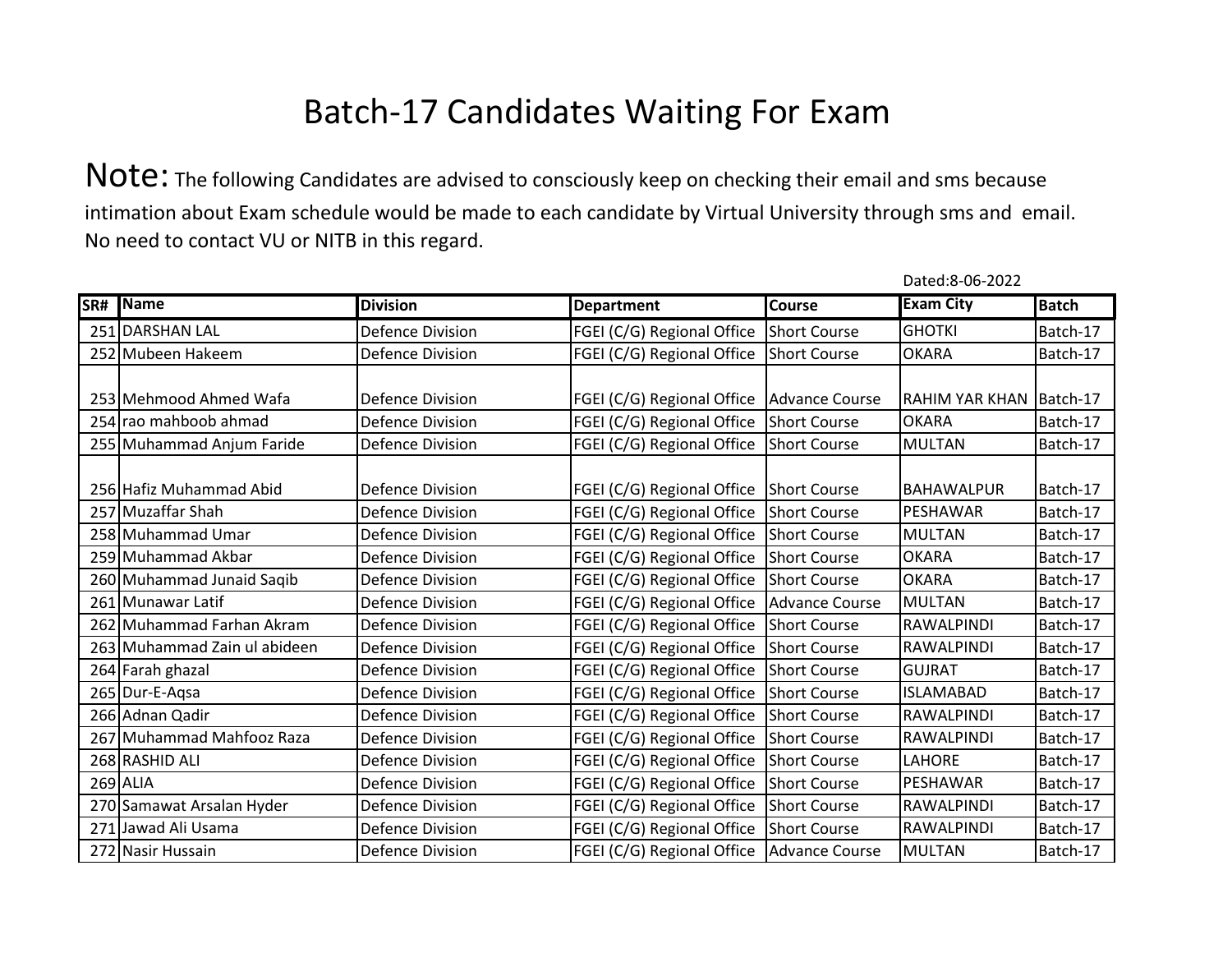Note: The following Candidates are advised to consciously keep on checking their email and sms because intimation about Exam schedule would be made to each candidate by Virtual University through sms and email. No need to contact VU or NITB in this regard.

| SR# Name                | <b>Division</b>         | <b>Department</b>                           | <b>Course</b> | <b>Exam City</b>  | <b>Batch</b> |
|-------------------------|-------------------------|---------------------------------------------|---------------|-------------------|--------------|
| 273 Waqas Ahmad         | <b>Defence Division</b> | FGEI (C/G) Regional Office Short Course     |               | <b>OKARA</b>      | Batch-17     |
| 274 Muhammad Shahzad    | <b>Defence Division</b> | FGEI (C/G) Regional Office Short Course     |               | RAWALPINDI        | Batch-17     |
| 275 Muhammad Shabeer    | <b>Defence Division</b> | FGEI (C/G) Regional Office Short Course     |               | PESHAWAR          | Batch-17     |
| 276 Abdul Ghani         | <b>Defence Division</b> | FGEI (C/G) Regional Office Short Course     |               | <b>MULTAN</b>     | Batch-17     |
| 277 Umer Shahzad        | <b>Defence Division</b> | FGEI (C/G) Regional Office Short Course     |               | RAWALPINDI        | Batch-17     |
| 278 Tahir Rehman        | <b>Defence Division</b> | FGEI (C/G) Regional Office Short Course     |               | <b>KOHAT</b>      | Batch-17     |
| 279 Jabran Haider       | <b>Defence Division</b> | FGEI (C/G) Regional Office Short Course     |               | <b>MULTAN</b>     | Batch-17     |
| 280 Wasim Ullah         | <b>Defence Division</b> | FGEI (C/G) Regional Office Short Course     |               | <b>KOHAT</b>      | Batch-17     |
| 281 Rafi Ullah          | <b>Defence Division</b> | FGEI (C/G) Regional Office Short Course     |               | <b>KOHAT</b>      | Batch-17     |
| 282 MAZHAR IQBAL        | <b>Defence Division</b> | FGEI (C/G) Regional Office Short Course     |               | LAHORE            | Batch-17     |
| 283 NAVEED ZAMAN        | <b>Defence Division</b> | FGEI (C/G) Regional Office Short Course     |               | <b>MULTAN</b>     | Batch-17     |
| 284 Muhammad Azeem      | <b>Defence Division</b> | FGEI (C/G) Regional Office Short Course     |               | LAHORE            | Batch-17     |
| 285 Kashif sohail       | <b>Defence Division</b> | FGEI (C/G) Regional Office Short Course     |               | PESHAWAR          | Batch-17     |
| 286 ASFANDYAR           | <b>Defence Division</b> | FGEI (C/G) Regional Office Short Course     |               | <b>PESHAWAR</b>   | Batch-17     |
| 287 Arooj Saddique GILL | <b>Defence Division</b> | FGEI (C/G) Regional Office Advance Course   |               | RAWALPINDI        | Batch-17     |
| 288 Farida Ajmal        | <b>Defence Division</b> | FGEI (C/G) Regional Office Advance Course   |               | RAWALPINDI        | Batch-17     |
| 289 nabila kausar       | <b>Defence Division</b> | FGEI (C/G) Regional Office Advance Course   |               | <b>RAWALPINDI</b> | Batch-17     |
| 290 Muhammad Afzaal     | <b>Defence Division</b> | FGEI (C/G) Regional Office   Advance Course |               | <b>RAWALPINDI</b> | Batch-17     |
| 291 Muhammad Shahbaz    | <b>Defence Division</b> | FGEI (C/G) Regional Office Short Course     |               | LAHORE            | Batch-17     |
| 292 Sajid Ali           | <b>Defence Division</b> | FGEI (C/G) Regional Office Short Course     |               | LAHORE            | Batch-17     |
| 293 SHAHID ZAMAN        | <b>Defence Division</b> | FGEI (C/G) Regional Office Short Course     |               | PESHAWAR          | Batch-17     |
| 294 Shah Faisal         | <b>Defence Division</b> | FGEI (C/G) Regional Office Short Course     |               | <b>MARDAN</b>     | Batch-17     |
| 295 Yasir Mehmood       | <b>Defence Division</b> | FGEI (C/G) Regional Office Short Course     |               | PESHAWAR          | Batch-17     |
| 296 Touseef Ahmad Nawaz | <b>Defence Division</b> | FGEI (C/G) Regional Office Short Course     |               | <b>MARDAN</b>     | Batch-17     |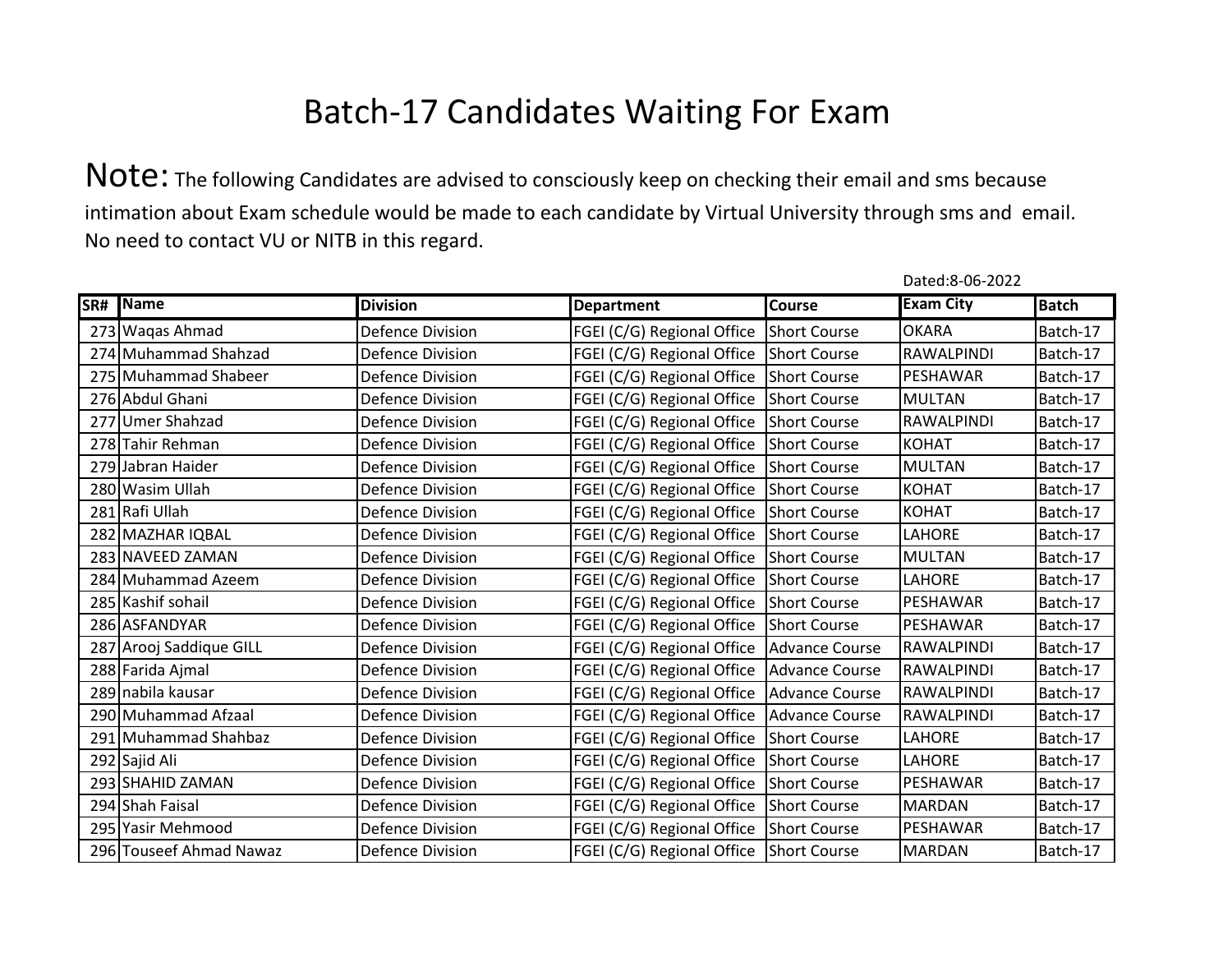Note: The following Candidates are advised to consciously keep on checking their email and sms because intimation about Exam schedule would be made to each candidate by Virtual University through sms and email. No need to contact VU or NITB in this regard.

| SR#               | Name                        | <b>Division</b>         | <b>Department</b>                       | Course       | <b>Exam City</b>  | <b>Batch</b> |
|-------------------|-----------------------------|-------------------------|-----------------------------------------|--------------|-------------------|--------------|
|                   | 297 Tahir Iqbal             | <b>Defence Division</b> | FGEI (C/G) Regional Office              | Short Course | <b>VEHARI</b>     | Batch-17     |
|                   | 298 KHALID HUSSAIN ALVI     | <b>Defence Division</b> | FGEI (C/G) Regional Office Short Course |              | <b>BAHAWALPUR</b> | Batch-17     |
|                   | 299 MUHAMMAD RIZWAN         | <b>Defence Division</b> | FGEI (C/G) Regional Office Short Course |              | <b>BAHAWALPUR</b> | Batch-17     |
|                   | 300 Babar Sabar             | <b>Defence Division</b> | FGEI (C/G) Regional Office Short Course |              | <b>BAHAWALPUR</b> | Batch-17     |
|                   | rizwanmuhammad508@gmail.co  |                         |                                         |              |                   |              |
| 301 <sub>cm</sub> |                             | <b>Defence Division</b> | FGEI (C/G) Regional Office Short Course |              | <b>RAWALPINDI</b> | Batch-17     |
|                   | 302 WAQAS                   | <b>Defence Division</b> | FGEI (C/G) Regional Office Short Course |              | <b>RAWALPINDI</b> | Batch-17     |
|                   | 303 Gulzar Ahmed            | <b>Defence Division</b> | FGEI (C/G) Regional Office Short Course |              | <b>ABBOTABAD</b>  | Batch-17     |
|                   | 304 Muhammad Saleem         | <b>Defence Division</b> | FGEI (C/G) Regional Office Short Course |              | <b>BAHAWALPUR</b> | Batch-17     |
|                   | 305 Imran Wajid             | <b>Defence Division</b> | FGEI (C/G) Regional Office Short Course |              | <b>BAHAWALPUR</b> | Batch-17     |
|                   | 306 SUMNA SALEEM            | <b>Defence Division</b> | FGEI (C/G) Regional Office Short Course |              | <b>CHAKWAL</b>    | Batch-17     |
|                   | 307 KHAVER NAVEED           | <b>Defence Division</b> | FGEI (C/G) Regional Office              | Short Course | <b>JHELUM</b>     | Batch-17     |
|                   | 308 MUHAMMAD SHAHZAIB ASLAM | Defence Division        | FGEI (C/G) Regional Office Short Course |              | <b>BAHAWALPUR</b> | Batch-17     |
|                   | 309 TOQEER AHMAD            | <b>Defence Division</b> | FGEI (C/G) Regional Office Short Course |              | <b>RAWALPINDI</b> | Batch-17     |
|                   | 310 Afzal Mahmood           | <b>Defence Division</b> | General Headquarters GHQ Advance Course |              | <b>RAWALPINDI</b> | Batch-17     |
|                   | 311 Noor Shahid             | <b>Defence Division</b> | General Headquarters GHQ Advance Course |              | <b>RAWALPINDI</b> | Batch-17     |
|                   | 312 Irslan hassan           | <b>Defence Division</b> | General Headquarters GHQ Short Course   |              | <b>RAWALPINDI</b> | Batch-17     |
|                   | 313 Imranullah              | Defence Division        | General Headquarters GHQ Short Course   |              | <b>RAWALPINDI</b> | Batch-17     |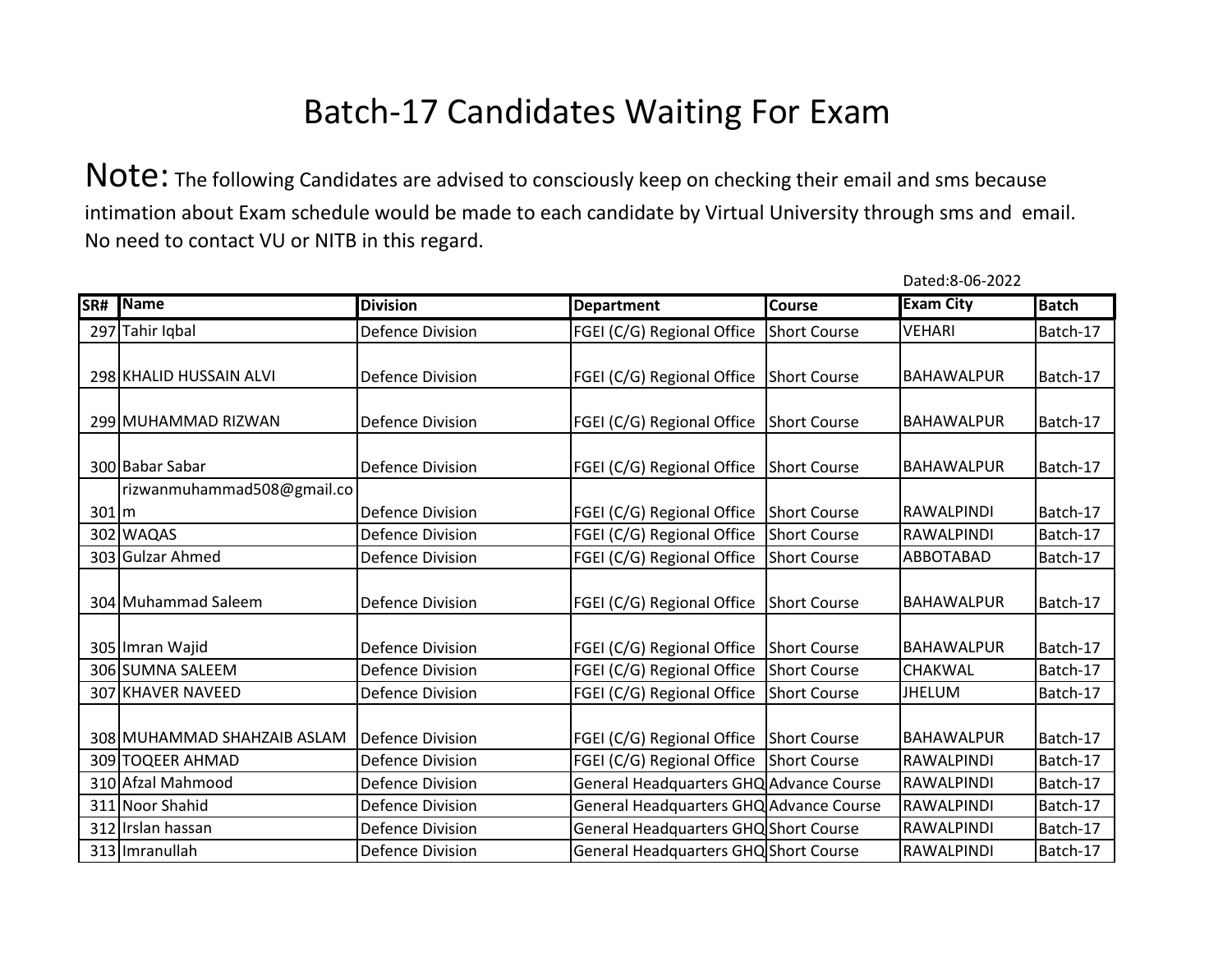Note: The following Candidates are advised to consciously keep on checking their email and sms because intimation about Exam schedule would be made to each candidate by Virtual University through sms and email. No need to contact VU or NITB in this regard.

| SR# Name                      | <b>Division</b>         | <b>Department</b>                       | Course | <b>Exam City</b>  | <b>Batch</b> |
|-------------------------------|-------------------------|-----------------------------------------|--------|-------------------|--------------|
| 314 Ali ahmed jan             | <b>Defence Division</b> | General Headquarters GHQ Advance Course |        | RAWALPINDI        | Batch-17     |
| 315 Abdul Mutlib              | <b>Defence Division</b> | General Headquarters GHQ Advance Course |        | RAWALPINDI        | Batch-17     |
| 316 Sagheer Ahmed             | <b>Defence Division</b> | General Headquarters GHQ Short Course   |        | RAWALPINDI        | Batch-17     |
| 317 Irsa naveed               | <b>Defence Division</b> | General Headquarters GHQ Short Course   |        | RAWALPINDI        | Batch-17     |
| 318 Muhammad Asam             | <b>Defence Division</b> | General Headquarters GHQ Advance Course |        | RAWALPINDI        | Batch-17     |
| 319 Shahid Khan               | <b>Defence Division</b> | General Headquarters GHQ Short Course   |        | RAWALPINDI        | Batch-17     |
| 320 Arshad Mehmood            | <b>Defence Division</b> | General Headquarters GHQ Short Course   |        | RAWALPINDI        | Batch-17     |
| 321 Abdullah Aamir            | <b>Defence Division</b> | General Headquarters GHQ Advance Course |        | RAWALPINDI        | Batch-17     |
| 322 Muhammad Mehmood          | <b>Defence Division</b> | General Headquarters GHQ Advance Course |        | <b>RAWALPINDI</b> | Batch-17     |
| 323 Muhammad Asghar           | <b>Defence Division</b> | General Headquarters GHQ Advance Course |        | <b>RAWALPINDI</b> | Batch-17     |
| 324 Muhammad Haseeb           | <b>Defence Division</b> | General Headquarters GHQ Short Course   |        | RAWALPINDI        | Batch-17     |
| 325 Nadeem Pervez             | <b>Defence Division</b> | General Headquarters GHQ Advance Course |        | RAWALPINDI        | Batch-17     |
| 326 Asma Irfan                | <b>Defence Division</b> | General Headquarters GHQ Short Course   |        | <b>RAWALPINDI</b> | Batch-17     |
| 327 Syed Tanveer UL Hassan    | <b>Defence Division</b> | General Headquarters GHQ Advance Course |        | RAWALPINDI        | Batch-17     |
| 328 Syed Muhammad Haider Raza | <b>Defence Division</b> | General Headquarters GHQ Advance Course |        | RAWALPINDI        | Batch-17     |
| 329 Muhammad Usman            | <b>Defence Division</b> | General Headquarters GHQ Short Course   |        | <b>RAWALPINDI</b> | Batch-17     |
| 330 TAHIR AZIZ                | <b>Defence Division</b> | General Headquarters GHQ Short Course   |        | RAWALPINDI        | Batch-17     |
| 331 Maimoona Ashraf           | <b>Defence Division</b> | General Headquarters GHQ Short Course   |        | RAWALPINDI        | Batch-17     |
| 332 Sultan Akbar Khan         | <b>Defence Division</b> | General Headquarters GHQ Advance Course |        | RAWALPINDI        | Batch-17     |
|                               |                         |                                         |        |                   |              |
| 333 Irfan Ullah Khan          | <b>Defence Division</b> | General Headquarters GHQ Short Course   |        | RAWALPINDI        | Batch-17     |
| 334 Tougeer Nazak             | <b>Defence Division</b> | General Headquarters GHQ Short Course   |        | RAWALPINDI        | Batch-17     |
| 335 Najam Abbas               | <b>Defence Division</b> | General Headquarters GHQ Short Course   |        | RAWALPINDI        | Batch-17     |
| 336 Syed Ahsan Ali Shah       | Defence Division        | General Headquarters GHQ Advance Course |        | RAWALPINDI        | Batch-17     |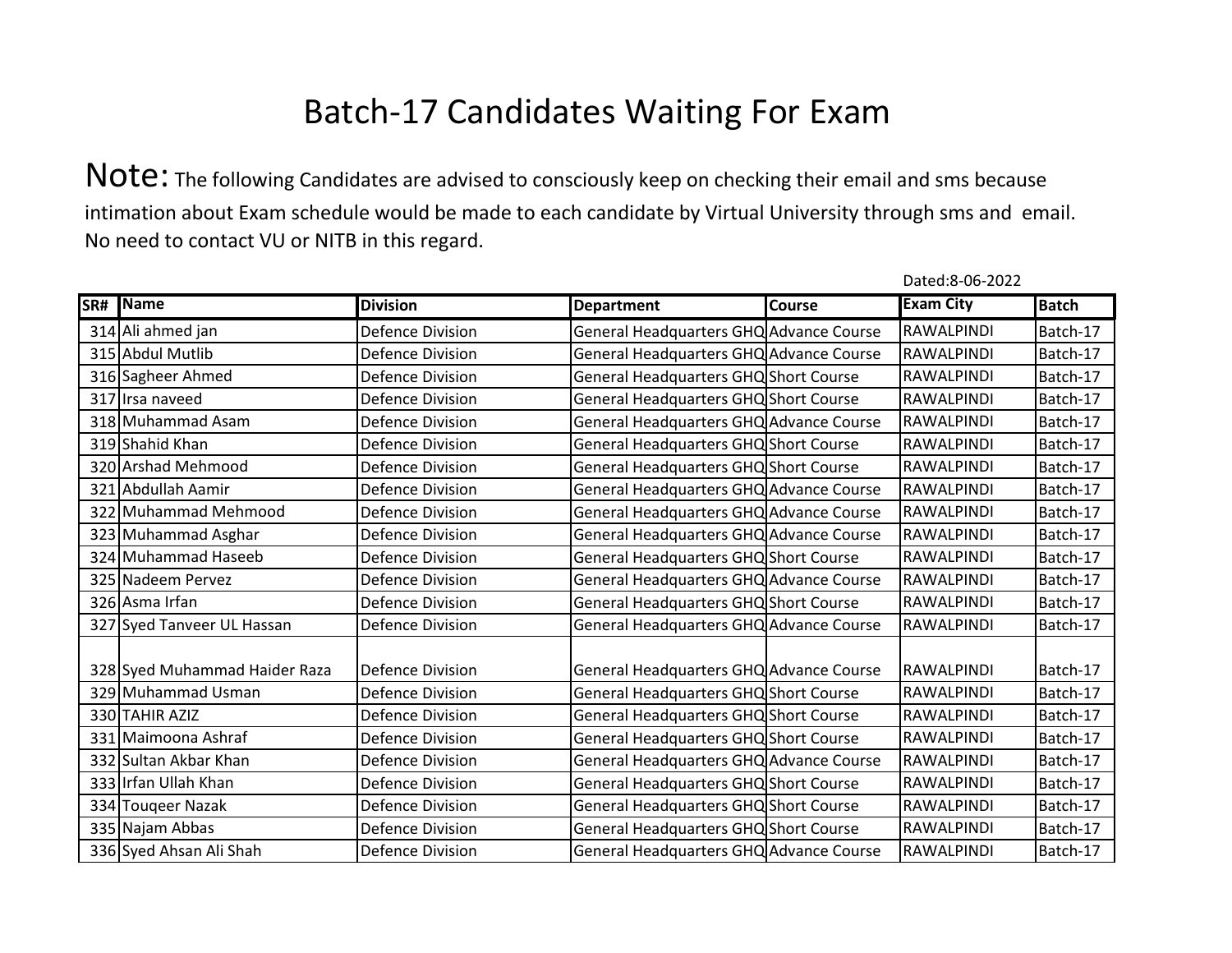Note: The following Candidates are advised to consciously keep on checking their email and sms because intimation about Exam schedule would be made to each candidate by Virtual University through sms and email. No need to contact VU or NITB in this regard.

| SR# | Name                           | <b>Division</b>         | <b>Department</b>                       | <b>Course</b> | <b>Exam City</b>  | <b>Batch</b> |
|-----|--------------------------------|-------------------------|-----------------------------------------|---------------|-------------------|--------------|
|     | 337 Ali Waqas                  | <b>Defence Division</b> | General Headquarters GHQ Advance Course |               | RAWALPINDI        | Batch-17     |
|     | 338 Touseef Mehmood            | <b>Defence Division</b> | General Headquarters GHQ Advance Course |               | <b>RAWALPINDI</b> | Batch-17     |
|     | 339 umais haider               | <b>Defence Division</b> | General Headquarters GHQ Short Course   |               | <b>ISLAMABAD</b>  | Batch-17     |
|     | 340 Muhammad Shiraz Ali        | <b>Defence Division</b> | General Headquarters GHQ Advance Course |               | RAWALPINDI        | Batch-17     |
|     | 341 Muhammad Sajid             | <b>Defence Division</b> | General Headquarters GHQ Short Course   |               | RAWALPINDI        | Batch-17     |
|     | 342 Javed Ahmed                | <b>Defence Division</b> | General Headquarters GHQ Advance Course |               | RAWALPINDI        | Batch-17     |
|     | 343 Irfan Aziz                 | <b>Defence Division</b> | General Headquarters GHQ Short Course   |               | RAWALPINDI        | Batch-17     |
|     | 344 Muhammad Anas Talha        | <b>Defence Division</b> | General Headquarters GHQ Advance Course |               | RAWALPINDI        | Batch-17     |
|     | 345 Naveed Ur Rehman           | <b>Defence Division</b> | General Headquarters GHQ Short Course   |               | RAWALPINDI        | Batch-17     |
|     | 346 Muhammad Safeer            | <b>Defence Division</b> | General Headquarters GHQ Short Course   |               | <b>RAWALPINDI</b> | Batch-17     |
|     | 347 Shakeel Anwar              | <b>Defence Division</b> | General Headquarters GHQ Advance Course |               | RAWALPINDI        | Batch-17     |
|     | 348 Khurram Razzaq             | <b>Defence Division</b> | General Headquarters GHQ Short Course   |               | RAWALPINDI        | Batch-17     |
|     | 349 M.usman                    | <b>Defence Division</b> | General Headquarters GHQ Advance Course |               | <b>RAWALPINDI</b> | Batch-17     |
|     | 350 Zain Abbas Hashmi          | <b>Defence Division</b> | General Headquarters GHQ Short Course   |               | RAWALPINDI        | Batch-17     |
|     | 351 Munir Ahmed                | <b>Defence Division</b> | General Headquarters GHQ Short Course   |               | RAWALPINDI        | Batch-17     |
|     |                                |                         |                                         |               |                   |              |
|     | 352 Syed Muhammad Salman Zaidi | <b>Defence Division</b> | General Headquarters GHQ Short Course   |               | RAWALPINDI        | Batch-17     |
|     | 353 Syed Ayyaz Ahmad Shah      | <b>Defence Division</b> | General Headquarters GHQ Short Course   |               | RAWALPINDI        | Batch-17     |
|     | 354 Muhammad Azam              | <b>Defence Division</b> | General Headquarters GHQ Advance Course |               | RAWALPINDI        | Batch-17     |
|     | 355   Raja Sami Ullah          | <b>Defence Division</b> | General Headquarters GHQ Advance Course |               | RAWALPINDI        | Batch-17     |
|     | 356 Muhammad shaukat           | <b>Defence Division</b> | General Headquarters GHQ Advance Course |               | <b>RAWALPINDI</b> | Batch-17     |
|     | 357 Jahandad Sagheer           | <b>Defence Division</b> | General Headquarters GHQ Advance Course |               | RAWALPINDI        | Batch-17     |
|     | 358 Muhammad Tariq Jamal       | <b>Defence Division</b> | General Headquarters GHQ Short Course   |               | RAWALPINDI        | Batch-17     |
|     | 359 SAAD MEHMOOD MALIK         | Defence Division        | General Headquarters GHQ Short Course   |               | RAWALPINDI        | Batch-17     |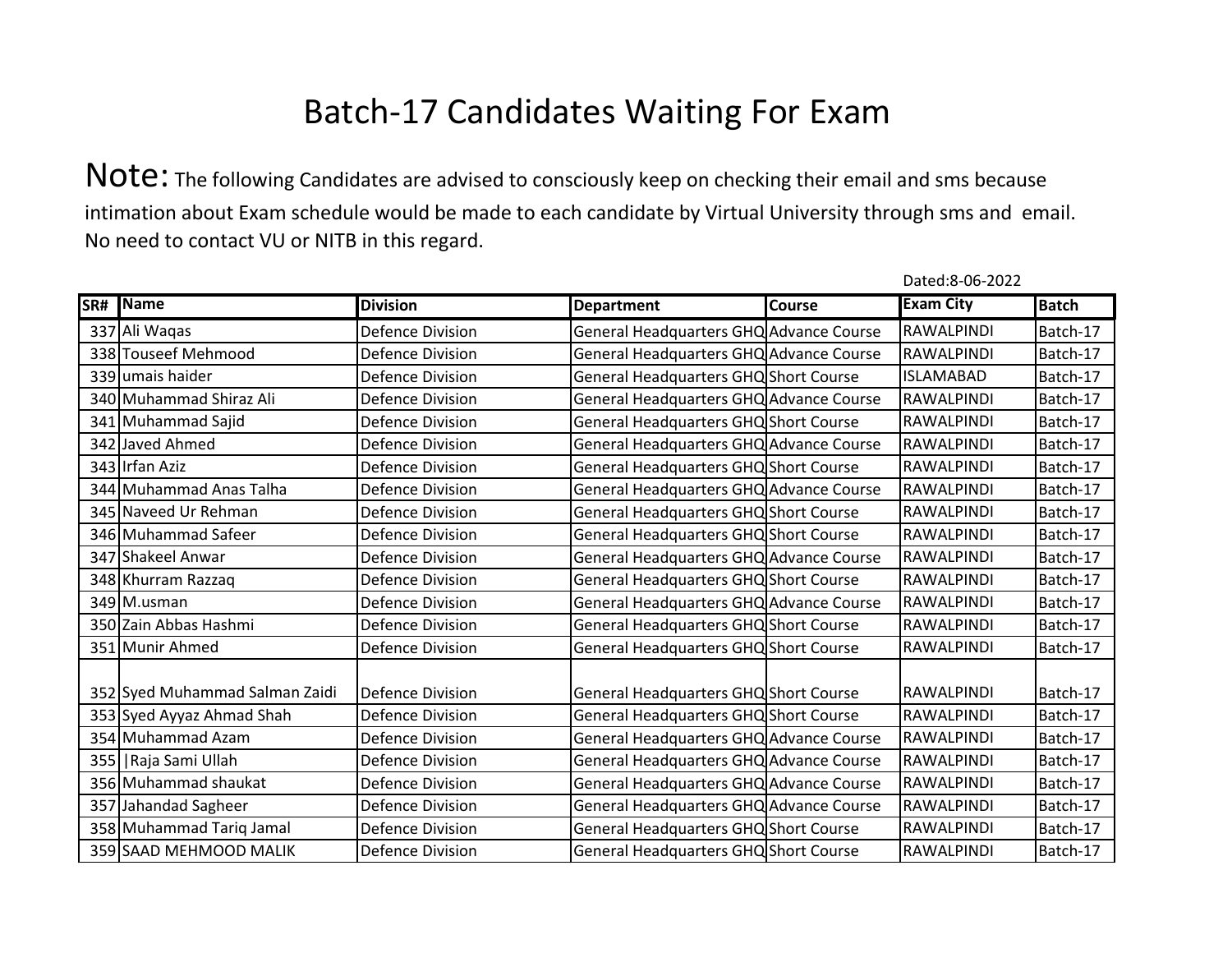Note: The following Candidates are advised to consciously keep on checking their email and sms because intimation about Exam schedule would be made to each candidate by Virtual University through sms and email. No need to contact VU or NITB in this regard.

| SR# | Name                        | <b>Division</b>         | <b>Department</b>                       | <b>Course</b>       | <b>Exam City</b>  | <b>Batch</b> |
|-----|-----------------------------|-------------------------|-----------------------------------------|---------------------|-------------------|--------------|
|     | 360 Aftab Ali               | <b>Defence Division</b> | General Headquarters GHQ Advance Course |                     | <b>RAWALPINDI</b> | Batch-17     |
|     | 361 Nauman Javed            | <b>Defence Division</b> | General Headquarters GHQ Short Course   |                     | RAWALPINDI        | Batch-17     |
|     | 362 Shahrukh                | <b>Defence Division</b> | General Headquarters GHQ Advance Course |                     | RAWALPINDI        | Batch-17     |
|     | 363 Hamid Mehmood           | <b>Defence Division</b> | General Headquarters GHQ Advance Course |                     | RAWALPINDI        | Batch-17     |
|     | 364 saeeda abid             | <b>Defence Division</b> | General Headquarters GHQ Advance Course |                     | <b>ISLAMABAD</b>  | Batch-17     |
|     | 365 Muhammad Farooq Aslam   | <b>Defence Division</b> | General Headquarters GHQ Advance Course |                     | RAWALPINDI        | Batch-17     |
|     | 366 Asma saleem             | <b>Defence Division</b> | General Headquarters GHQ Advance Course |                     | RAWALPINDI        | Batch-17     |
|     | 367 Sheharyar Ali           | <b>Defence Division</b> | Headquarter Engineer Cent Short Course  |                     | <b>ISLAMABAD</b>  | Batch-17     |
|     | 368 Jahanzeb Khan           | <b>Defence Division</b> | HQ 5 Company                            | <b>Short Course</b> | <b>RAWALPINDI</b> | Batch-17     |
|     | 369 Muhammad Shoaib         | <b>Defence Division</b> | HQ COMCEP                               | <b>Short Course</b> | <b>LAHORE</b>     | Batch-17     |
|     | 370 Zia ur Rehman           | <b>Defence Division</b> | ITD Dte, GHQ                            | <b>Short Course</b> | <b>RAWALPINDI</b> | Batch-17     |
|     | 371 basharat khan           | <b>Defence Division</b> | ITD Dte, GHQ                            | <b>Short Course</b> | <b>ISLAMABAD</b>  | Batch-17     |
|     | 372 Bilal Azeem             | <b>Defence Division</b> | ITD Dte, GHQ                            | <b>Short Course</b> | <b>ISLAMABAD</b>  | Batch-17     |
|     | 373 muhammad asif siddique  | <b>Defence Division</b> | ITD Dte, GHQ                            | <b>Short Course</b> | <b>ISLAMABAD</b>  | Batch-17     |
|     | 374 abdul basit             | <b>Defence Division</b> | ITD Dte, GHQ                            | <b>Short Course</b> | <b>ISLAMABAD</b>  | Batch-17     |
|     | 375 Muhammad Anwaar         | <b>Defence Division</b> | <b>Military College</b>                 | <b>Short Course</b> | <b>ISLAMABAD</b>  | Batch-17     |
|     | 376 Muhammad Hammad Shahzad | Defence Division        | <b>Military College</b>                 | <b>Short Course</b> | <b>ISLAMABAD</b>  | Batch-17     |
|     | 377 Sajid Minhas            | <b>Defence Division</b> | <b>Military College</b>                 | <b>Short Course</b> | <b>ISLAMABAD</b>  | Batch-17     |
|     | 378 MUHAMMAD NOMAN          | Defence Division        | <b>Military College</b>                 | <b>Short Course</b> | <b>ISLAMABAD</b>  | Batch-17     |
|     | 379 NABEEL AHMAD RATTU      | Defence Division        | Military College of Signals             | <b>Short Course</b> | RAWALPINDI        | Batch-17     |
|     | 380 Sami ullah              | <b>Defence Division</b> | Naval Headquarters (NHQ) Short Course   |                     | <b>ISLAMABAD</b>  | Batch-17     |
|     | 381 Gul Wali Khan           | <b>Defence Division</b> | Naval Headquarters (NHQ) Short Course   |                     | <b>ISLAMABAD</b>  | Batch-17     |
|     | 382 Arif khan               | <b>Defence Division</b> | Naval Headquarters (NHQ) Short Course   |                     | <b>ISLAMABAD</b>  | Batch-17     |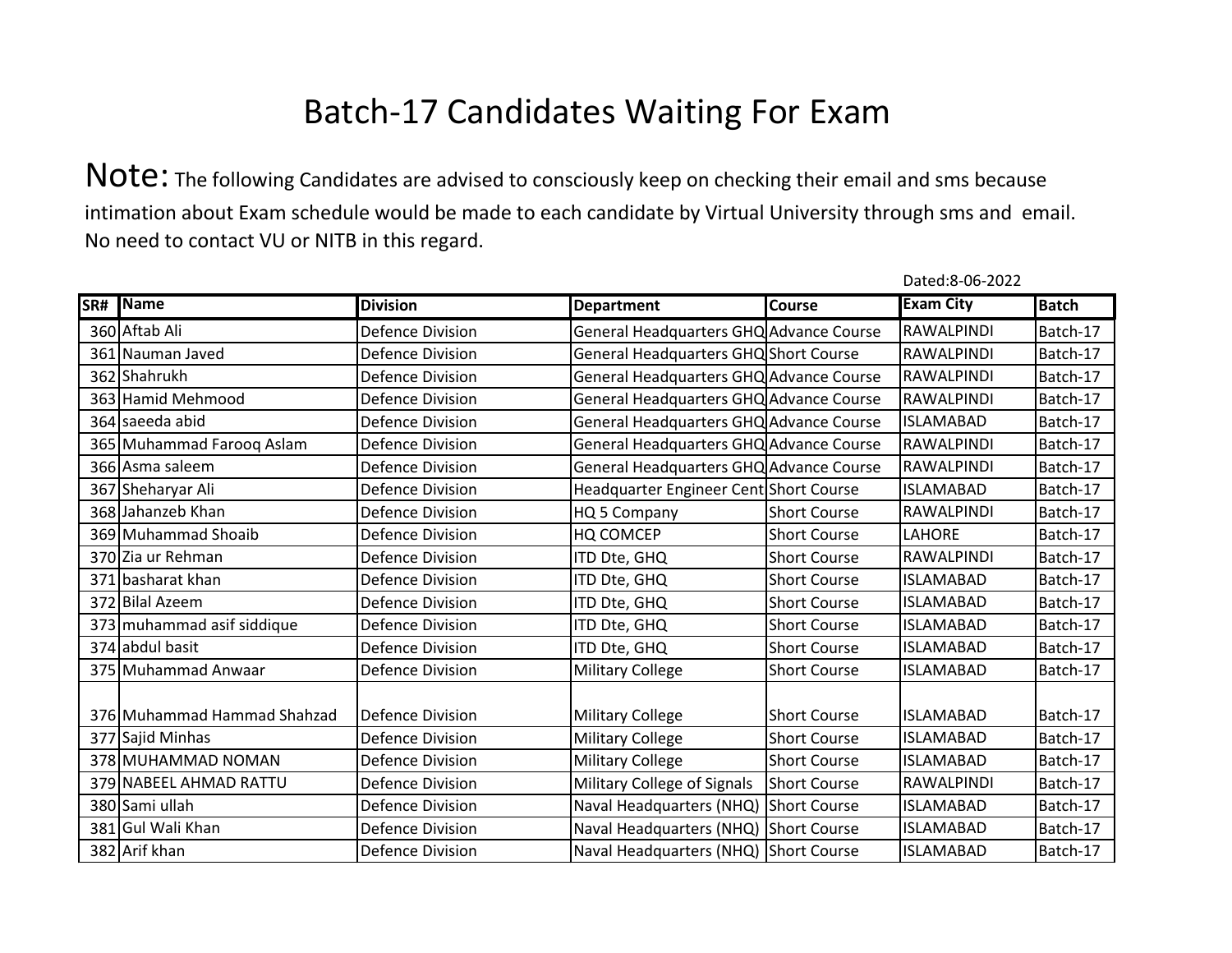Note: The following Candidates are advised to consciously keep on checking their email and sms because intimation about Exam schedule would be made to each candidate by Virtual University through sms and email. No need to contact VU or NITB in this regard.

| SR# Name                                     | <b>Division</b>         | <b>Department</b>                       | <b>Course</b> | <b>Exam City</b> | <b>Batch</b> |
|----------------------------------------------|-------------------------|-----------------------------------------|---------------|------------------|--------------|
| 383 Majid Ali khan                           | <b>Defence Division</b> | Naval Headquarters (NHQ) Short Course   |               | <b>ISLAMABAD</b> | Batch-17     |
| 384 Aamir Khan                               | <b>Defence Division</b> | Naval Headquarters (NHQ) Short Course   |               | <b>ISLAMABAD</b> | Batch-17     |
| 385 AFTAB HUSSAIN(NC-3409)                   | <b>Defence Division</b> | Naval Headquarters (NHQ) Short Course   |               | <b>KARACHI</b>   | Batch-17     |
| 386 Muhammad Raqeeb                          | <b>Defence Division</b> | Naval Headquarters (NHQ) Advance Course |               | <b>KARACHI</b>   | Batch-17     |
| 387 Muhammad Adil                            | <b>Defence Division</b> | Naval Headquarters (NHQ) Short Course   |               | <b>ISLAMABAD</b> | Batch-17     |
| SYED YASIR HUSSAIN SHAH                      |                         |                                         |               |                  |              |
| 388 NAQVI                                    | <b>Defence Division</b> | Naval Headquarters (NHQ) Short Course   |               | <b>ISLAMABAD</b> | Batch-17     |
| 389 Muhammad Muddasir                        | <b>Defence Division</b> | Naval Headquarters (NHQ) Advance Course |               | <b>ISLAMABAD</b> | Batch-17     |
| 390 SHAH HUSSAIN                             | <b>Defence Division</b> | Naval Headquarters (NHQ) Short Course   |               | <b>ISLAMABAD</b> | Batch-17     |
| 391 Zohaib Aziz                              | <b>Defence Division</b> | Naval Headquarters (NHQ) Advance Course |               | <b>ISLAMABAD</b> | Batch-17     |
| 392 Noman Yousaf                             | <b>Defence Division</b> | Naval Headquarters (NHQ) Short Course   |               | <b>ISLAMABAD</b> | Batch-17     |
| 393 Syed Muhammad Uzair                      | <b>Defence Division</b> | Naval Headquarters (NHQ) Advance Course |               | <b>ISLAMABAD</b> | Batch-17     |
| 394 Mohsin Ali                               | <b>Defence Division</b> | Naval Headquarters (NHQ) Short Course   |               | <b>ISLAMABAD</b> | Batch-17     |
| 395 Wasif Rasool                             | <b>Defence Division</b> | Naval Headquarters (NHQ) Advance Course |               | <b>ISLAMABAD</b> | Batch-17     |
| 396 Haris Akram                              | <b>Defence Division</b> | Naval Headquarters (NHQ) Short Course   |               | <b>ISLAMABAD</b> | Batch-17     |
| 397 Muhammad                                 | <b>Defence Division</b> | Naval Headquarters (NHQ) Short Course   |               | <b>ISLAMABAD</b> | Batch-17     |
| 398 Fiaz Ahmad                               | <b>Defence Division</b> | Naval Headquarters (NHQ) Advance Course |               | <b>ISLAMABAD</b> | Batch-17     |
| 399 Muhammad Abdullah                        | <b>Defence Division</b> | Naval Headquarters (NHQ) Short Course   |               | <b>ISLAMABAD</b> | Batch-17     |
| 400 ABDUL QADEER                             | <b>Defence Division</b> | Naval Headquarters (NHQ) Short Course   |               | <b>ISLAMABAD</b> | Batch-17     |
| 401 Muhammad Tallal Hussain                  | <b>Defence Division</b> | Naval Headquarters (NHQ) Short Course   |               | <b>ISLAMABAD</b> | Batch-17     |
| 402 Yasir Mughal                             | <b>Defence Division</b> | Naval Headquarters (NHQ) Short Course   |               | <b>ISLAMABAD</b> | Batch-17     |
|                                              |                         |                                         |               |                  |              |
| 403 MUHAMMAD MURTAZA KHALIQ Defence Division |                         | Naval Headquarters (NHQ) Advance Course |               | RAWALPINDI       | Batch-17     |
| 404 Waqas Ali                                | Defence Division        | Naval Headquarters (NHQ) Short Course   |               | <b>ISLAMABAD</b> | Batch-17     |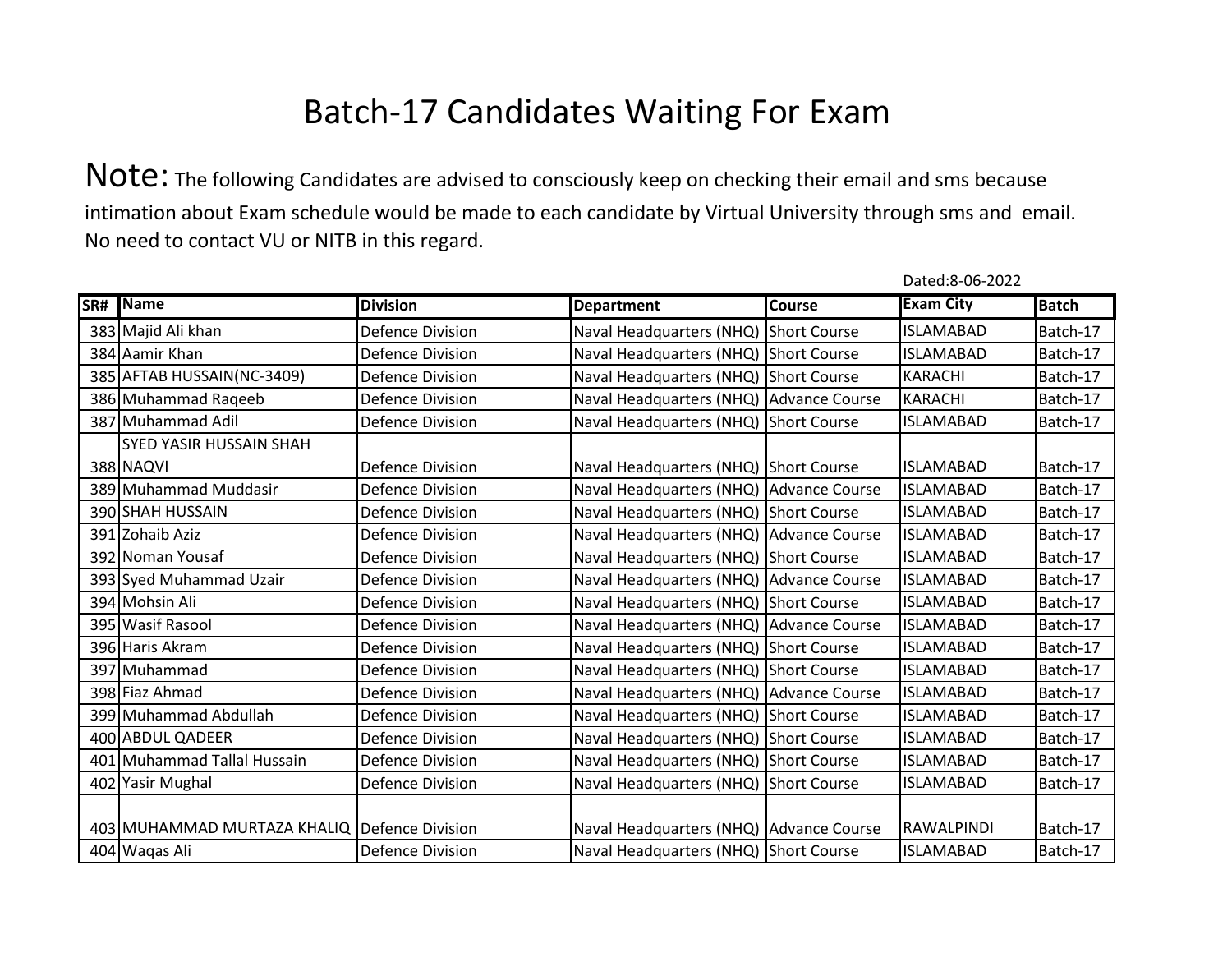Note: The following Candidates are advised to consciously keep on checking their email and sms because intimation about Exam schedule would be made to each candidate by Virtual University through sms and email. No need to contact VU or NITB in this regard.

| SR# | Name                    | <b>Division</b>         | <b>Department</b>                         | <b>Course</b>       | <b>Exam City</b>  | <b>Batch</b> |
|-----|-------------------------|-------------------------|-------------------------------------------|---------------------|-------------------|--------------|
|     | 405 Bushra Abid         | <b>Defence Division</b> | Naval Headquarters (NHQ) Short Course     |                     | <b>ISLAMABAD</b>  | Batch-17     |
|     | 406 Qurat ul ain Khalid | <b>Defence Division</b> | Naval Headquarters (NHQ) Short Course     |                     | RAWALPINDI        | Batch-17     |
|     | 407 Wasim ahmed         | <b>Defence Division</b> | Naval Headquarters (NHQ) Short Course     |                     | <b>ISLAMABAD</b>  | Batch-17     |
|     | 408 Mubashar Hussain    | <b>Defence Division</b> | Naval Headquarters (NHQ) Short Course     |                     | <b>ISLAMABAD</b>  | Batch-17     |
|     | 409 Sohail Naseer       | <b>Defence Division</b> | Naval Headquarters (NHQ) Short Course     |                     | RAWALPINDI        | Batch-17     |
|     | 410 Abdul Shakoor       | <b>Defence Division</b> | Pakistan Armed Services Bo Short Course   |                     | ABBOTABAD         | Batch-17     |
|     | 411 Zahoor Ahmed        | <b>Defence Division</b> | Pakistan Armed Services Bo Advance Course |                     | SAHIWAL           | Batch-17     |
|     | 412 Hafiz Mushtaq Ali   | <b>Defence Division</b> | Pakistan Armed Services Bo Advance Course |                     | SAHIWAL           | Batch-17     |
|     | 413 Muhammad Razaq      | <b>Defence Division</b> | Pakistan Armed Services Bo Short Course   |                     | SAHIWAL           | Batch-17     |
|     | 414 Haneef Zad Gul      | <b>Defence Division</b> | Pakistan Armed Services Bo Short Course   |                     | PESHAWAR          | Batch-17     |
|     | 415 Abdul Wahab         | <b>Defence Division</b> | Pakistan Armed Services Bo Advance Course |                     | PESHAWAR          | Batch-17     |
|     | 416 Zafar Iqbal         | <b>Defence Division</b> | Pakistan Armed Services Bo Advance Course |                     | <b>JOHARABAD</b>  | Batch-17     |
|     | 417 Tehseen Ullah       | <b>Defence Division</b> | Pakistan Armed Services BoShort Course    |                     | PESHAWAR          | Batch-17     |
|     | 418 Namir Ullah         | <b>Defence Division</b> | Pakistan Armed Services Bo Advance Course |                     | PESHAWAR          | Batch-17     |
|     | 419 Waseem Ahmad        | <b>Defence Division</b> | Pakistan Armed Services Bo Advance Course |                     | RAWALPINDI        | Batch-17     |
|     | 420 Ibrar Ahmad         | <b>Defence Division</b> | Pakistan Armed Services Bo Short Course   |                     | <b>RAWALPINDI</b> | Batch-17     |
|     | 421 Muhammad Khan       | <b>Defence Division</b> | Pakistan Armed Services Bo Advance Course |                     | <b>JHANG</b>      | Batch-17     |
|     | 422 MUHAMMAD ZAHID      | <b>Defence Division</b> | Pakistan Armed Services Bo Advance Course |                     | RAWALPINDI        | Batch-17     |
|     | 423 sadaqat khan        | <b>Defence Division</b> | Pakistan Navy Recruitment Short Course    |                     | PESHAWAR          | Batch-17     |
|     | 424 Somayya Gul         | <b>Defence Division</b> | Pakistan Navy Recruitment Short Course    |                     | PESHAWAR          | Batch-17     |
|     | 425 Sohail Ahmad        | <b>Defence Division</b> | Punjab Regiment Center                    | <b>Short Course</b> | <b>MARDAN</b>     | Batch-17     |
|     | 426 Muhammad Ibrahim    | <b>Defence Division</b> | Punjab Regiment Center                    | <b>Short Course</b> | <b>MARDAN</b>     | Batch-17     |
|     | 427 Zain Ul Abdin       | <b>Defence Division</b> | <b>Signals Record Wing</b>                | <b>Short Course</b> | <b>KOHAT</b>      | Batch-17     |
|     | 428 Danish Mahmood      | Defence Division        | <b>Signals Record Wing</b>                | <b>Short Course</b> | <b>KOHAT</b>      | Batch-17     |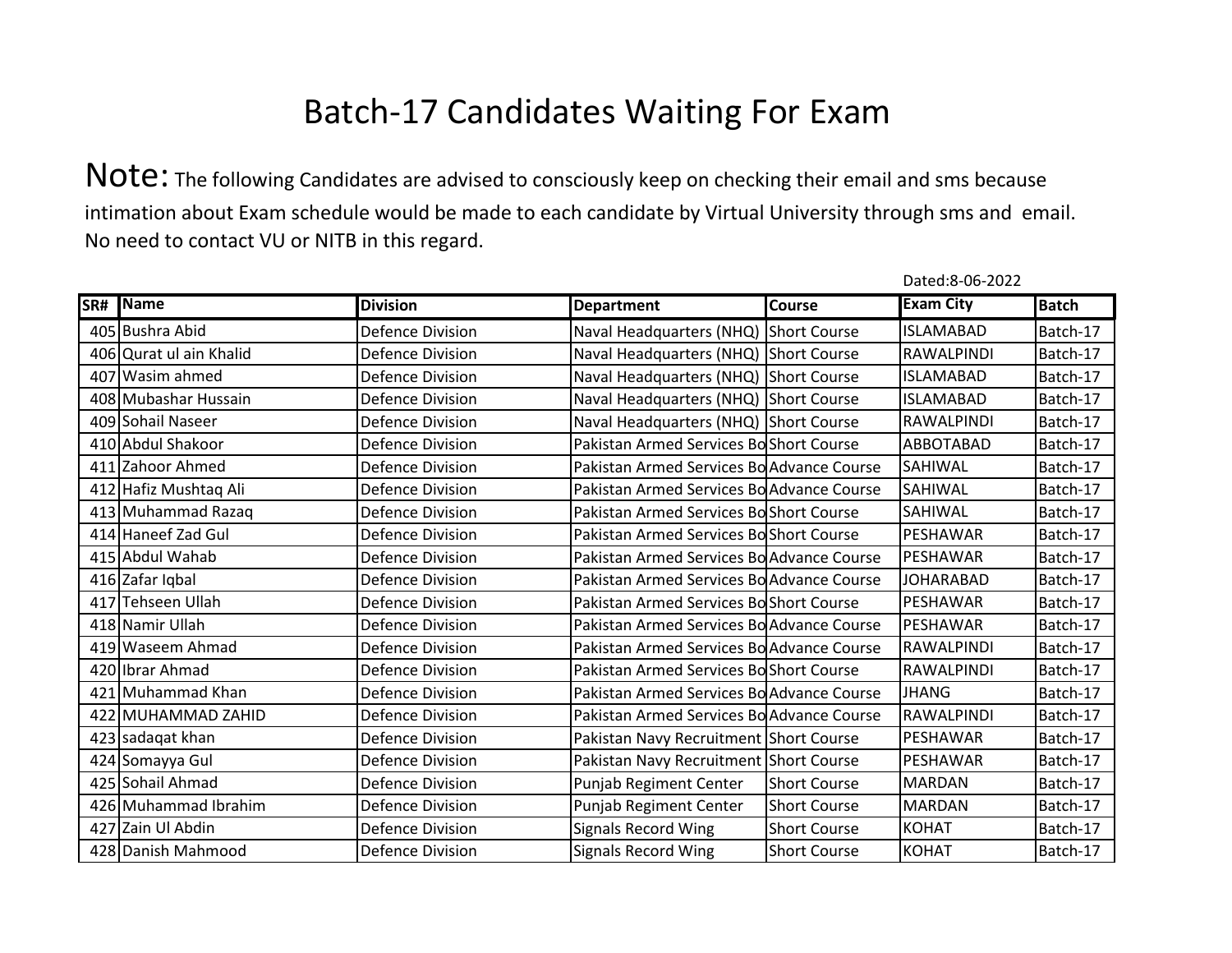Note: The following Candidates are advised to consciously keep on checking their email and sms because intimation about Exam schedule would be made to each candidate by Virtual University through sms and email. No need to contact VU or NITB in this regard.

| SR# | <b>Name</b>                  | <b>Division</b>         | <b>Department</b>          | Course              | <b>Exam City</b> | <b>Batch</b> |
|-----|------------------------------|-------------------------|----------------------------|---------------------|------------------|--------------|
|     | 429 Shahid Khan              | <b>Defence Division</b> | <b>Signals Record Wing</b> | <b>Short Course</b> | <b>KOHAT</b>     | Batch-17     |
|     | 430 Zaka Ullah               | <b>Defence Division</b> | <b>Signals Record Wing</b> | <b>Short Course</b> | <b>KOHAT</b>     | Batch-17     |
|     | 431 Syed Muhammad Irfan Shah | <b>Defence Division</b> | <b>Signals Record Wing</b> | <b>Short Course</b> | <b>KOHAT</b>     | Batch-17     |
|     | 432 Hafiz Abdul Rahman       | <b>Defence Division</b> | <b>Signals Record Wing</b> | <b>Short Course</b> | <b>KOHAT</b>     | Batch-17     |
|     | 433 Ahtesham ul hassan       | <b>Defence Division</b> | <b>Signals Record Wing</b> | <b>Short Course</b> | <b>KOHAT</b>     | Batch-17     |
|     | 434 Muhammad Aamir Khan      | <b>Defence Division</b> | <b>Signals Record Wing</b> | <b>Short Course</b> | <b>KOHAT</b>     | Batch-17     |
|     | 435 Sarmad zaman             | <b>Defence Division</b> | <b>Signals Record Wing</b> | <b>Short Course</b> | <b>KOHAT</b>     | Batch-17     |
|     | 436 Muhammad Abid            | <b>Defence Division</b> | <b>Signals Record Wing</b> | <b>Short Course</b> | <b>KOHAT</b>     | Batch-17     |
|     | 437 Muhammad Sajid           | <b>Defence Division</b> | <b>Signals Record Wing</b> | <b>Short Course</b> | <b>KOHAT</b>     | Batch-17     |
|     | 438 Allah Ditta              | Defence Division        | <b>Signals Record Wing</b> | <b>Short Course</b> | <b>KOHAT</b>     | Batch-17     |
|     | 439 Muhammad Ali             | Defence Division        | <b>Signals Record Wing</b> | <b>Short Course</b> | <b>KOHAT</b>     | Batch-17     |
|     | 440 Gul khan                 | <b>Defence Division</b> | <b>Signals Record Wing</b> | <b>Short Course</b> | <b>KOHAT</b>     | Batch-17     |
|     | 441 Sahir Khan               | <b>Defence Division</b> | <b>Signals Record Wing</b> | <b>Short Course</b> | <b>KOHAT</b>     | Batch-17     |
|     | 442 Adnan Bahadur            | <b>Defence Division</b> | <b>Signals Record Wing</b> | <b>Short Course</b> | <b>KOHAT</b>     | Batch-17     |
|     | 443 Ghazanfar hussain awan   | <b>Defence Division</b> | <b>Signals Record Wing</b> | <b>Short Course</b> | <b>KOHAT</b>     | Batch-17     |
|     | 444 Rashid Ali               | <b>Defence Division</b> | <b>Signals Record Wing</b> | <b>Short Course</b> | <b>KOHAT</b>     | Batch-17     |
|     | 445 Fida Mehmood             | <b>Defence Division</b> | <b>Signals Record Wing</b> | <b>Short Course</b> | <b>KOHAT</b>     | Batch-17     |
|     | 446 Babar Ali                | <b>Defence Division</b> | <b>Signals Record Wing</b> | <b>Short Course</b> | <b>KOHAT</b>     | Batch-17     |
|     | 447 Muhammad Rizwan          | <b>Defence Division</b> | <b>Signals Record Wing</b> | <b>Short Course</b> | <b>KOHAT</b>     | Batch-17     |
|     | 448 saeed hassan gul         | Defence Division        | <b>Signals Record Wing</b> | <b>Short Course</b> | <b>KOHAT</b>     | Batch-17     |
|     | 449 Zafar Abbas              | <b>Defence Division</b> | <b>Signals Record Wing</b> | <b>Short Course</b> | <b>KOHAT</b>     | Batch-17     |
|     | 450 Asif Shah                | Defence Division        | <b>Signals Record Wing</b> | <b>Short Course</b> | <b>KOHAT</b>     | Batch-17     |
|     | 451 Hassan Raza              | <b>Defence Division</b> | <b>Signals Record Wing</b> | <b>Short Course</b> | <b>KOHAT</b>     | Batch-17     |
|     | 452 Muhammad Jahangir        | <b>Defence Division</b> | <b>Signals Record Wing</b> | <b>Short Course</b> | <b>KOHAT</b>     | Batch-17     |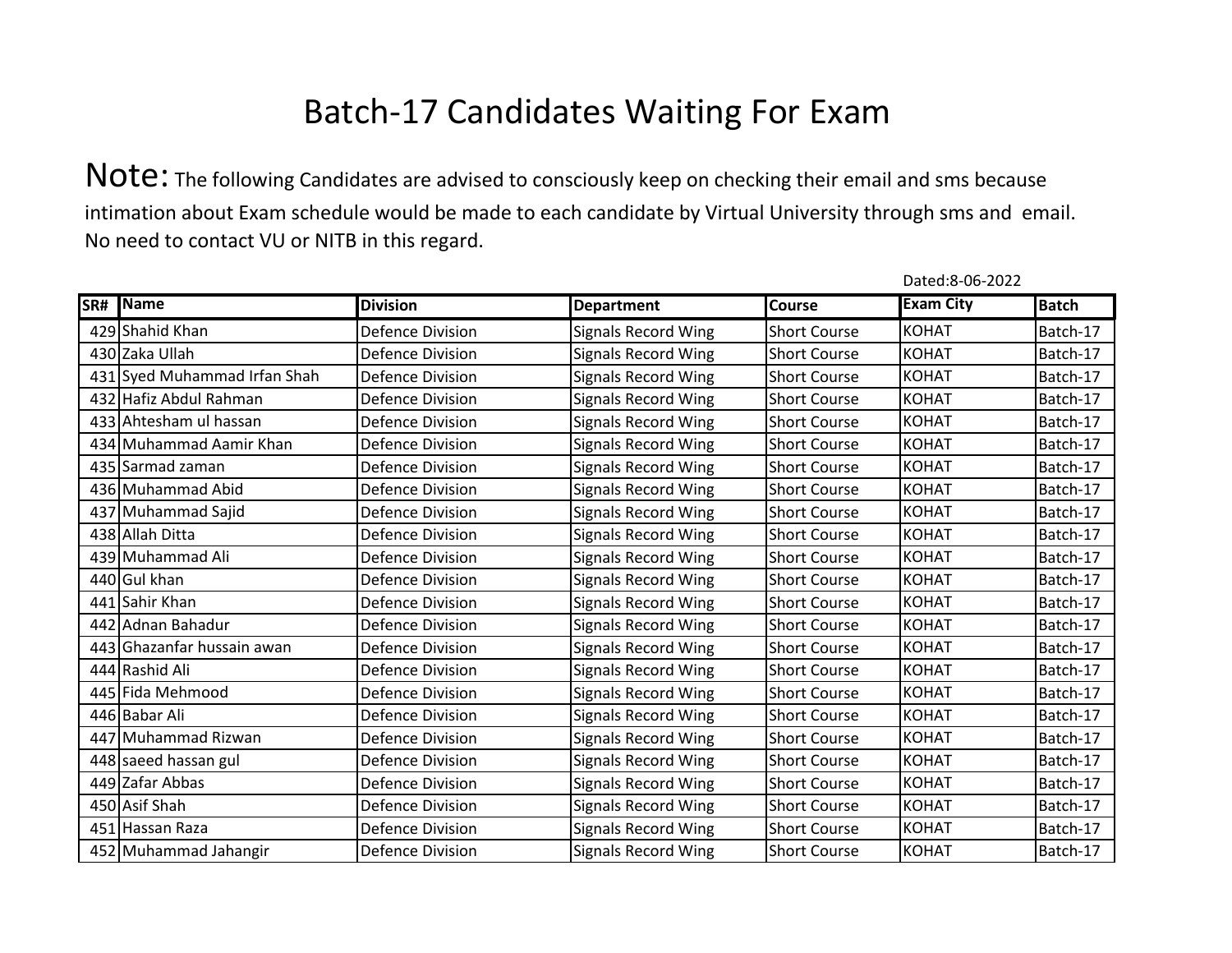Note: The following Candidates are advised to consciously keep on checking their email and sms because intimation about Exam schedule would be made to each candidate by Virtual University through sms and email. No need to contact VU or NITB in this regard.

| SR# | Name                        | <b>Division</b>         | <b>Department</b>          | <b>Course</b>         | <b>Exam City</b>  | <b>Batch</b> |
|-----|-----------------------------|-------------------------|----------------------------|-----------------------|-------------------|--------------|
|     | 453 MUHAMMAD AFIF           | <b>Defence Division</b> | <b>Signals Record Wing</b> | <b>Short Course</b>   | <b>KOHAT</b>      | Batch-17     |
|     | 454 Adnan Rasikh            | <b>Defence Division</b> | <b>Signals Record Wing</b> | <b>Short Course</b>   | <b>KOHAT</b>      | Batch-17     |
|     | 455 Muhammad Zeb Khan       | <b>Defence Division</b> | <b>Signals Record Wing</b> | <b>Short Course</b>   | <b>KOHAT</b>      | Batch-17     |
|     | 456 Muqram Shahzad          | <b>Defence Division</b> | Sindh Regimental Centre    | <b>Advance Course</b> | <b>HYDERABAD</b>  | Batch-17     |
|     | 457 Muhammad Akbar          | <b>Defence Division</b> | Sindh Regimental Centre    | <b>Advance Course</b> | <b>HYDERABAD</b>  | Batch-17     |
|     | 458 Muhammad Farhan Shahbaz | <b>Defence Division</b> | Sindh Regimental Centre    | <b>Advance Course</b> | <b>HYDERABAD</b>  | Batch-17     |
|     | 459 Mumtaz Hussain Khan     | <b>Defence Division</b> | Sindh Regimental Centre    | <b>Short Course</b>   | <b>HYDERABAD</b>  | Batch-17     |
|     | 460 Syed Ali Azhar          | <b>Defence Division</b> | Survey of Pakistan         | <b>Short Course</b>   | <b>QUETTA</b>     | Batch-17     |
|     | 461 Alam Zeb                | <b>Defence Division</b> | Survey of Pakistan         | <b>Short Course</b>   | PESHAWAR          | Batch-17     |
|     | 462 Fayaz Muhammad          | <b>Defence Division</b> | Survey of Pakistan         | <b>Short Course</b>   | PESHAWAR          | Batch-17     |
|     | 463 Manzoor iqbal           | <b>Defence Division</b> | Survey of Pakistan         | <b>Short Course</b>   | PESHAWAR          | Batch-17     |
|     | 464 Sanobia Tabassum Ijaz   | <b>Defence Division</b> | Survey of Pakistan         | <b>Short Course</b>   | RAWALPINDI        | Batch-17     |
|     | 465 Misbah iram             | <b>Defence Division</b> | Survey of Pakistan         | <b>Short Course</b>   | RAWALPINDI        | Batch-17     |
|     | 466 Sameer Akhter           | <b>Defence Division</b> | Survey of Pakistan         | <b>Short Course</b>   | <b>ISLAMABAD</b>  | Batch-17     |
|     | 467 Rubab Tariq             | <b>Defence Division</b> | Survey of Pakistan         | <b>Short Course</b>   | <b>ISLAMABAD</b>  | Batch-17     |
|     | 468 Abdul Hafeez            | <b>Defence Division</b> | Survey of Pakistan         | <b>Short Course</b>   | RAWALPINDI        | Batch-17     |
|     | 469 Tariq Abbas             | <b>Defence Division</b> | Survey of Pakistan         | <b>Short Course</b>   | <b>ISLAMABAD</b>  | Batch-17     |
|     | 470 Arbab Ali               | <b>Defence Division</b> |                            | <b>Advance Course</b> | <b>JHELUM</b>     | Batch-17     |
|     | 471 Azra Shaheen            | <b>Defence Division</b> |                            | <b>Advance Course</b> | <b>RAWALPINDI</b> | Batch-17     |
|     | 472 Rafat Ullah             | <b>Defence Division</b> |                            | <b>Advance Course</b> | PESHAWAR          | Batch-17     |
|     | 473 Tanveer Hussain         | <b>Defence Division</b> |                            | <b>Short Course</b>   | <b>RAWALPINDI</b> | Batch-17     |
|     | 474 Khurram Shahzad         | <b>Defence Division</b> |                            | <b>Short Course</b>   | RAWALPINDI        | Batch-17     |
|     | 475 Muhammad Rehan          | <b>Defence Division</b> |                            | <b>Short Course</b>   | RAWALPINDI        | Batch-17     |
|     | 476 Malik Ahsan Tariq       | <b>Defence Division</b> |                            | <b>Short Course</b>   | <b>RAWALPINDI</b> | Batch-17     |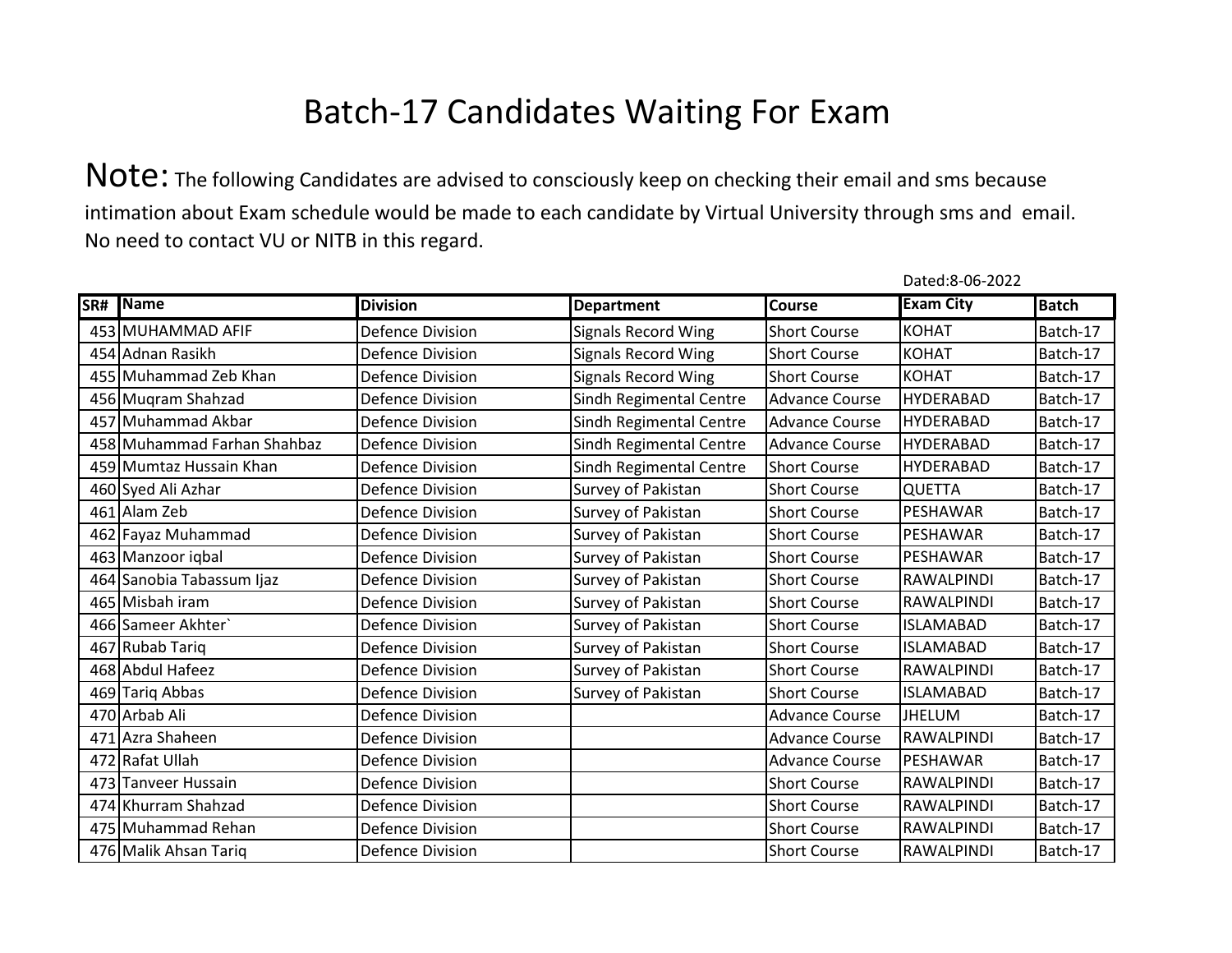|     |                             |                                    |                                                |                       | Dated:8-06-2022   |              |
|-----|-----------------------------|------------------------------------|------------------------------------------------|-----------------------|-------------------|--------------|
| SR# | Name                        | <b>Division</b>                    | <b>Department</b>                              | <b>Course</b>         | <b>Exam City</b>  | <b>Batch</b> |
|     | 477 Muhammad Shahzad        | <b>Defence Division</b>            |                                                | <b>Short Course</b>   | RAWALPINDI        | Batch-17     |
|     | 478 Atiq ur Rehman          | <b>Defence Division</b>            |                                                | <b>Advance Course</b> | <b>ISLAMABAD</b>  | Batch-17     |
|     | 479 Khurram Aleem           | <b>Defence Division</b>            |                                                | <b>Short Course</b>   | RAWALPINDI        | Batch-17     |
|     | 480 asad khan               | <b>Defence Production Division</b> | Aircraft Manufacturing Fact Short Course       |                       | PESHAWAR          | Batch-17     |
|     | 481 sohail rauf             | <b>Defence Production Division</b> | Aircraft Manufacturing Fact Advance Course     |                       | <b>ATTOCK</b>     | Batch-17     |
|     | 482 M Moin Khan             | <b>Defence Production Division</b> | Avionic Production Factory Short Course        |                       | <b>ATTOCK</b>     | Batch-17     |
|     | 483 Sonale Zahre            | <b>Defence Production Division</b> | Avionic Production Factory Short Course        |                       | <b>ISLAMABAD</b>  | Batch-17     |
|     | 484 Amjad Ali               | <b>Defence Production Division</b> | <b>Avionic Production Factory Short Course</b> |                       | <b>ATTOCK</b>     | Batch-17     |
|     | 485 Muhammad Afzal          | <b>Defence Production Division</b> | <b>Avionic Production Factory Short Course</b> |                       | <b>ATTOCK</b>     | Batch-17     |
|     | 486 Asif Mehmood            | <b>Defence Production Division</b> | <b>Avionic Production Factory Short Course</b> |                       | <b>ATTOCK</b>     | Batch-17     |
|     | 487 Ayaz Alli               | <b>Defence Production Division</b> | Directorate General Resear Advance Course      |                       | <b>RAWALPINDI</b> | Batch-17     |
|     | 488 Hafiz Musharraf Mehmood | <b>Defence Production Division</b> | Directorate General Resear Advance Course      |                       | <b>RAWALPINDI</b> | Batch-17     |
|     | 489 MUHAMMAD AZMAT          | <b>Defence Production Division</b> | Directorate General Resear Short Course        |                       | <b>RAWALPINDI</b> | Batch-17     |
|     | 490 Amir Ali Syed           | <b>Defence Production Division</b> | Directorate General Resear Short Course        |                       | RAWALPINDI        | Batch-17     |
|     | 491 Abdul Latif Brohi       | <b>Defence Production Division</b> | Directorate General Resear Short Course        |                       | RAWALPINDI        | Batch-17     |
|     | 492 Ifrar Ahmed             | <b>Defence Production Division</b> | Directorate General Resear Short Course        |                       | RAWALPINDI        | Batch-17     |
|     | 493 ehtasham                | <b>Defence Production Division</b> | Directorate General Resear Advance Course      |                       | RAWALPINDI        | Batch-17     |
|     | 494 Muhammad Ibrar          | <b>Defence Production Division</b> | Directorate General Resear Short Course        |                       | RAWALPINDI        | Batch-17     |
|     | 495 Zain Ul Abadin          | <b>Defence Production Division</b> | Directorate General Resear Short Course        |                       | RAWALPINDI        | Batch-17     |
|     | 496 Bilal Ahmed             | <b>Defence Production Division</b> | Pakistan Ordnance Factorie Short Course        |                       | <b>RAWALPINDI</b> | Batch-17     |
|     | 497 Ehsan Ali Khan          | <b>Defence Production Division</b> | Pakistan Ordnance Factorie Advance Course      |                       | <b>WAH CANTT</b>  | Batch-17     |
|     | 498 Jafar Hussain           | <b>Defence Production Division</b> | Pakistan Ordnance Factorie Short Course        |                       | <b>WAH CANTT</b>  | Batch-17     |
|     | 499 Mansoor akhtar          | <b>Defence Production Division</b> | Pakistan Ordnance Factorie Short Course        |                       | WAH CANTT         | Batch-17     |
|     | 500 Amir Ashraf             | <b>Defence Production Division</b> | Pakistan Ordnance Factorie Short Course        |                       | <b>WAH CANTT</b>  | Batch-17     |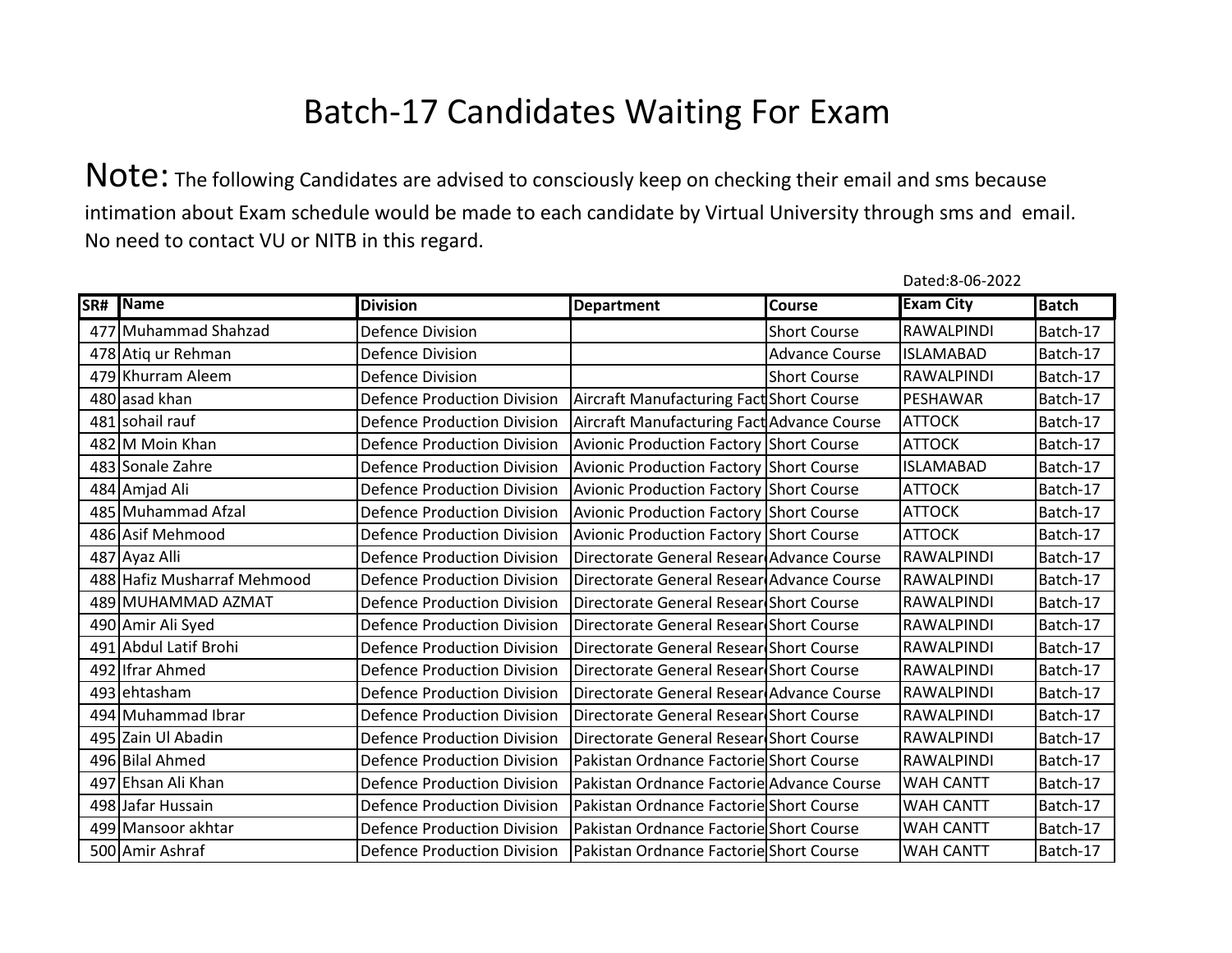Note: The following Candidates are advised to consciously keep on checking their email and sms because intimation about Exam schedule would be made to each candidate by Virtual University through sms and email. No need to contact VU or NITB in this regard.

| SR# | Name                      | <b>Division</b>                    | <b>Department</b>                         | <b>Course</b>         | <b>Exam City</b>  | <b>Batch</b> |
|-----|---------------------------|------------------------------------|-------------------------------------------|-----------------------|-------------------|--------------|
|     | 501 MUHAMMAD ZEESHAN      | <b>Defence Production Division</b> | Pakistan Ordnance Factorie Short Course   |                       | <b>WAH CANTT</b>  | Batch-17     |
|     | 502 Wajiha                | <b>Defence Production Division</b> | Pakistan Ordnance Factorie Short Course   |                       | <b>ISLAMABAD</b>  | Batch-17     |
|     | 503 Muhammad Mamin Raza   | <b>Defence Production Division</b> | Pakistan Ordnance Factorie Short Course   |                       | <b>ISLAMABAD</b>  | Batch-17     |
|     | 504 Muhammad Osama        | <b>Defence Production Division</b> | Pakistan Ordnance Factorie Short Course   |                       | <b>ISLAMABAD</b>  | Batch-17     |
|     | 505 ALI WARIS             | <b>Defence Production Division</b> | Pakistan Ordnance Factorie Short Course   |                       | <b>ISLAMABAD</b>  | Batch-17     |
|     | 506 Muhammad Faraz        | <b>Defence Production Division</b> | Pakistan Ordnance Factorie Short Course   |                       | <b>WAH CANTT</b>  | Batch-17     |
|     | 507 Muhammad Adil         | <b>Defence Production Division</b> | Pakistan Ordnance Factorie Short Course   |                       | <b>ISLAMABAD</b>  | Batch-17     |
|     | 508 Rana Nadir            | <b>Defence Production Division</b> | Pakistan Ordnance Factorie Short Course   |                       | <b>ISLAMABAD</b>  | Batch-17     |
|     | 509 Aizaz Faiz            | <b>Defence Production Division</b> | Pakistan Ordnance Factorie Advance Course |                       | <b>WAH CANTT</b>  | Batch-17     |
|     | 510 AqsaZulfiqar          | <b>Defence Production Division</b> | Pakistan Ordnance Factoriel Short Course  |                       | <b>WAH CANTT</b>  | Batch-17     |
|     | 511 Abdul Waheed          | <b>Defence Production Division</b> | Pakistan Ordnance Factorie Short Course   |                       | <b>WAH CANTT</b>  | Batch-17     |
|     | 512 Awais Ali             | <b>Defence Production Division</b> | Pakistan Ordnance Factorie Short Course   |                       | RAWALPINDI        | Batch-17     |
|     | 513 Mohammad ozair        | <b>Defence Production Division</b> | Pakistan Ordnance Factorie Short Course   |                       | RAWALPINDI        | Batch-17     |
|     | 514 Naseer Ul Hassan Khan | <b>Defence Production Division</b> | Pakistan Ordnance Factorie Short Course   |                       | <b>WAH CANTT</b>  | Batch-17     |
|     | 515 Muhammad Saeed        | <b>Defence Production Division</b> |                                           | <b>Short Course</b>   | <b>ISLAMABAD</b>  | Batch-17     |
|     | 516 Muhammad Yaqub Janjua | <b>Defence Production Division</b> |                                           | <b>Short Course</b>   | <b>ISLAMABAD</b>  | Batch-17     |
|     | 517 Rashid Minhas         | <b>Defence Production Division</b> |                                           | <b>Short Course</b>   | <b>RAWALPINDI</b> | Batch-17     |
|     | 518 Faisal Raheel         | <b>Economic Affairs Division</b>   |                                           | <b>Short Course</b>   | <b>ISLAMABAD</b>  | Batch-17     |
|     | 519 Muhammad Akram        | <b>Economic Affairs Division</b>   |                                           | <b>Advance Course</b> | <b>ISLAMABAD</b>  | Batch-17     |
|     | 520 Aqdus Maroof          | <b>Economic Affairs Division</b>   |                                           | <b>Short Course</b>   | <b>ISLAMABAD</b>  | Batch-17     |
|     | 521 Muhammad Shabbir      | <b>Economic Affairs Division</b>   |                                           | <b>Short Course</b>   | <b>ISLAMABAD</b>  | Batch-17     |
|     | 522 Muhammad Mazhar       | <b>Economic Affairs Division</b>   |                                           | <b>Short Course</b>   | <b>ISLAMABAD</b>  | Batch-17     |
|     | 523 ALI ABBAS             | <b>Economic Affairs Division</b>   |                                           | <b>Short Course</b>   | <b>ISLAMABAD</b>  | Batch-17     |
|     | 524 Majid Mehmood         | <b>Economic Affairs Division</b>   |                                           | <b>Short Course</b>   | <b>ISLAMABAD</b>  | Batch-17     |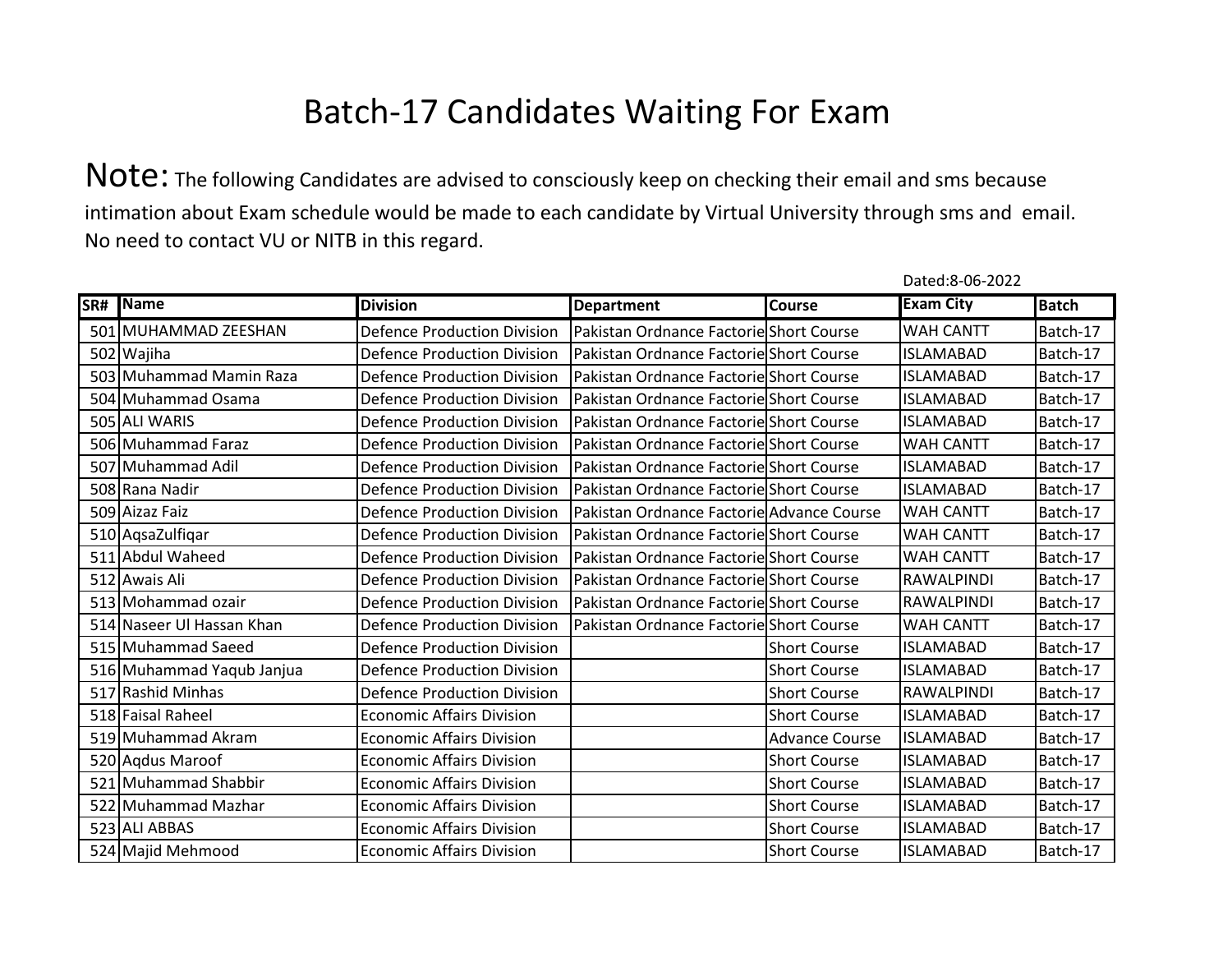|     |                            |                                  |                   |                     | Dated:8-06-2022  |              |
|-----|----------------------------|----------------------------------|-------------------|---------------------|------------------|--------------|
| SR# | <b>Name</b>                | <b>Division</b>                  | <b>Department</b> | <b>Course</b>       | <b>Exam City</b> | <b>Batch</b> |
|     | 525 kausar ali             | <b>Economic Affairs Division</b> |                   | <b>Short Course</b> | <b>ISLAMABAD</b> | Batch-17     |
|     | 526 Touseeg Haider         | <b>Economic Affairs Division</b> |                   | <b>Short Course</b> | <b>ISLAMABAD</b> | Batch-17     |
|     | 527 Usman Ali              | <b>Economic Affairs Division</b> |                   | <b>Short Course</b> | <b>ISLAMABAD</b> | Batch-17     |
|     | 528 Anwar Shah             | <b>Economic Affairs Division</b> |                   | <b>Short Course</b> | <b>ISLAMABAD</b> | Batch-17     |
|     | 529 Muhammad Saqib         | <b>Economic Affairs Division</b> |                   | <b>Short Course</b> | <b>ISLAMABAD</b> | Batch-17     |
|     | 530 muhammad zaheer        | <b>Economic Affairs Division</b> |                   | <b>Short Course</b> | <b>ISLAMABAD</b> | Batch-17     |
|     | 531 Irum Bibi              | <b>Economic Affairs Division</b> |                   | <b>Short Course</b> | <b>ISLAMABAD</b> | Batch-17     |
|     | 532 Khizar Abbas           | <b>Economic Affairs Division</b> |                   | <b>Short Course</b> | <b>ISLAMABAD</b> | Batch-17     |
|     | 533 Abdul Basit            | <b>Economic Affairs Division</b> |                   | <b>Short Course</b> | <b>ISLAMABAD</b> | Batch-17     |
|     | 534 IqbalAhmed Chandio     | <b>Economic Affairs Division</b> |                   | <b>Short Course</b> | <b>ISLAMABAD</b> | Batch-17     |
|     | 535 muhammad shayan iqbal  | <b>Economic Affairs Division</b> |                   | <b>Short Course</b> | <b>ISLAMABAD</b> | Batch-17     |
|     | 536 Muhammad Tanveer Satti | <b>Economic Affairs Division</b> |                   | <b>Short Course</b> | <b>ISLAMABAD</b> | Batch-17     |
|     | 537 Umer Sattar            | <b>Economic Affairs Division</b> |                   | <b>Short Course</b> | <b>ISLAMABAD</b> | Batch-17     |
|     | 538 Asad Rehman            | <b>Economic Affairs Division</b> |                   | <b>Short Course</b> | <b>ISLAMABAD</b> | Batch-17     |
|     | 539 umair saleem           | <b>Economic Affairs Division</b> |                   | <b>Short Course</b> | <b>ISLAMABAD</b> | Batch-17     |
|     | 540 Murad ul Haq           | <b>Economic Affairs Division</b> |                   | <b>Short Course</b> | <b>ISLAMABAD</b> | Batch-17     |
|     | 541 Arslan Ali             | <b>Economic Affairs Division</b> |                   | <b>Short Course</b> | <b>ISLAMABAD</b> | Batch-17     |
|     | 542 Muhammad Haneef        | <b>Economic Affairs Division</b> |                   | <b>Short Course</b> | <b>ISLAMABAD</b> | Batch-17     |
|     | 543 Said Amin              | <b>Economic Affairs Division</b> |                   | <b>Short Course</b> | <b>ISLAMABAD</b> | Batch-17     |
|     | 544 arsalansharif          | <b>Economic Affairs Division</b> |                   | <b>Short Course</b> | <b>ISLAMABAD</b> | Batch-17     |
|     | 545 Imran mahmood          | <b>Economic Affairs Division</b> |                   | <b>Short Course</b> | <b>ISLAMABAD</b> | Batch-17     |
|     | 546 Amir Rahman            | <b>Economic Affairs Division</b> |                   | <b>Short Course</b> | <b>ISLAMABAD</b> | Batch-17     |
|     | 547 Muhammad Imran Khan    | <b>Economic Affairs Division</b> |                   | <b>Short Course</b> | <b>ISLAMABAD</b> | Batch-17     |
|     | 548 syeda nusrat fatima    | <b>Economic Affairs Division</b> |                   | <b>Short Course</b> | <b>ISLAMABAD</b> | Batch-17     |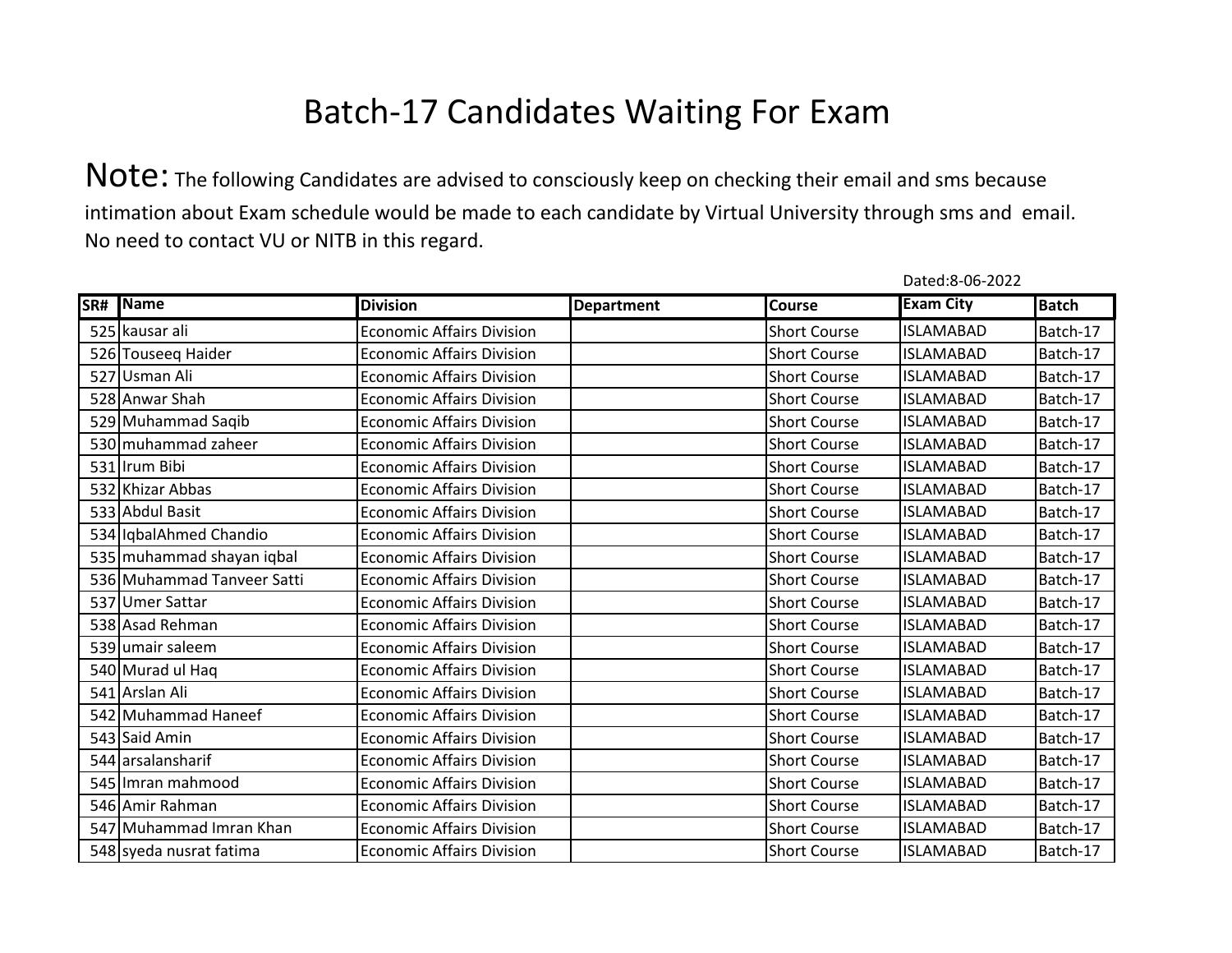Note: The following Candidates are advised to consciously keep on checking their email and sms because intimation about Exam schedule would be made to each candidate by Virtual University through sms and email. No need to contact VU or NITB in this regard.

| SR# | Name                      | <b>Division</b>                                                           |                         | <b>Course</b>         | <b>Exam City</b>  | <b>Batch</b> |
|-----|---------------------------|---------------------------------------------------------------------------|-------------------------|-----------------------|-------------------|--------------|
|     |                           |                                                                           | <b>Department</b>       |                       |                   |              |
|     | 549 Rizwan Azeem          | <b>Economic Affairs Division</b>                                          |                         | <b>Short Course</b>   | <b>ISLAMABAD</b>  | Batch-17     |
|     | 550 MUHAMMAD ALI          | <b>Economic Affairs Division</b>                                          |                         | <b>Short Course</b>   | <b>ISLAMABAD</b>  | Batch-17     |
|     | 551 Fizza Kainat          | <b>Petroleum Division</b>                                                 | Department of Explosive | <b>Short Course</b>   | <b>ISLAMABAD</b>  | Batch-17     |
|     | 552 Badar Zaman           | <b>Petroleum Division</b>                                                 | Department of Explosive | <b>Advance Course</b> | <b>ISLAMABAD</b>  | Batch-17     |
|     | 553 Zahoor Ud Din Khan    | <b>Petroleum Division</b>                                                 |                         | <b>Advance Course</b> | <b>ISLAMABAD</b>  | Batch-17     |
|     | 554 Muhammad Faroog       | <b>Petroleum Division</b>                                                 |                         | <b>Advance Course</b> | <b>ISLAMABAD</b>  | Batch-17     |
|     | 555 ABUL KHAIR            | <b>Petroleum Division</b>                                                 |                         | <b>Short Course</b>   | <b>ISLAMABAD</b>  | Batch-17     |
|     | 556 Muhammad Noman Shakir | <b>Petroleum Division</b>                                                 |                         | <b>Short Course</b>   | <b>ISLAMABAD</b>  | Batch-17     |
|     | 557 ABID RIAZ             | Federal Education and Profess Centre of Excellence in MollAdvance Course  |                         |                       | LAHORE            | Batch-17     |
|     | 558 SARFRAZ AHMAD         | Federal Education and Profess Centre of Excellence in Mol Advance Course  |                         |                       | <b>LAHORE</b>     | Batch-17     |
|     | 559 WAQAS RASHEED         | Federal Education and Profess Centre of Excellence in MollAdvance Course  |                         |                       | LAHORE            | Batch-17     |
|     | 560 Tanvir Ahmad          | Federal Education and Profess Federal Board of Intermedi Advance Course   |                         |                       | <b>ISLAMABAD</b>  | Batch-17     |
|     | 561 Bisma Waheed          | Federal Education and Profess Federal College of Educatio Advance Course  |                         |                       | <b>ISLAMABAD</b>  | Batch-17     |
|     | 562 Syed Mubashar Shah    | Federal Education and Profess Federal Directorate of Educ Short Course    |                         |                       | <b>ISLAMABAD</b>  | Batch-17     |
|     | 563 MUDASSAR NAEEM QAZI   | Federal Education and Profess Federal Directorate of Educ Short Course    |                         |                       | <b>ISLAMABAD</b>  | Batch-17     |
|     | 564 Muhammad Ayoob Soomro | Federal Education and Profess Federal Directorate of Educ Short Course    |                         |                       | <b>ISLAMABAD</b>  | Batch-17     |
|     | 565 Sadheer Ahmad         | Federal Education and Profess Federal Directorate of Educ Short Course    |                         |                       | <b>ISLAMABAD</b>  | Batch-17     |
|     | 566 MUHAMMAD ISHAQ        | Federal Education and Profess Federal Directorate of Educ Short Course    |                         |                       | <b>ISLAMABAD</b>  | Batch-17     |
|     | 567 Mahmood Ali Shah      | Federal Education and Profess Federal Directorate of Educ Short Course    |                         |                       | <b>ISLAMABAD</b>  | Batch-17     |
|     | 568 Abdul Aziz Butt       | Federal Education and Profess Federal Directorate of Educ Short Course    |                         |                       | <b>ISLAMABAD</b>  | Batch-17     |
|     | 569 Rehan Baig            | Federal Education and Profess Federal Directorate of Educ Short Course    |                         |                       | <b>ISLAMABAD</b>  | Batch-17     |
|     | 570 Shahzad Ahmed         | Federal Education and Profess Federal Directorate of Educ Short Course    |                         |                       | <b>ISLAMABAD</b>  | Batch-17     |
|     | 571 Abdur Rauf            | Federal Education and Profess Higher Education Commissi Advance Course    |                         |                       | <b>ISLAMABAD</b>  | Batch-17     |
|     | 572 Sardar Hassan Akhtar  | Federal Education and Profess National Textile University (Advance Course |                         |                       | <b>FAISALABAD</b> | Batch-17     |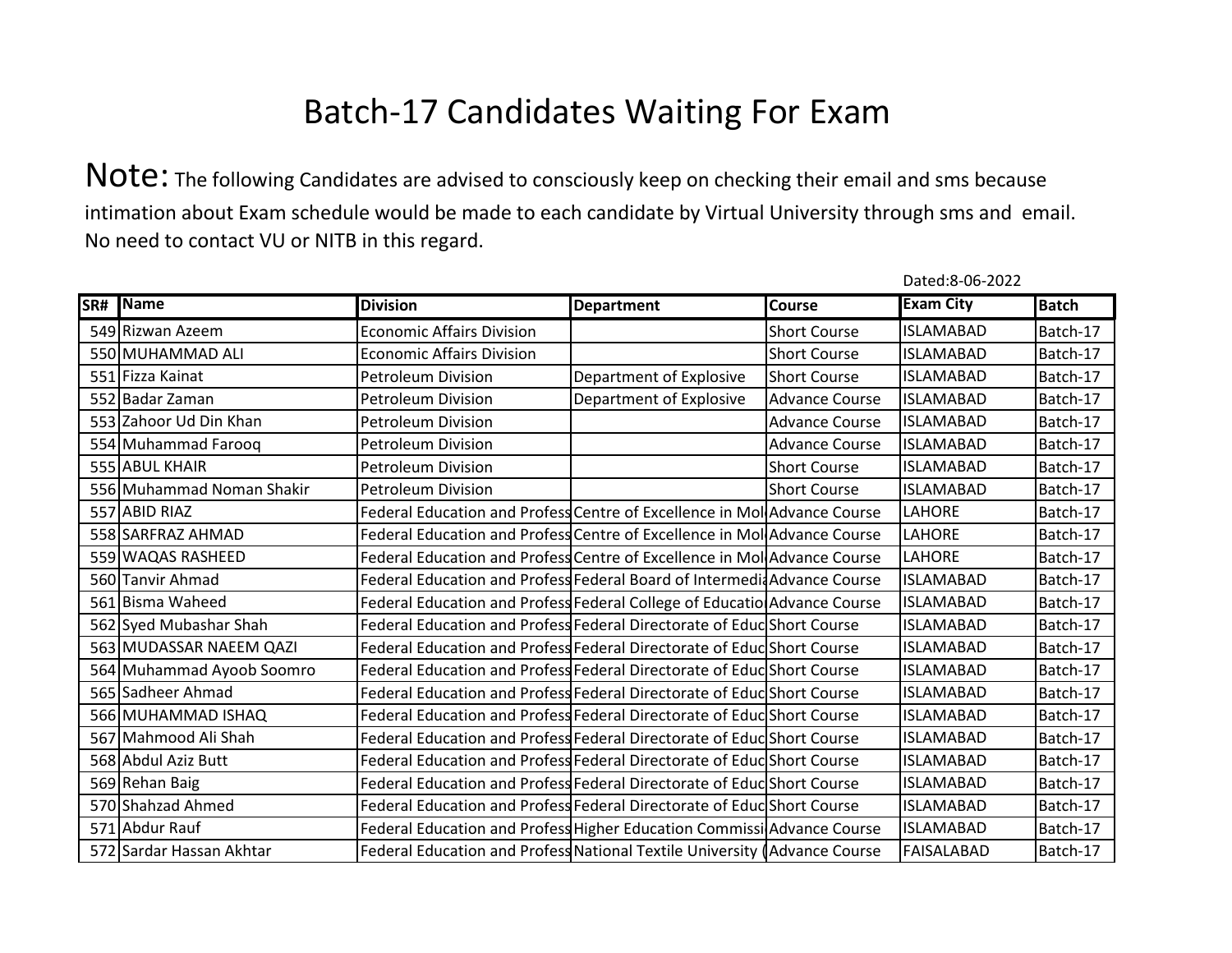Note: The following Candidates are advised to consciously keep on checking their email and sms because intimation about Exam schedule would be made to each candidate by Virtual University through sms and email. No need to contact VU or NITB in this regard.

| SR# | Name                           | <b>Division</b>                                                         | <b>Department</b>              | Course                | <b>Exam City</b> | <b>Batch</b> |
|-----|--------------------------------|-------------------------------------------------------------------------|--------------------------------|-----------------------|------------------|--------------|
|     | 573 Kamran Yusuf               | Federal Education and Profess National Vocational & Tech Advance Course |                                |                       | <b>ISLAMABAD</b> | Batch-17     |
|     | 574 Asim Riaz                  | Federal Education and Profess National Vocational & Tech Advance Course |                                |                       | <b>ISLAMABAD</b> | Batch-17     |
|     | 575 Husnain Riaz               | Federal Education and Profess National Vocational & Tech Advance Course |                                |                       | <b>ISLAMABAD</b> | Batch-17     |
|     | 576 Ghulam Akbar               | Federal Education and Profess National Vocational & Tech Advance Course |                                |                       | LARKANA          | Batch-17     |
|     | 577 Fayyaz Ur Rehman           | Federal Education and Profess Quaid-i-Azam University                   |                                | <b>Advance Course</b> | <b>ISLAMABAD</b> | Batch-17     |
|     | 578 Tariq Mahmood              | Federal Education and Profess Quaid-i-Azam University                   |                                | <b>Advance Course</b> | <b>ISLAMABAD</b> | Batch-17     |
|     |                                |                                                                         |                                |                       |                  |              |
|     | 579 Muhammad Shahzad Fazal Dad | Federal Education and Profess Quaid-i-Azam University                   |                                | <b>Short Course</b>   | <b>ISLAMABAD</b> | Batch-17     |
|     | 580 Nasir Mehmood Awan         | Federal Education and Profess Quaid-i-Azam University                   |                                | <b>Short Course</b>   | <b>ISLAMABAD</b> | Batch-17     |
|     | 581 Rafique Ahmed              | <b>Finance Division</b>                                                 |                                | <b>Advance Course</b> | <b>ISLAMABAD</b> | Batch-17     |
|     | 582 Ehtesham Asghar            | <b>Finance Division</b>                                                 |                                | <b>Advance Course</b> | <b>ISLAMABAD</b> | Batch-17     |
|     | 583 Muhammad Shabbir           | <b>Finance Division</b>                                                 |                                | <b>Short Course</b>   | <b>ISLAMABAD</b> | Batch-17     |
|     | 584 Ahmad Nawaz                | <b>Finance Division</b>                                                 |                                | <b>Advance Course</b> | <b>ISLAMABAD</b> | Batch-17     |
|     | 585 HASSAN TAHIR               | <b>Finance Division</b>                                                 |                                | <b>Advance Course</b> | <b>ISLAMABAD</b> | Batch-17     |
|     | 586 fahad fayyaz               | <b>Finance Division</b>                                                 |                                | <b>Short Course</b>   | <b>ISLAMABAD</b> | Batch-17     |
|     | 587 FARAZ WAHEED               | <b>Revenue Division</b>                                                 | <b>Collectorate of Customs</b> | <b>Short Course</b>   | <b>KARACHI</b>   | Batch-17     |
|     | 588 HAMZA AHMED KHAN           | <b>Revenue Division</b>                                                 | <b>Collectorate of Customs</b> | <b>Short Course</b>   | <b>KARACHI</b>   | Batch-17     |
|     | 589 Muhammad Waqas             | <b>Revenue Division</b>                                                 | <b>Collectorate of Customs</b> | <b>Short Course</b>   | <b>KARACHI</b>   | Batch-17     |
|     | 590 Mobeen Fazal               | <b>Revenue Division</b>                                                 | Corporate Tax Office           | <b>Short Course</b>   | LAHORE           | Batch-17     |
|     | 591 Muhammad Mohsin            | <b>Revenue Division</b>                                                 | Corporate Tax Office           | <b>Short Course</b>   | <b>LAHORE</b>    | Batch-17     |
|     | 592 Waheed Nasir               | <b>Revenue Division</b>                                                 | Corporate Tax Office           | <b>Short Course</b>   | <b>LAHORE</b>    | Batch-17     |
|     | 593 MUHAMMAD ILYAS             | <b>Revenue Division</b>                                                 | Corporate Tax Office           | <b>Short Course</b>   | LAHORE           | Batch-17     |
|     | 594 Maryam Zafar               | <b>Revenue Division</b>                                                 | FBR (Income Tax)               | <b>Short Course</b>   | <b>MULTAN</b>    | Batch-17     |
|     | 595 Asif Ali                   | <b>Revenue Division</b>                                                 | FBR (Income Tax)               | <b>Short Course</b>   | <b>MULTAN</b>    | Batch-17     |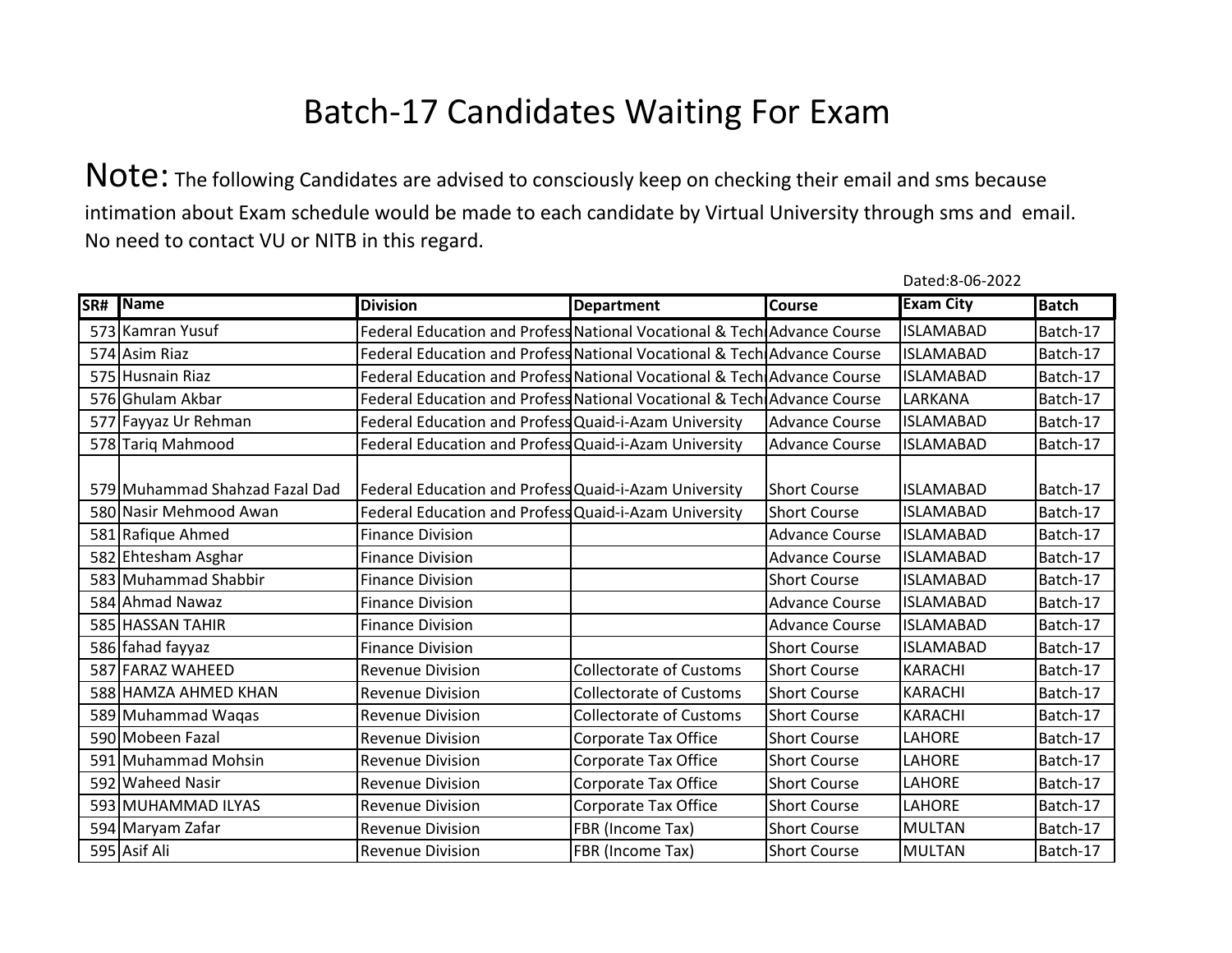Note: The following Candidates are advised to consciously keep on checking their email and sms because intimation about Exam schedule would be made to each candidate by Virtual University through sms and email. No need to contact VU or NITB in this regard.

| SR# | Name                       | <b>Division</b>         | <b>Department</b> | <b>Course</b>       | <b>Exam City</b> | <b>Batch</b> |
|-----|----------------------------|-------------------------|-------------------|---------------------|------------------|--------------|
|     | 596 Muhammad Asad          | <b>Revenue Division</b> | FBR (Income Tax)  | <b>Short Course</b> | <b>MULTAN</b>    | Batch-17     |
|     | 597 MUHAMMAD ILYAS         | <b>Revenue Division</b> | FBR (Income Tax)  | <b>Short Course</b> | <b>MULTAN</b>    | Batch-17     |
|     | 598 Zahid Hussain          | <b>Revenue Division</b> | FBR (Income Tax)  | <b>Short Course</b> | <b>MULTAN</b>    | Batch-17     |
|     | 599 Muhammad Tahir         | <b>Revenue Division</b> | FBR (Income Tax)  | <b>Short Course</b> | <b>MULTAN</b>    | Batch-17     |
|     | 600 ALLAH JAWAYA           | <b>Revenue Division</b> | FBR (Income Tax)  | <b>Short Course</b> | <b>MULTAN</b>    | Batch-17     |
|     | 601 Muhammad Ijaz          | <b>Revenue Division</b> | FBR (Income Tax)  | <b>Short Course</b> | <b>MULTAN</b>    | Batch-17     |
|     | 602 Syed Adil Ali          | <b>Revenue Division</b> | FBR (Income Tax)  | <b>Short Course</b> | <b>MULTAN</b>    | Batch-17     |
|     | 603 Syed Mueed Ali         | <b>Revenue Division</b> | FBR (Income Tax)  | <b>Short Course</b> | <b>MULTAN</b>    | Batch-17     |
|     | 604 Ali Mavia              | <b>Revenue Division</b> | FBR (Income Tax)  | <b>Short Course</b> | <b>MULTAN</b>    | Batch-17     |
|     |                            |                         |                   |                     |                  |              |
|     | 605 Sidra Ijaz             | <b>Revenue Division</b> | FBR (Income Tax)  | <b>Short Course</b> | MUZAFFARGARH     | Batch-17     |
|     | 606 Muhammad Noman Khan    | <b>Revenue Division</b> | FBR (Income Tax)  | <b>Short Course</b> | <b>MULTAN</b>    | Batch-17     |
|     | 607 RASHID HUSSAIN         | <b>Revenue Division</b> | FBR (Income Tax)  | <b>Short Course</b> | <b>MULTAN</b>    | Batch-17     |
|     | 608 MUHAMMAD AIZAZ ALI     | <b>Revenue Division</b> | FBR (Income Tax)  | <b>Short Course</b> | <b>MULTAN</b>    | Batch-17     |
|     |                            |                         |                   |                     |                  |              |
|     | 609 MUHAMMAD SAAD CHUGHTAI | <b>Revenue Division</b> | FBR (Income Tax)  | <b>Short Course</b> | <b>MULTAN</b>    | Batch-17     |
|     | 610 MUHAMMAD TALHA         | <b>Revenue Division</b> | FBR (Income Tax)  | <b>Short Course</b> | <b>MULTAN</b>    | Batch-17     |
|     | Muhammad Anwaar Ahmad      |                         |                   |                     |                  |              |
|     | 611 Chaudhary              | <b>Revenue Division</b> | FBR (Income Tax)  | <b>Short Course</b> | <b>MULTAN</b>    | Batch-17     |
|     | 612 SHAHID RIAZ            | <b>Revenue Division</b> | FBR (Income Tax)  | <b>Short Course</b> | <b>MULTAN</b>    | Batch-17     |
|     | 613 MUHAMMAD RASHID        | <b>Revenue Division</b> | FBR (Income Tax)  | <b>Short Course</b> | <b>MULTAN</b>    | Batch-17     |
|     |                            |                         |                   |                     |                  |              |
|     | 614 MUHAMMED IRFAN BALOUCH | <b>Revenue Division</b> | FBR (Income Tax)  | <b>Short Course</b> | <b>MULTAN</b>    | Batch-17     |
|     | 615 Asna Javaid            | <b>Revenue Division</b> | FBR (Income Tax)  | <b>Short Course</b> | <b>MULTAN</b>    | Batch-17     |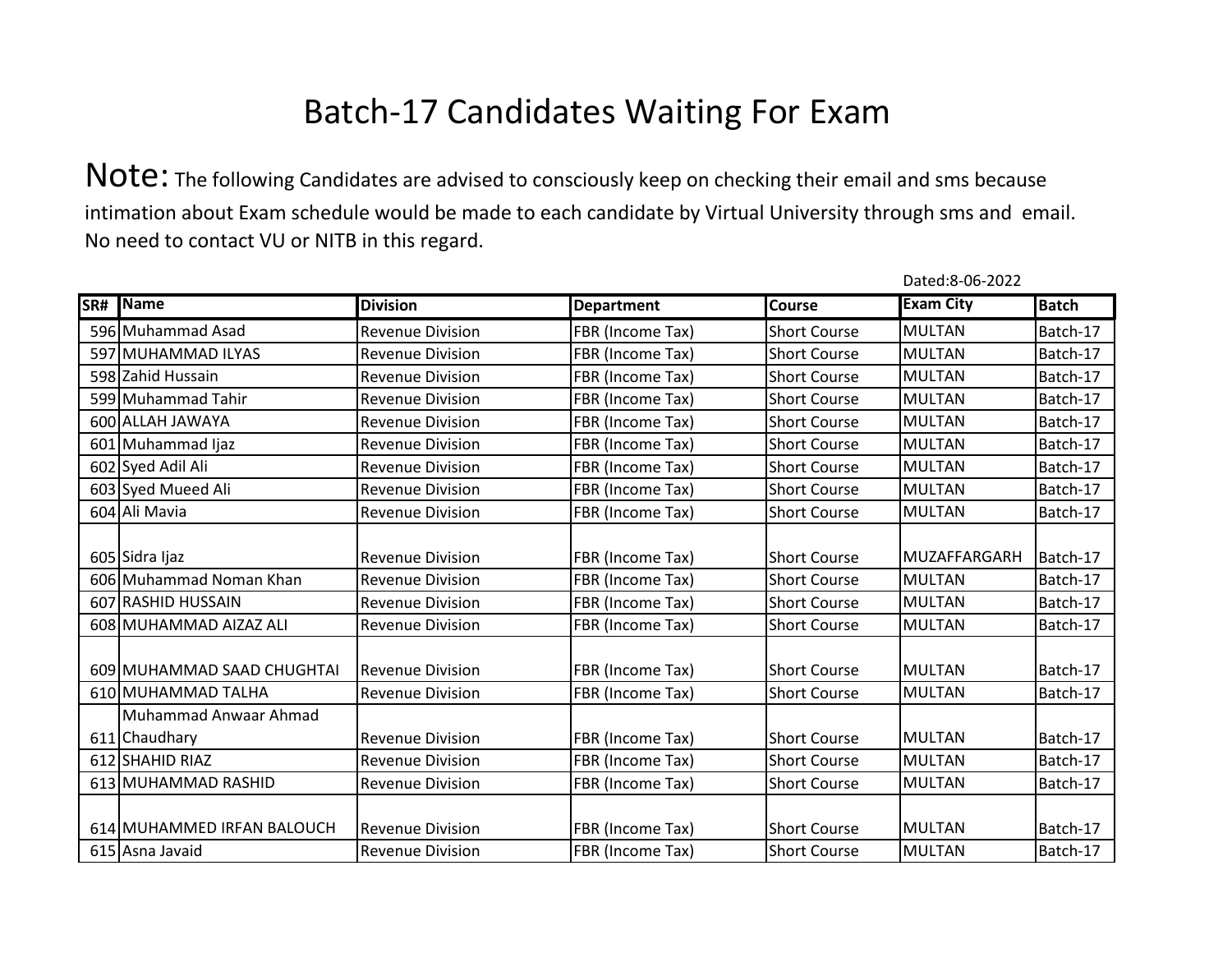|     |                             |                         |                   |                       | Dated:8-06-2022  |              |
|-----|-----------------------------|-------------------------|-------------------|-----------------------|------------------|--------------|
| SR# | Name                        | <b>Division</b>         | <b>Department</b> | <b>Course</b>         | <b>Exam City</b> | <b>Batch</b> |
|     | 616 Maria Sadiq             | <b>Revenue Division</b> | FBR (Income Tax)  | <b>Short Course</b>   | <b>MULTAN</b>    | Batch-17     |
|     | 617 Umair Ahmad             | <b>Revenue Division</b> | FBR (Income Tax)  | <b>Short Course</b>   | <b>MULTAN</b>    | Batch-17     |
|     | 618 Sharal Alfrec           | <b>Revenue Division</b> | FBR (Income Tax)  | <b>Short Course</b>   | <b>MULTAN</b>    | Batch-17     |
|     | 619 MUHAMMAD IRFAN          | <b>Revenue Division</b> | FBR (Income Tax)  | <b>Short Course</b>   | <b>MULTAN</b>    | Batch-17     |
|     | 620 MUHAMMAD AHSAN ABBAS    | <b>Revenue Division</b> | FBR (Income Tax)  | <b>Short Course</b>   | <b>MULTAN</b>    | Batch-17     |
|     | 621 Maham Muzaffar          | <b>Revenue Division</b> | FBR (Income Tax)  | <b>Short Course</b>   | <b>MULTAN</b>    | Batch-17     |
|     | 622 Shazia Adnan            | <b>Revenue Division</b> | FBR (Income Tax)  | <b>Short Course</b>   | <b>MULTAN</b>    | Batch-17     |
|     | 623 MUHAMMAD YOUSAF AZAM    | <b>Revenue Division</b> | FBR (Income Tax)  | <b>Short Course</b>   | <b>MULTAN</b>    | Batch-17     |
|     | 624 Muhammad Rizwan Khan    | <b>Revenue Division</b> | FBR (Income Tax)  | <b>Short Course</b>   | <b>MULTAN</b>    | Batch-17     |
|     | 625 Muhammad Junaid         | <b>Revenue Division</b> | FBR (Income Tax)  | <b>Short Course</b>   | <b>MULTAN</b>    | Batch-17     |
|     | 626 Muhammad Ibrahim        | <b>Revenue Division</b> | FBR (Income Tax)  | <b>Short Course</b>   | <b>MULTAN</b>    | Batch-17     |
|     | 627 Shakeel Ahmad Khan      | <b>Revenue Division</b> | FBR (Income Tax)  | <b>Short Course</b>   | <b>MULTAN</b>    | Batch-17     |
|     | 628 MUHAMMAD ARIF           | <b>Revenue Division</b> | FBR (Income Tax)  | <b>Short Course</b>   | <b>MULTAN</b>    | Batch-17     |
|     | 629 MUHAMMAD MUBEEN         | <b>Revenue Division</b> | FBR (Income Tax)  | <b>Short Course</b>   | <b>MULTAN</b>    | Batch-17     |
|     | 630 MUHAMMAD HAMZA ANJUM    | <b>Revenue Division</b> | FBR (Income Tax)  | <b>Short Course</b>   | <b>MULTAN</b>    | Batch-17     |
|     | MUHAMMAD AHTESHAM           |                         |                   |                       |                  |              |
|     | 631 NAEEM                   | <b>Revenue Division</b> | FBR (Income Tax)  | <b>Short Course</b>   | <b>MULTAN</b>    | Batch-17     |
|     | 632 Sharafat Ali            | <b>Revenue Division</b> | FBR (Income Tax)  | <b>Short Course</b>   | <b>MULTAN</b>    | Batch-17     |
|     |                             |                         |                   |                       |                  |              |
|     | 633 HAMMAD MUHAMMAD RAZA    | <b>Revenue Division</b> | FBR (Income Tax)  | <b>I</b> Short Course | <b>MULTAN</b>    | Batch-17     |
|     | 634 Muhammad Usman Iftikhar | <b>Revenue Division</b> | FBR (Income Tax)  | <b>Short Course</b>   | <b>MULTAN</b>    | Batch-17     |
|     | 635 MUHAMMAD SHAHID         | <b>Revenue Division</b> | FBR (Income Tax)  | <b>Short Course</b>   | <b>MULTAN</b>    | Batch-17     |
|     | 636 Muhammad Imran          | <b>Revenue Division</b> | FBR (Income Tax)  | <b>Short Course</b>   | <b>MULTAN</b>    | Batch-17     |
|     | 637 Kashif Iqbal            | <b>Revenue Division</b> | FBR (Income Tax)  | <b>Short Course</b>   | <b>MULTAN</b>    | Batch-17     |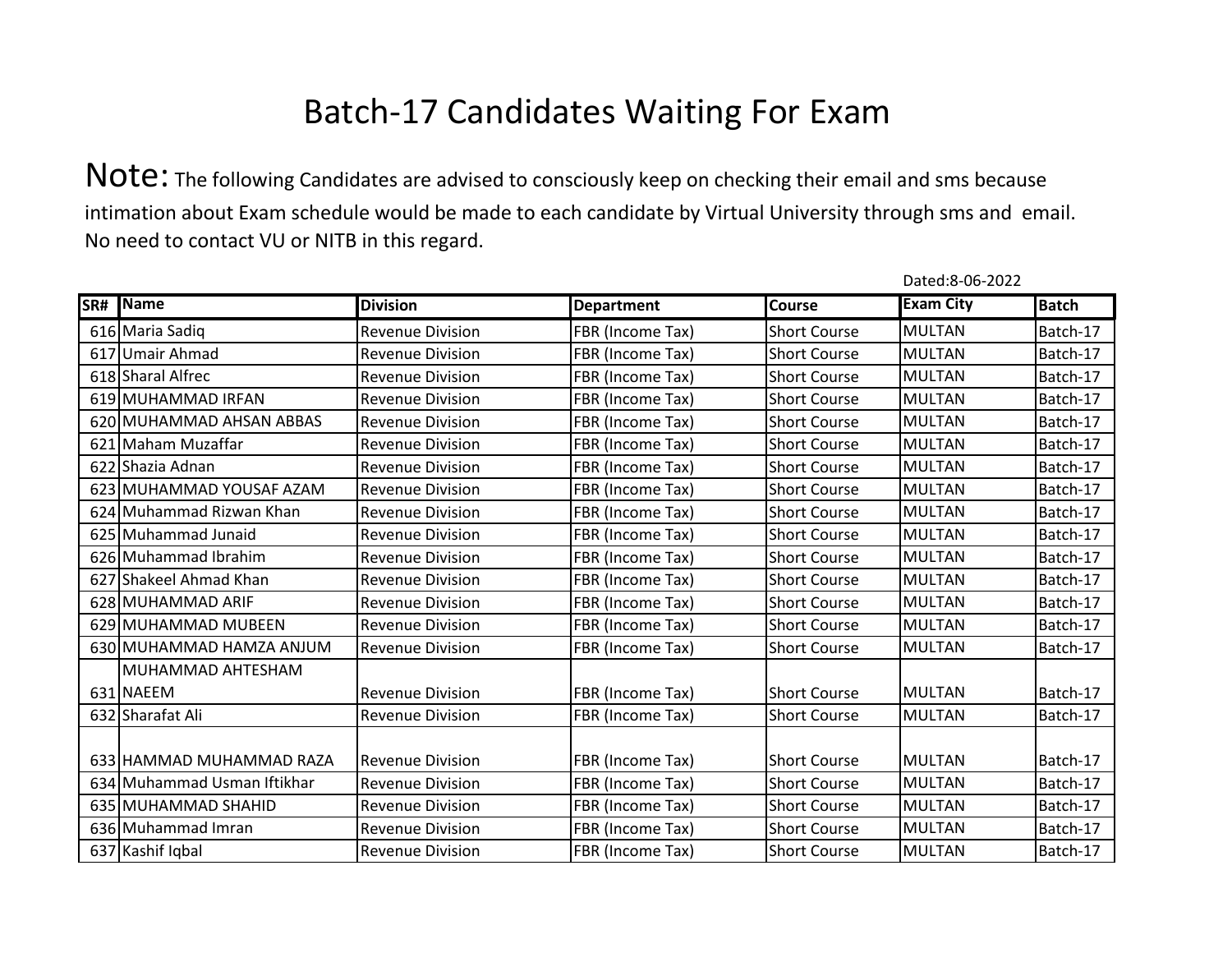Note: The following Candidates are advised to consciously keep on checking their email and sms because intimation about Exam schedule would be made to each candidate by Virtual University through sms and email. No need to contact VU or NITB in this regard.

| SR# | Name                          | <b>Division</b>            | <b>Department</b>                     | <b>Course</b>         | <b>Exam City</b> | <b>Batch</b> |
|-----|-------------------------------|----------------------------|---------------------------------------|-----------------------|------------------|--------------|
|     | 638 UMAIR ALI KHAN            | <b>Revenue Division</b>    | FBR (Income Tax)                      | <b>Short Course</b>   | <b>MULTAN</b>    | Batch-17     |
|     | 639 SHAN UL HAQ               | <b>Revenue Division</b>    | FBR (Income Tax)                      | <b>Advance Course</b> | <b>MULTAN</b>    | Batch-17     |
|     | 640 MUHAMMAD ZEESHAN          | <b>Revenue Division</b>    | FBR (Income Tax)                      | <b>Short Course</b>   | <b>MULTAN</b>    | Batch-17     |
|     | 641 ADEEL JAMEEL              | <b>Revenue Division</b>    | FBR (Income Tax)                      | <b>Short Course</b>   | <b>MULTAN</b>    | Batch-17     |
|     | 642 Muhammad Ali Subhani      | <b>Revenue Division</b>    | FBR (Income Tax)                      | <b>Short Course</b>   | <b>MULTAN</b>    | Batch-17     |
|     | 643 Muhammad Amjad Iqbal      | <b>Revenue Division</b>    | FBR (Income Tax)                      | <b>Short Course</b>   | <b>MULTAN</b>    | Batch-17     |
|     | 644 Syed Shoaib Talat Shirazi | <b>Revenue Division</b>    | FBR (Income Tax)                      | <b>Short Course</b>   | <b>MULTAN</b>    | Batch-17     |
|     | 645 Aurangzeb Khan            | <b>Revenue Division</b>    | FBR Headquarter                       | <b>Advance Course</b> | <b>ISLAMABAD</b> | Batch-17     |
|     | 646 Syed Shahzad Hassan       | <b>Revenue Division</b>    | FBR Headquarter                       | <b>Advance Course</b> | <b>ISLAMABAD</b> | Batch-17     |
|     | 647 Muhammad Ishtiaq          | <b>Revenue Division</b>    | FBR Headquarter                       | <b>Advance Course</b> | <b>ISLAMABAD</b> | Batch-17     |
|     | 648 Fuad Nazir                | <b>Revenue Division</b>    | <b>FBR Headquarter</b>                | <b>Advance Course</b> | <b>ISLAMABAD</b> | Batch-17     |
|     | 649 Raja Imran Haider         | <b>Revenue Division</b>    | FBR Headquarter                       | <b>Advance Course</b> | <b>ISLAMABAD</b> | Batch-17     |
|     | 650 Taimoor                   | <b>Revenue Division</b>    | FBR Headquarter                       | <b>Advance Course</b> | <b>ISLAMABAD</b> | Batch-17     |
|     | 651 Syeda Rida Kazmi          | <b>Revenue Division</b>    | FBR Headquarter                       | <b>Advance Course</b> | <b>ISLAMABAD</b> | Batch-17     |
|     | 652 Muhammad Shafi            | Foreign Affairs Division   |                                       | <b>Advance Course</b> | <b>ISLAMABAD</b> | Batch-17     |
|     | 653 Shujaat Ali               | Foreign Affairs Division   |                                       | <b>Short Course</b>   | <b>ISLAMABAD</b> | Batch-17     |
|     | 654 Danish Rehman             | Housing and Works Division | Federal Government Emplo Short Course |                       | <b>ISLAMABAD</b> | Batch-17     |
|     | 655 Muhammad Nauman Akram     | Housing and Works Division | Federal Government Emplo Short Course |                       | <b>ISLAMABAD</b> | Batch-17     |
|     | 656 Muhammad Amjad            | Housing and Works Division | Federal Government Emplo Short Course |                       | <b>ISLAMABAD</b> | Batch-17     |
|     | 657 Abdul Wahab Shah          | Housing and Works Division | Federal Government Emplo Short Course |                       | <b>ISLAMABAD</b> | Batch-17     |
|     | 658 Shahrukh Khan Asif        | Housing and Works Division | Federal Government Emplo Short Course |                       | <b>ISLAMABAD</b> | Batch-17     |
|     | 659 Ali Zaib                  | Housing and Works Division | Federal Government Emplo Short Course |                       | <b>ISLAMABAD</b> | Batch-17     |
|     | 660 Gul Rahman                | Housing and Works Division | Federal Government Emplo Short Course |                       | <b>ISLAMABAD</b> | Batch-17     |
|     | 661 Zainab ali                | Housing and Works Division | Federal Government Emplo Short Course |                       | <b>ISLAMABAD</b> | Batch-17     |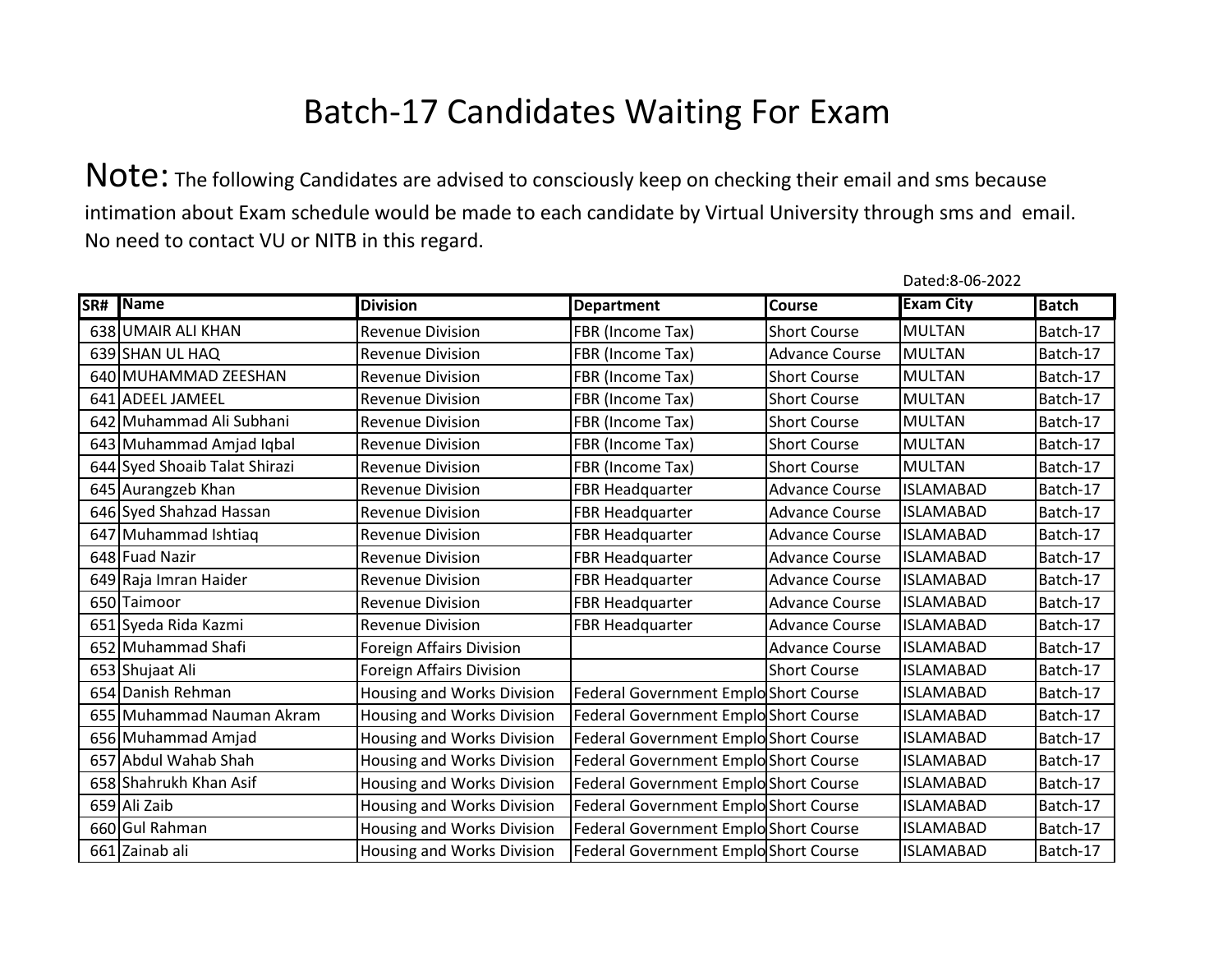Note: The following Candidates are advised to consciously keep on checking their email and sms because intimation about Exam schedule would be made to each candidate by Virtual University through sms and email. No need to contact VU or NITB in this regard.

| SR# Name                  | <b>Division</b>            | <b>Department</b>                       | Course | <b>Exam City</b> | <b>Batch</b> |
|---------------------------|----------------------------|-----------------------------------------|--------|------------------|--------------|
| 662 WAHEED AKRAM          | Housing and Works Division | Federal Government Emplo Short Course   |        | <b>ISLAMABAD</b> | Batch-17     |
| 663 Ali Abbas Shah        | Housing and Works Division | Federal Government Emplo Short Course   |        | <b>ISLAMABAD</b> | Batch-17     |
| 664 Afas Nabi             | Housing and Works Division | Federal Government Emplo Advance Course |        | <b>ISLAMABAD</b> | Batch-17     |
| 665 Ali Raza              | Housing and Works Division | Federal Government Emplo Short Course   |        | <b>ISLAMABAD</b> | Batch-17     |
| 666 Hafiz Junaid Ahmed    | Housing and Works Division | Federal Government Emplo Short Course   |        | <b>ISLAMABAD</b> | Batch-17     |
| 667 Muhammad Waleed       | Housing and Works Division | Federal Government Emplo Short Course   |        | <b>ISLAMABAD</b> | Batch-17     |
| 668 Ishtiaq Ahmed         | Housing and Works Division | Federal Government Emplo Short Course   |        | <b>ISLAMABAD</b> | Batch-17     |
| 669 Ghulam Raza           | Housing and Works Division | Federal Government Emplo Short Course   |        | <b>ISLAMABAD</b> | Batch-17     |
| 670 HAROON ZEB            | Housing and Works Division | Federal Government Emplo Short Course   |        | <b>ISLAMABAD</b> | Batch-17     |
| 671 Muhammad Bilal Arif   | Housing and Works Division | Federal Government Emplo Short Course   |        | <b>ISLAMABAD</b> | Batch-17     |
| 672 Muhammad Payo Sherani | Housing and Works Division | Federal Government Emplo Short Course   |        | <b>ISLAMABAD</b> | Batch-17     |
| 673 Muhammad Bilal        | Housing and Works Division | Federal Government Emplo Short Course   |        | <b>ISLAMABAD</b> | Batch-17     |
| 674 Fateeh Ullah          | Housing and Works Division | Federal Government Emplo Short Course   |        | <b>ISLAMABAD</b> | Batch-17     |
| 675 khurshid Ahmed        | Housing and Works Division | Federal Government Emplo Short Course   |        | <b>ISLAMABAD</b> | Batch-17     |
| 676 SamiUllah Khan        | Housing and Works Division | Federal Government Emplo Short Course   |        | <b>ISLAMABAD</b> | Batch-17     |
| 677 Ahmad Hassan          | Housing and Works Division | Federal Government Emplo Short Course   |        | <b>ISLAMABAD</b> | Batch-17     |
| 678 Azhar Iqbal           | Housing and Works Division | Federal Government EmploShort Course    |        | <b>ISLAMABAD</b> | Batch-17     |
| 679 Askar Khan            | Housing and Works Division | Federal Government Emplo Advance Course |        | <b>ISLAMABAD</b> | Batch-17     |
| 680 Shahzada Khan         | Housing and Works Division | Federal Government Emplo Advance Course |        | <b>ISLAMABAD</b> | Batch-17     |
| 681 kashif bhatti         | Housing and Works Division | Federal Government Emplo Short Course   |        | <b>ISLAMABAD</b> | Batch-17     |
| 682 AMIR ALI              | Housing and Works Division | Federal Government Emplo Short Course   |        | <b>ISLAMABAD</b> | Batch-17     |
| 683 Tahir Javed           | Housing and Works Division | Federal Government Emplo Short Course   |        | <b>ISLAMABAD</b> | Batch-17     |
| 684 Sarfaraz Ali          | Housing and Works Division | Federal Government EmploShort Course    |        | <b>ISLAMABAD</b> | Batch-17     |
| 685 Shafquat Ali          | Housing and Works Division | Federal Government Emplo Short Course   |        | <b>ISLAMABAD</b> | Batch-17     |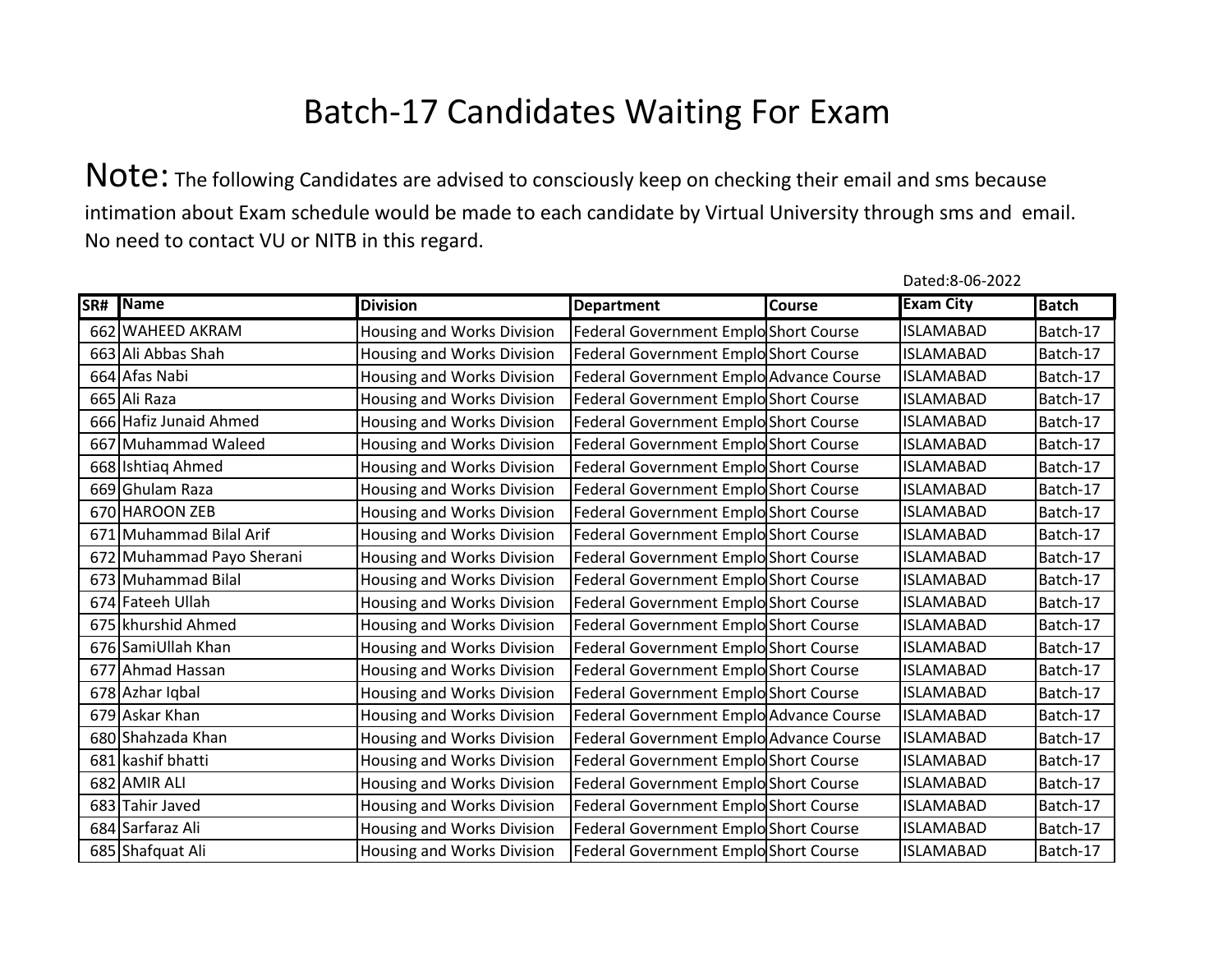Note: The following Candidates are advised to consciously keep on checking their email and sms because intimation about Exam schedule would be made to each candidate by Virtual University through sms and email. No need to contact VU or NITB in this regard.

| SR# | Name                        | <b>Division</b>            | <b>Department</b>                       | <b>Course</b> | <b>Exam City</b>  | <b>Batch</b> |
|-----|-----------------------------|----------------------------|-----------------------------------------|---------------|-------------------|--------------|
|     | 686 Imran Khan Brohi        | Housing and Works Division | Federal Government Emplo Short Course   |               | <b>ISLAMABAD</b>  | Batch-17     |
|     | 687 Muzafffar Ali           | Housing and Works Division | Federal Government Emplo Short Course   |               | <b>ISLAMABAD</b>  | Batch-17     |
|     | 688 Bilal Ahmed             | Housing and Works Division | Federal Government Emplo Short Course   |               | <b>ISLAMABAD</b>  | Batch-17     |
|     | 689 Osama Tariq             | Housing and Works Division | Federal Government Emplo Short Course   |               | <b>ISLAMABAD</b>  | Batch-17     |
|     | 690 Sami Ul Haq             | Housing and Works Division | Federal Government Emplo Advance Course |               | <b>ISLAMABAD</b>  | Batch-17     |
|     | 691 Iftikhar Ali            | Housing and Works Division | Federal Government Emplo Short Course   |               | <b>ISLAMABAD</b>  | Batch-17     |
|     | 692 Mohsin Raza             | Housing and Works Division | Federal Government Emplo Advance Course |               | <b>ISLAMABAD</b>  | Batch-17     |
|     | 693 Muhammad Ahmad          | Housing and Works Division | Federal Government Emplo Short Course   |               | <b>ISLAMABAD</b>  | Batch-17     |
|     | 694 Raqib Ali               | Housing and Works Division | Federal Government Emplo Short Course   |               | <b>ISLAMABAD</b>  | Batch-17     |
|     | 695 Waqar Ahmad             | Housing and Works Division | Federal Government Emplo Short Course   |               | <b>ISLAMABAD</b>  | Batch-17     |
|     | 696 Imran Khan              | Housing and Works Division | Federal Government Emplo Advance Course |               | <b>ISLAMABAD</b>  | Batch-17     |
|     | 697 Nazim Khan              | Housing and Works Division | Federal Government Emplo Short Course   |               | <b>ISLAMABAD</b>  | Batch-17     |
|     | 698 Ali Raza                | Housing and Works Division | Federal Government Emplo Short Course   |               | <b>ISLAMABAD</b>  | Batch-17     |
|     | 699 Zaigham Abbas Shah      | Housing and Works Division | Federal Government Emplo Short Course   |               | <b>ISLAMABAD</b>  | Batch-17     |
|     | 700 Moazzam Hussain         | Housing and Works Division | Federal Government Emplo Short Course   |               | <b>BAHAWALPUR</b> | Batch-17     |
|     | 701 Amjad Ali               | Housing and Works Division | Federal Government Emplo Short Course   |               | <b>ISLAMABAD</b>  | Batch-17     |
|     | 702 Asad Ali                | Housing and Works Division | Federal Government Emplo Advance Course |               | <b>ISLAMABAD</b>  | Batch-17     |
|     | 703 Ameer Hussain           | Housing and Works Division | Federal Government Emplo Short Course   |               | <b>ISLAMABAD</b>  | Batch-17     |
|     | 704 Muhammad Junaid Hussain | Housing and Works Division | Federal Government Emplo Short Course   |               | <b>ISLAMABAD</b>  | Batch-17     |
|     | 705 Zahid Mudassir          | Housing and Works Division | Federal Government Emplo Advance Course |               | <b>ISLAMABAD</b>  | Batch-17     |
|     | 706 Muhammad Hammad Hassan  | Housing and Works Division | Federal Government Emplo Advance Course |               | <b>ISLAMABAD</b>  | Batch-17     |
|     | 707 Mansoor Ahmad Sultan    | Housing and Works Division | Federal Government Emplo Advance Course |               | <b>ISLAMABAD</b>  | Batch-17     |
|     | 708 Mudassar Nawaz          | Housing and Works Division | Federal Government Emplo Advance Course |               | <b>ISLAMABAD</b>  | Batch-17     |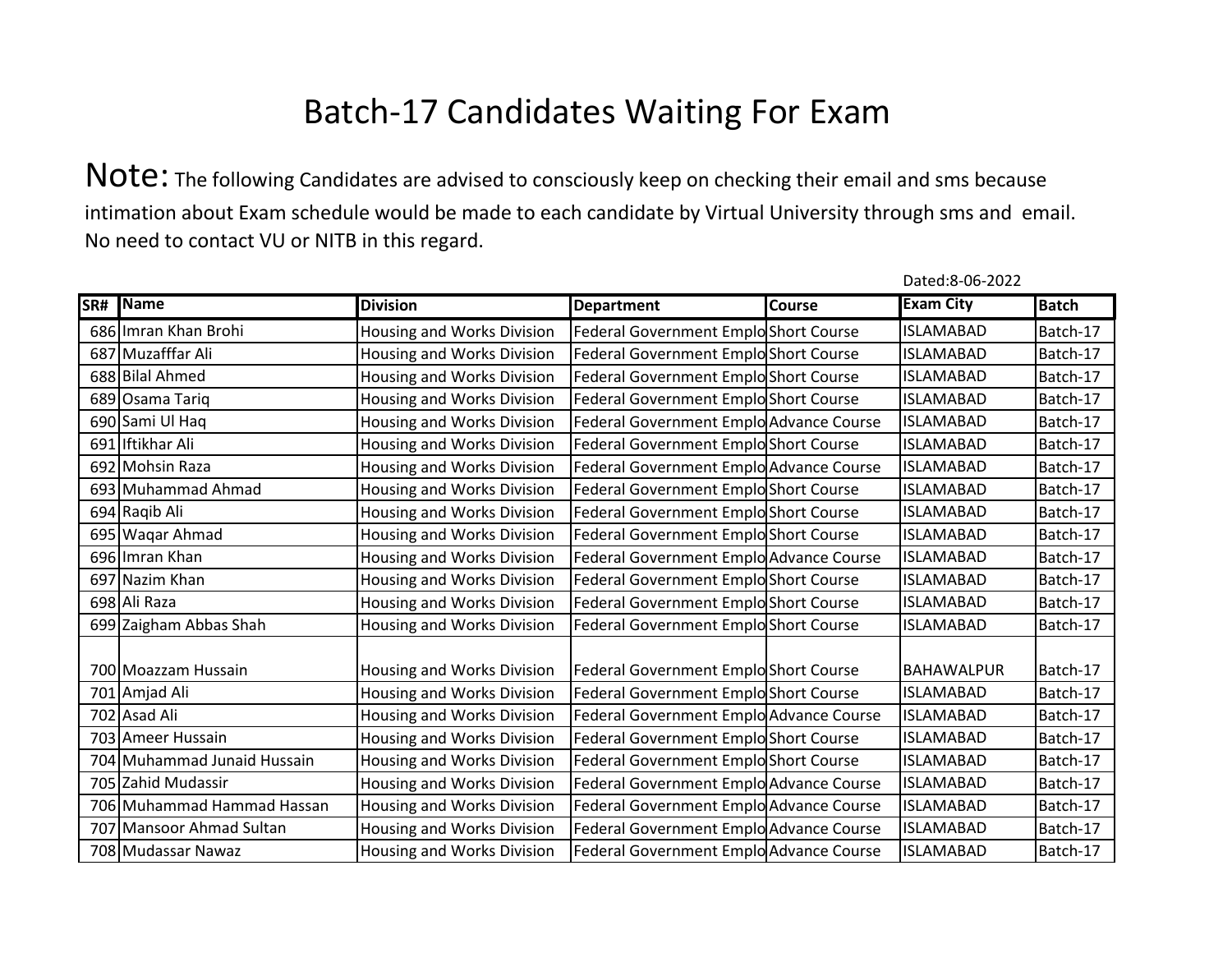Note: The following Candidates are advised to consciously keep on checking their email and sms because intimation about Exam schedule would be made to each candidate by Virtual University through sms and email. No need to contact VU or NITB in this regard.

| SR# | Name                      | <b>Division</b>            | <b>Department</b>                       | <b>Course</b> | <b>Exam City</b> | <b>Batch</b> |
|-----|---------------------------|----------------------------|-----------------------------------------|---------------|------------------|--------------|
|     | 709 Tehmina Ishaq         | Housing and Works Division | Federal Government Emplo Short Course   |               | <b>ISLAMABAD</b> | Batch-17     |
|     | 710 Irfan Nasir           | Housing and Works Division | Federal Government Emplo Short Course   |               | <b>ISLAMABAD</b> | Batch-17     |
|     | 711 Gulshan Ali           | Housing and Works Division | Federal Government Emplo Short Course   |               | <b>ISLAMABAD</b> | Batch-17     |
|     | 712 Rehmatullah           | Housing and Works Division | Federal Government Emplo Short Course   |               | <b>ISLAMABAD</b> | Batch-17     |
|     | 713 Sarfraz Khan          | Housing and Works Division | Federal Government Emplo Short Course   |               | <b>ISLAMABAD</b> | Batch-17     |
|     | 714 Ghulam Jillani        | Housing and Works Division | Federal Government Emplo Short Course   |               | <b>ISLAMABAD</b> | Batch-17     |
|     | 715 Muhammad Shoaib       | Housing and Works Division | Federal Government Emplo Advance Course |               | <b>ISLAMABAD</b> | Batch-17     |
|     | 716 Misbah Erum           | Housing and Works Division | Federal Government Emplo Advance Course |               | <b>ISLAMABAD</b> | Batch-17     |
|     | 717 Tayyab Rehman         | Housing and Works Division | Federal Government Emplo Short Course   |               | <b>ISLAMABAD</b> | Batch-17     |
|     | 718 Ashraf Ali            | Housing and Works Division | Federal Government Emplo Short Course   |               | <b>ISLAMABAD</b> | Batch-17     |
|     | 719 Asma Bibi             | Housing and Works Division | Federal Government Emplo Short Course   |               | <b>ISLAMABAD</b> | Batch-17     |
|     | 720 Zubaira Farooq        | Housing and Works Division | Federal Government Emplo Short Course   |               | <b>ISLAMABAD</b> | Batch-17     |
|     | 721 Zaheer Abbas          | Housing and Works Division | Federal Government Emplo Short Course   |               | <b>ISLAMABAD</b> | Batch-17     |
|     | 722 Muhammad Ishaq        | Housing and Works Division | Federal Government Emplo Advance Course |               | <b>ISLAMABAD</b> | Batch-17     |
|     | 723 Ghulam Mustafa        | Housing and Works Division | Federal Government Emplo Short Course   |               | <b>ISLAMABAD</b> | Batch-17     |
|     | 724 Abdul Qadeer          | Housing and Works Division | Federal Government Emplo Short Course   |               | <b>ISLAMABAD</b> | Batch-17     |
|     | 725 Amjad Masood          | Housing and Works Division | Federal Government Emplo Advance Course |               | <b>ISLAMABAD</b> | Batch-17     |
|     | 726 Zahid Hussain         | Housing and Works Division | Federal Government Emplo Advance Course |               | <b>ISLAMABAD</b> | Batch-17     |
|     | 727 Ghulam Abbas          | Housing and Works Division | Federal Government Emplo Advance Course |               | <b>ISLAMABAD</b> | Batch-17     |
|     | 728 Muhammad Abuzar Ali   | Housing and Works Division | Federal Government Emplo Short Course   |               | <b>ISLAMABAD</b> | Batch-17     |
|     | 729 MUHAMMAD ASIF MUSHTAQ | Housing and Works Division | Federal Government Emplo Short Course   |               | <b>ISLAMABAD</b> | Batch-17     |
|     | 730 M Mujeeb-ur- Rehman   | Housing and Works Division | Federal Government Emplo Advance Course |               | <b>ISLAMABAD</b> | Batch-17     |
|     | 731 Naseer Ahmad          | Housing and Works Division | Federal Government Emplo Advance Course |               | <b>ISLAMABAD</b> | Batch-17     |
|     | 732 Sabih Ur Rehman       | Housing and Works Division | Federal Government Emplo Advance Course |               | <b>ISLAMABAD</b> | Batch-17     |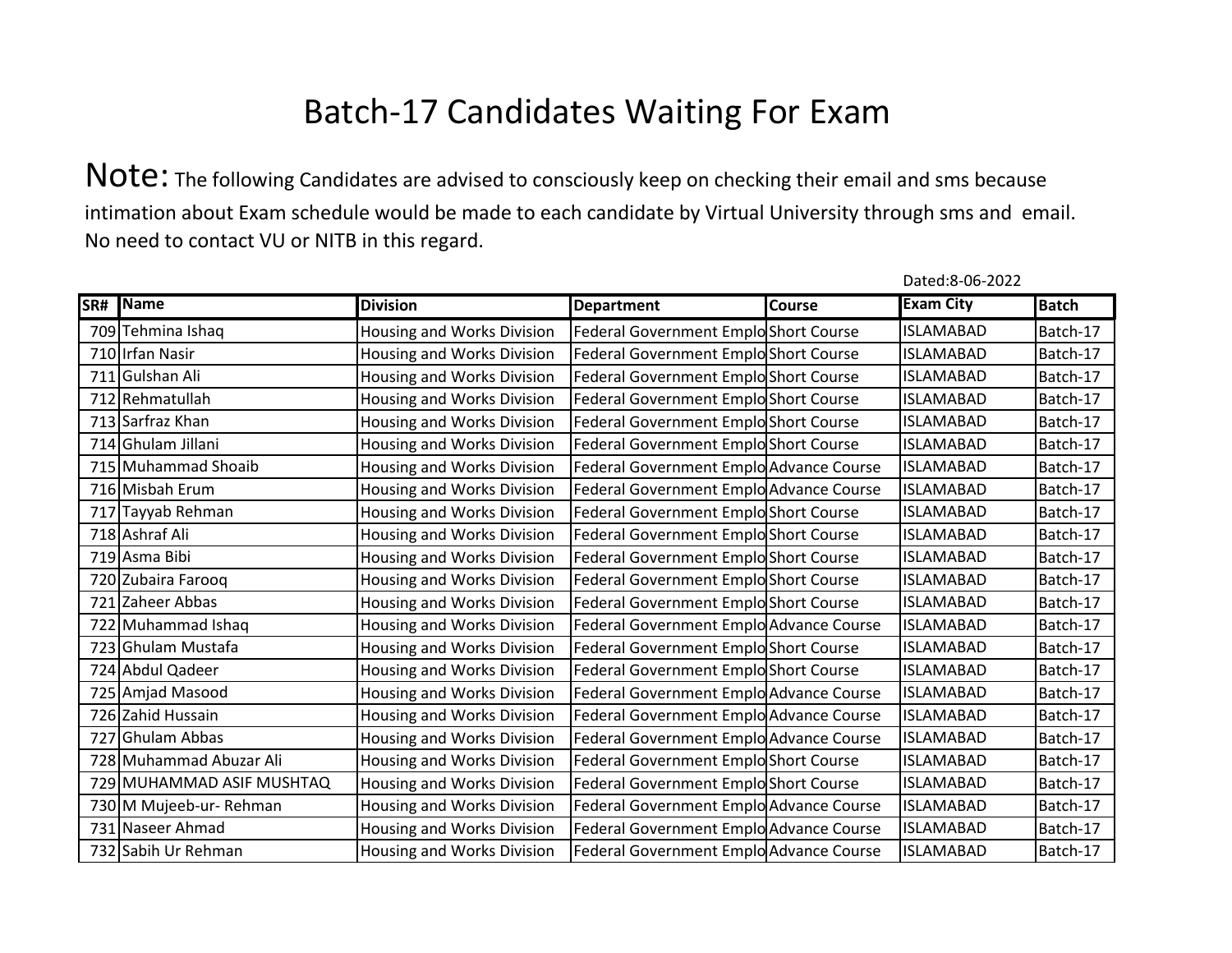Note: The following Candidates are advised to consciously keep on checking their email and sms because intimation about Exam schedule would be made to each candidate by Virtual University through sms and email. No need to contact VU or NITB in this regard.

| SR# | Name                       | <b>Division</b>                       | <b>Department</b>                         | Course                | <b>Exam City</b>  | <b>Batch</b> |
|-----|----------------------------|---------------------------------------|-------------------------------------------|-----------------------|-------------------|--------------|
|     | 733 Syed Haseeb Abbas Shah | Housing and Works Division            | Federal Government Emplo Short Course     |                       | <b>ISLAMABAD</b>  | Batch-17     |
|     |                            |                                       |                                           |                       |                   |              |
|     | 734 Muhammad Adil          | Housing and Works Division            | Federal Government Emplo Short Course     |                       | <b>BAHAWALPUR</b> | Batch-17     |
|     | 735 Nisar Ahmad Shah       | <b>Housing and Works Division</b>     | Federal Government Emplo Short Course     |                       | <b>ISLAMABAD</b>  | Batch-17     |
|     | 736 Muhammad Rashid        | Housing and Works Division            | <b>Public Works Department</b>            | Short Course          | <b>ISLAMABAD</b>  | Batch-17     |
|     | 737 Muhammad Rizwan Ramzan | Housing and Works Division            | <b>Public Works Department</b>            | <b>Short Course</b>   | <b>ISLAMABAD</b>  | Batch-17     |
|     | 738 Munawar Hussain        | Housing and Works Division            | <b>Public Works Department</b>            | <b>Short Course</b>   | <b>ISLAMABAD</b>  | Batch-17     |
|     | 739 Danish Hussain Awan    | Housing and Works Division            | <b>Public Works Department</b>            | <b>Short Course</b>   | <b>ISLAMABAD</b>  | Batch-17     |
|     | 740 Moeez Irfan            | Housing and Works Division            | <b>Public Works Department</b>            | <b>Short Course</b>   | <b>ISLAMABAD</b>  | Batch-17     |
|     | 741 Faisal                 | Housing and Works Division            | <b>Public Works Department</b>            | <b>Short Course</b>   | <b>ISLAMABAD</b>  | Batch-17     |
|     | 742 Arif Mehmood           | Housing and Works Division            | <b>Public Works Department</b>            | <b>Advance Course</b> | <b>ISLAMABAD</b>  | Batch-17     |
|     | 743 MUHAMMAD ASIM ZAKIR    | Housing and Works Division            | <b>Public Works Department</b>            | <b>Short Course</b>   | <b>ISLAMABAD</b>  | Batch-17     |
|     | 744 NASIR ALI              | Information and Broadcasting Division |                                           | <b>Advance Course</b> | <b>ISLAMABAD</b>  | Batch-17     |
|     | 745 Abdul Razzag           | <b>Interior Division</b>              | Auqaf                                     | <b>Advance Course</b> | <b>ISLAMABAD</b>  | Batch-17     |
|     | 746 mubashir safin         | <b>Interior Division</b>              | Augaf                                     | <b>Short Course</b>   | <b>ISLAMABAD</b>  | Batch-17     |
|     | 747 Babar Burhan           | <b>Interior Division</b>              | Directorate General of Imm Advance Course |                       | <b>ISLAMABAD</b>  | Batch-17     |
|     | 748 Noman Aslam Chaudhary  | <b>Interior Division</b>              | Directorate General of Imm Advance Course |                       | <b>ISLAMABAD</b>  | Batch-17     |
|     | 749 Sarfraz Ahmed          | <b>Interior Division</b>              | Directorate General of Imm Advance Course |                       | LAHORE            | Batch-17     |
|     | 750 Alamgir Khan           | <b>Interior Division</b>              | Directorate General of Imm Short Course   |                       | <b>ISLAMABAD</b>  | Batch-17     |
|     | 751 Abdul Basit Malik      | <b>Interior Division</b>              | Directorate General of Imm Advance Course |                       | <b>ISLAMABAD</b>  | Batch-17     |
|     | 752 HASAN AKHTAR           | <b>Interior Division</b>              | Directorate General of Imm Advance Course |                       | <b>ISLAMABAD</b>  | Batch-17     |
|     | 753 Shakir Hussain         | <b>Interior Division</b>              | Directorate General of Imm Advance Course |                       | <b>ISLAMABAD</b>  | Batch-17     |
|     | 754 Kashif Hussain Shah    | <b>Interior Division</b>              | Directorate General of Imm Short Course   |                       | <b>ISLAMABAD</b>  | Batch-17     |
|     | 755 Samra Shaheen          | <b>Interior Division</b>              | Directorate General of Imm Short Course   |                       | <b>ISLAMABAD</b>  | Batch-17     |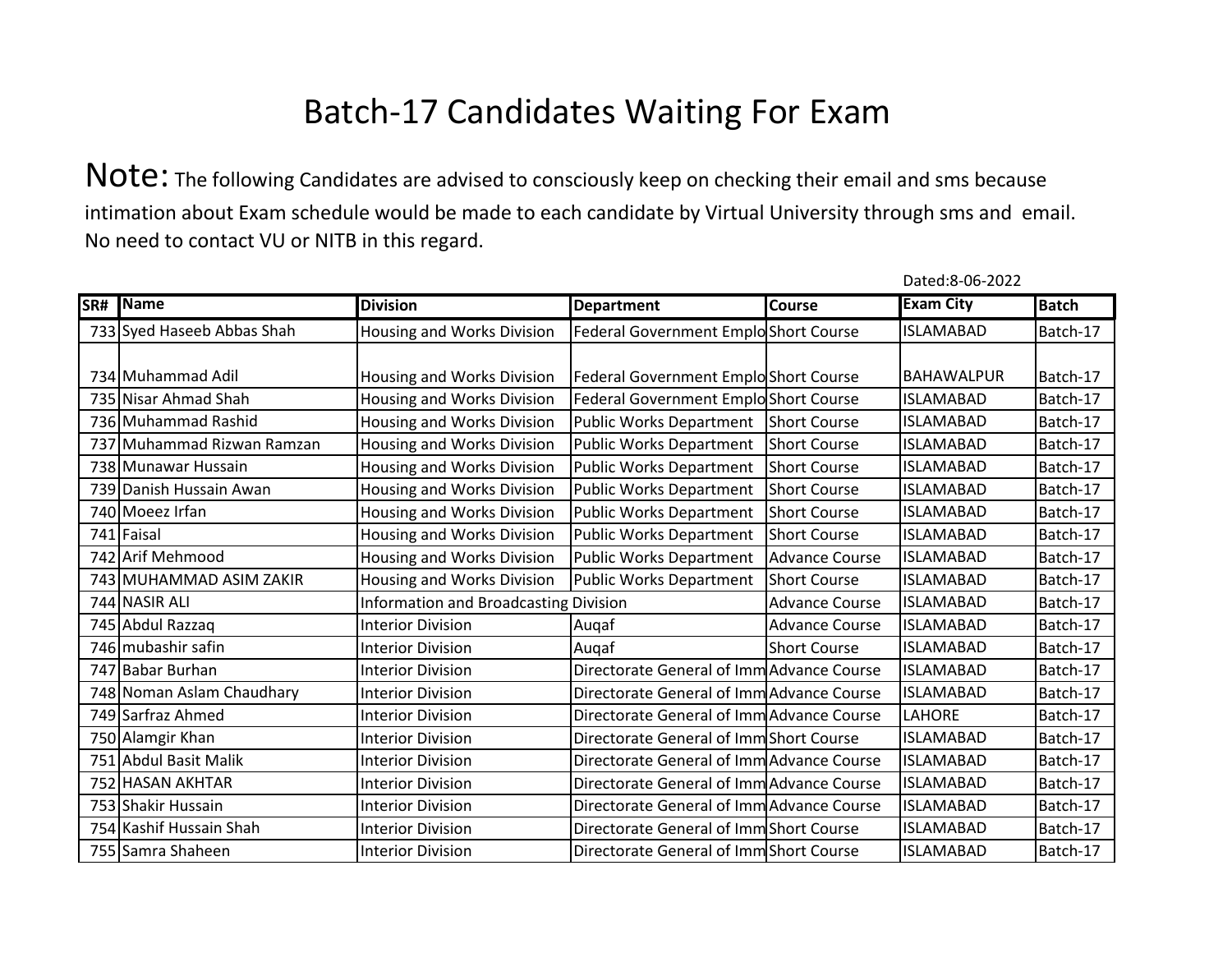Note: The following Candidates are advised to consciously keep on checking their email and sms because intimation about Exam schedule would be made to each candidate by Virtual University through sms and email. No need to contact VU or NITB in this regard.

| SR# | Name                           | <b>Division</b>          | <b>Department</b>                          | Course | <b>Exam City</b> | <b>Batch</b> |
|-----|--------------------------------|--------------------------|--------------------------------------------|--------|------------------|--------------|
|     | 756 HABIB ULLAH                | <b>Interior Division</b> | Directorate General of Imm Short Course    |        | <b>ISLAMABAD</b> | Batch-17     |
|     | 757 Junaid Mughal              | <b>Interior Division</b> | Directorate General of Imm Advance Course  |        | <b>ISLAMABAD</b> | Batch-17     |
|     | 758 Javed Ahmed                | <b>Interior Division</b> | Federal Investigation Agend Short Course   |        | <b>ISLAMABAD</b> | Batch-17     |
|     | 759 Shafi Ullah                | <b>Interior Division</b> | Federal Investigation Agend Short Course   |        | <b>ISLAMABAD</b> | Batch-17     |
|     | 760 MUHAMMAD KAMRAN            | <b>Interior Division</b> | Federal Investigation Agend Short Course   |        | <b>ISLAMABAD</b> | Batch-17     |
|     | 761 Waqar Aslam                | <b>Interior Division</b> | Islamabad Capital Territory Short Course   |        | <b>ISLAMABAD</b> | Batch-17     |
|     | 762 Ghulam Habib               | <b>Interior Division</b> | Islamabad Capital Territory Advance Course |        | <b>ISLAMABAD</b> | Batch-17     |
|     | 763 Muhammad Rauf              | <b>Interior Division</b> | Islamabad Capital Territory Advance Course |        | <b>ISLAMABAD</b> | Batch-17     |
|     | 764 Muhammad Tanveer Saeed     | <b>Interior Division</b> | Islamabad Capital Territory Short Course   |        | SAHIWAL          | Batch-17     |
|     | 765 Amir Khan                  | <b>Interior Division</b> | Islamabad Capital Territory Advance Course |        | <b>ISLAMABAD</b> | Batch-17     |
|     | 766 Muhammad Zulfiqar          | <b>Interior Division</b> | Islamabad Capital Territory Advance Course |        | <b>ISLAMABAD</b> | Batch-17     |
|     | 767 MUHAMMAD ISHFAQ            | <b>Interior Division</b> | Islamabad Capital Territory Short Course   |        | <b>ISLAMABAD</b> | Batch-17     |
|     | 768 Abdul Rehman               | <b>Interior Division</b> | Islamabad Capital Territory Advance Course |        | <b>ISLAMABAD</b> | Batch-17     |
|     | 769 Sohail Aslam               | <b>Interior Division</b> | Islamabad Capital Territory Advance Course |        | <b>ISLAMABAD</b> | Batch-17     |
|     | 770 Zakir Hussain Zaidi        | <b>Interior Division</b> | Islamabad Capital Territory Advance Course |        | <b>ISLAMABAD</b> | Batch-17     |
|     | 771 Mubashir Ahmad             | <b>Interior Division</b> | Islamabad Capital Territory Advance Course |        | <b>ISLAMABAD</b> | Batch-17     |
|     | 772 Hamad Abbasi               | <b>Interior Division</b> | Islamabad Capital Territory Short Course   |        | <b>ISLAMABAD</b> | Batch-17     |
|     | 773 Irfan Ali                  | <b>Interior Division</b> | Islamabad Capital Territory Short Course   |        | <b>ISLAMABAD</b> | Batch-17     |
|     | 774 Muhammad Bilal             | <b>Interior Division</b> | Islamabad Capital Territory Advance Course |        | <b>ISLAMABAD</b> | Batch-17     |
|     | 775 Inam Ali                   | <b>Interior Division</b> | Islamabad Capital Territory Short Course   |        | <b>ISLAMABAD</b> | Batch-17     |
|     | 776 Hafsa kalsoom Khurram khan | <b>Interior Division</b> | Islamabad Capital Territory Short Course   |        | <b>ISLAMABAD</b> | Batch-17     |
|     | 777 Ali Haider                 | <b>Interior Division</b> | Islamabad Capital Territory Short Course   |        | <b>ISLAMABAD</b> | Batch-17     |
|     | 778 Ali Raza                   | <b>Interior Division</b> | Islamabad Capital Territory Short Course   |        | <b>ISLAMABAD</b> | Batch-17     |
|     | 779 Rameez Mujtaba Qadri       | <b>Interior Division</b> | Islamabad Capital Territory Short Course   |        | <b>ISLAMABAD</b> | Batch-17     |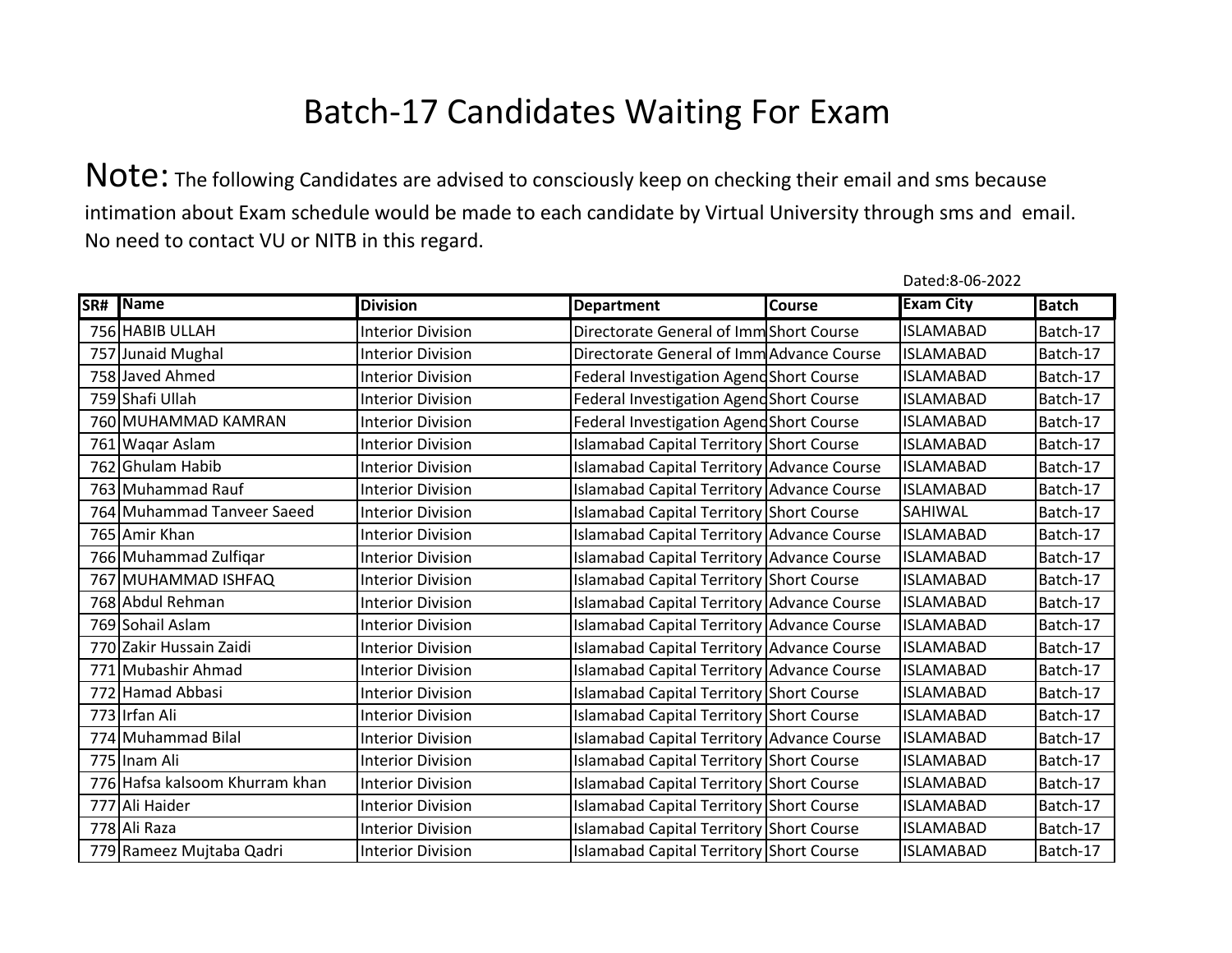Note: The following Candidates are advised to consciously keep on checking their email and sms because intimation about Exam schedule would be made to each candidate by Virtual University through sms and email. No need to contact VU or NITB in this regard.

| SR# | Name                         | <b>Division</b>                                | <b>Department</b>                                                       | Course                | <b>Exam City</b> | <b>Batch</b> |
|-----|------------------------------|------------------------------------------------|-------------------------------------------------------------------------|-----------------------|------------------|--------------|
|     | 780 Syed Ali Shah            | <b>Interior Division</b>                       | Islamabad Capital Territory Short Course                                |                       | <b>ISLAMABAD</b> | Batch-17     |
|     | 781 Fakhar Mujtaba           | <b>Interior Division</b>                       | Islamabad Capital Territory Advance Course                              |                       | <b>ISLAMABAD</b> | Batch-17     |
|     | 782 ASMA JAVED               | <b>Interior Division</b>                       | Islamabad Capital Territory Short Course                                |                       | <b>ISLAMABAD</b> | Batch-17     |
|     | 783 Muhammad Sami Ullah Khan | <b>Interior Division</b>                       | Islamabad Capital Territory Short Course                                |                       | <b>ISLAMABAD</b> | Batch-17     |
|     | 784 Muhammad Safeer          | <b>Interior Division</b>                       | Islamabad Capital Territory Short Course                                |                       | <b>ISLAMABAD</b> | Batch-17     |
|     | 785 Shah Zareen Khan         | <b>Interior Division</b>                       | Islamabad Capital Territory Short Course                                |                       | <b>ISLAMABAD</b> | Batch-17     |
|     | 786 Ehtsham Khalid           | <b>Interior Division</b>                       | Islamabad Capital Territory Short Course                                |                       | <b>ISLAMABAD</b> | Batch-17     |
|     | 787 Kiran Naz                | <b>Interior Division</b>                       | Islamabad Capital Territory Short Course                                |                       | <b>ISLAMABAD</b> | Batch-17     |
|     | 788 Samran Gul               | <b>Interior Division</b>                       | Islamabad Capital Territory Short Course                                |                       | <b>ISLAMABAD</b> | Batch-17     |
|     | 789 Muhammad Javed           | <b>Interior Division</b>                       | Islamabad Capital Territory Short Course                                |                       | <b>ISLAMABAD</b> | Batch-17     |
|     | 790 Majid Hussain            | <b>Interior Division</b>                       | Islamabad Capital Territory Short Course                                |                       | <b>ISLAMABAD</b> | Batch-17     |
|     | 791 Tauqeer Nasir            | <b>Interior Division</b>                       | Islamabad Capital Territory Short Course                                |                       | <b>ISLAMABAD</b> | Batch-17     |
|     | 792 Muhammad Kashif Kiyani   | <b>Interior Division</b>                       | Islamabad Capital Territory Short Course                                |                       | <b>ISLAMABAD</b> | Batch-17     |
|     | 793 Umair Zaidi              | <b>Interior Division</b>                       | Islamabad Capital Territory Short Course                                |                       | <b>ISLAMABAD</b> | Batch-17     |
|     | 794 Muhammad Riaz Abbasi     | <b>Interior Division</b>                       |                                                                         | <b>Advance Course</b> | <b>ISLAMABAD</b> | Batch-17     |
|     | 795 Ambreen Bashir           | <b>Interior Division</b>                       |                                                                         | <b>Advance Course</b> | <b>ISLAMABAD</b> | Batch-17     |
|     | 796 Khurshid Aziz            | <b>Interior Division</b>                       |                                                                         | <b>Advance Course</b> | <b>ISLAMABAD</b> | Batch-17     |
|     | 797 Muhammad Ilyas           | <b>Inter- Provincial Coordination Division</b> |                                                                         | <b>Advance Course</b> | <b>ISLAMABAD</b> | Batch-17     |
|     | 798 Muhammad Aslam           | <b>Inter- Provincial Coordination Division</b> |                                                                         | <b>Advance Course</b> | <b>ISLAMABAD</b> | Batch-17     |
|     | 799 Amir Alam                | <b>Inter- Provincial Coordination Division</b> |                                                                         | <b>Advance Course</b> | <b>ISLAMABAD</b> | Batch-17     |
|     | 800 Muhammad Jamil           |                                                | <b>Inter- Provincial Coordination Division</b><br><b>Advance Course</b> |                       | <b>ISLAMABAD</b> | Batch-17     |
|     | 801 Talha Anwar              | Law and Justice Division                       | Accountability court                                                    | <b>Advance Course</b> | LAHORE           | Batch-17     |
|     | 802 Simon Rohail             | Law and Justice Division                       | Accountability court                                                    | <b>Advance Course</b> | LAHORE           | Batch-17     |
|     | 803 Muhammad Salman          | Law and Justice Division                       | Accountability court                                                    | <b>Advance Course</b> | LAHORE           | Batch-17     |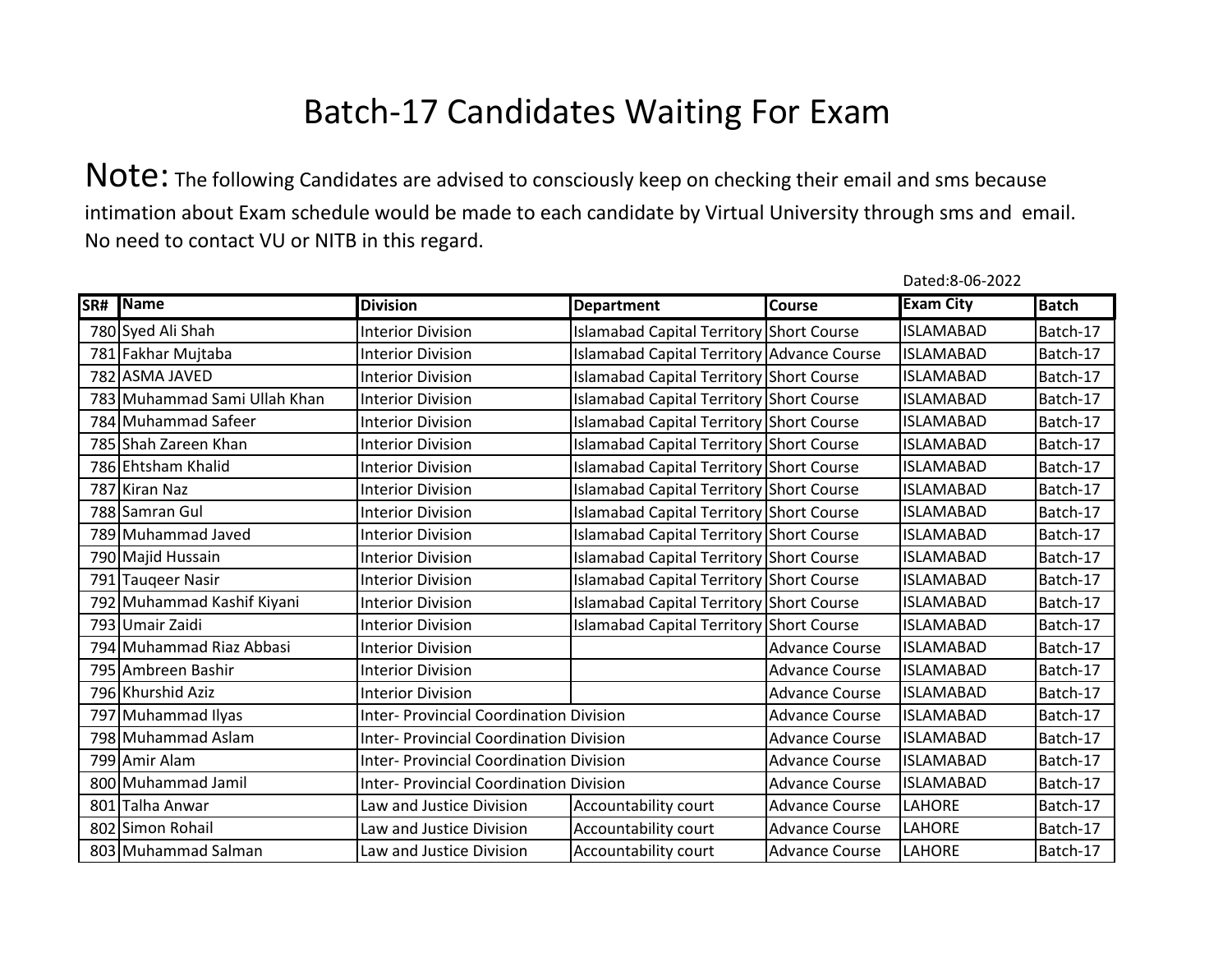Note: The following Candidates are advised to consciously keep on checking their email and sms because intimation about Exam schedule would be made to each candidate by Virtual University through sms and email. No need to contact VU or NITB in this regard.

| SR# | Name                         | <b>Division</b>          | <b>Department</b>                          | <b>Course</b>         | <b>Exam City</b> | <b>Batch</b> |
|-----|------------------------------|--------------------------|--------------------------------------------|-----------------------|------------------|--------------|
|     | 804 Bilal Ashraf             | Law and Justice Division | Accountability court                       | <b>Advance Course</b> | LAHORE           | Batch-17     |
|     | 805 Mudassar Bilal           | Law and Justice Division | Accountability court                       | <b>Advance Course</b> | LAHORE           | Batch-17     |
|     | 806 Muhammad Naeem           | Law and Justice Division | Assistant Attorney General-Short Course    |                       | <b>ISLAMABAD</b> | Batch-17     |
|     | 807 Fozia Begum              | Law and Justice Division | <b>Attorney General Office</b>             | <b>Short Course</b>   | <b>ISLAMABAD</b> | Batch-17     |
|     | 808 Mehreen Siddiqui         | Law and Justice Division | <b>Attorney General Office</b>             | <b>Short Course</b>   | <b>ISLAMABAD</b> | Batch-17     |
|     | 809 Chaudhary Muhammad Waqar | Law and Justice Division | <b>Attorney General Office</b>             | <b>Short Course</b>   | <b>ISLAMABAD</b> | Batch-17     |
|     | 810 Kaleem Ullah anwar       | Law and Justice Division | <b>Attorney General Office</b>             | <b>Short Course</b>   | <b>ISLAMABAD</b> | Batch-17     |
|     | 811 Lubna Batool             | Law and Justice Division | <b>Banking Court -II</b>                   | <b>Advance Course</b> | <b>LAHORE</b>    | Batch-17     |
|     | 812 Muhammad Abid            | Law and Justice Division | <b>Banking Court -II</b>                   | <b>Advance Course</b> | <b>LAHORE</b>    | Batch-17     |
|     | 813 shohab nawaz             | Law and Justice Division | National Accountability Bur Short Course   |                       | <b>ISLAMABAD</b> | Batch-17     |
|     | 814 Haris Farooq             | Law and Justice Division | National Accountability Bur Advance Course |                       | <b>ISLAMABAD</b> | Batch-17     |
|     | 815 Hasnain Ahmed            | Law and Justice Division | National Accountability Bur Short Course   |                       | <b>QUETTA</b>    | Batch-17     |
|     | 816 Saad Suleman             | Law and Justice Division | National Accountability Bur Advance Course |                       | QUETTA           | Batch-17     |
|     | 817 Najeeb Ullah             | Law and Justice Division | National Accountability Bur Short Course   |                       | <b>QUETTA</b>    | Batch-17     |
|     | 818 Asad Ullah               | Law and Justice Division | National Accountability Bur Short Course   |                       | QUETTA           | Batch-17     |
|     | 819 Syeda Noor-e-Hira Gilani | Law and Justice Division | National Accountability Bur Short Course   |                       | <b>QUETTA</b>    | Batch-17     |
|     | 820 Muhammad Amir Hamza      | Law and Justice Division | National Accountability Bur Advance Course |                       | <b>ISLAMABAD</b> | Batch-17     |
|     | 821 Muhammed Ijaz Nasir      | Law and Justice Division | National Accountability Bur Advance Course |                       | <b>LAHORE</b>    | Batch-17     |
|     | 822 Muhammad Nazir Khan      | Law and Justice Division | National Accountability Bur Advance Course |                       | LAHORE           | Batch-17     |
|     | 823 Shahzeb Sagher           | Law and Justice Division | National Accountability Bur Advance Course |                       | LAHORE           | Batch-17     |
|     | 824 Sundas Batool            | Law and Justice Division | National Accountability Bur Short Course   |                       | <b>ISLAMABAD</b> | Batch-17     |
|     | 825 Saira Magsood            | Law and Justice Division | National Accountability Bur Short Course   |                       | <b>ISLAMABAD</b> | Batch-17     |
|     | 826 Saleem Abas              | Law and Justice Division | National Accountability Bur Advance Course |                       | <b>ISLAMABAD</b> | Batch-17     |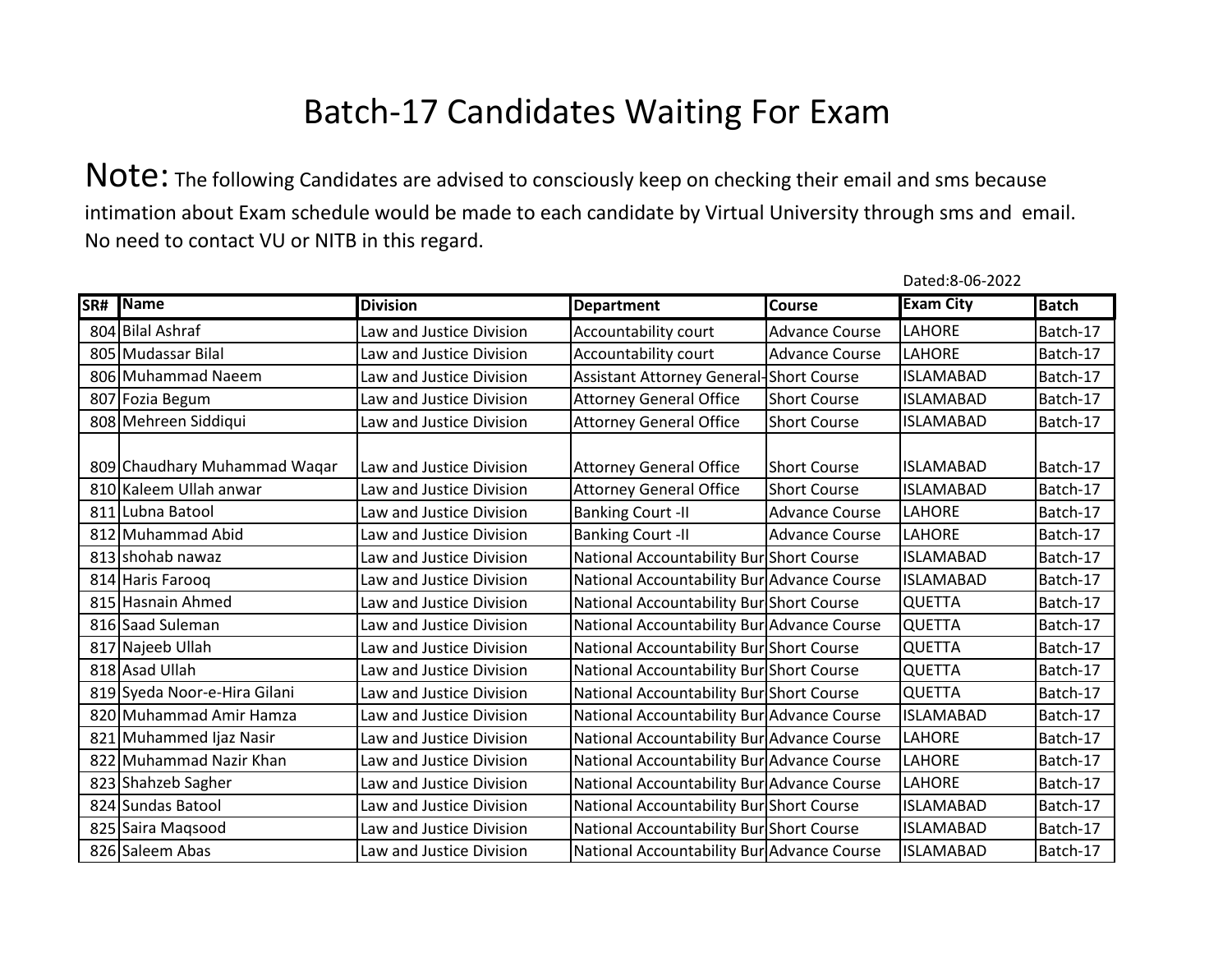Note: The following Candidates are advised to consciously keep on checking their email and sms because intimation about Exam schedule would be made to each candidate by Virtual University through sms and email. No need to contact VU or NITB in this regard.

| SR# | Name                                                | <b>Division</b>          | <b>Department</b>                          | <b>Course</b> | <b>Exam City</b> | <b>Batch</b> |
|-----|-----------------------------------------------------|--------------------------|--------------------------------------------|---------------|------------------|--------------|
|     | 827 Umer Jawaid                                     | Law and Justice Division | National Accountability Bur Advance Course |               | <b>ISLAMABAD</b> | Batch-17     |
|     | 828 Maryam Jamil                                    | Law and Justice Division | National Accountability Bur Short Course   |               | <b>ISLAMABAD</b> | Batch-17     |
|     | 829 naeem iqbal                                     | Law and Justice Division | National Accountability Bur Advance Course |               | LAHORE           | Batch-17     |
|     | 830 Uzma Razzag                                     | Law and Justice Division | National Accountability Bur Short Course   |               | LAHORE           | Batch-17     |
|     | 831 Javeria Ghulam Nabi                             | Law and Justice Division | National Accountability Bur Advance Course |               | LAHORE           | Batch-17     |
|     | 832 Fareeha Ejaz                                    | Law and Justice Division | National Accountability Bur Short Course   |               | LAHORE           | Batch-17     |
|     | 833 AYYAZ MEHMOOD MALIK                             | Law and Justice Division | National Accountability Bur Short Course   |               | LAHORE           | Batch-17     |
|     | 834 Sharoon Naz                                     | Law and Justice Division | National Accountability Bur Short Course   |               | LAHORE           | Batch-17     |
|     | 835 Sajida Parveen                                  | Law and Justice Division | National Accountability Bur Short Course   |               | LAHORE           | Batch-17     |
|     | 836 Ahmad Hassan                                    | Law and Justice Division | National Accountability Bur Short Course   |               | <b>MULTAN</b>    | Batch-17     |
|     | 837 Abdul Hafeez                                    | Law and Justice Division | National Accountability Bur Short Course   |               | <b>MULTAN</b>    | Batch-17     |
|     | 838 Waqar Nawaz                                     | Law and Justice Division | National Accountability Bur Short Course   |               | <b>MULTAN</b>    | Batch-17     |
|     |                                                     |                          |                                            |               |                  |              |
|     | 839 MUHAMMAD KAMRAN YAQOOB Law and Justice Division |                          | National Accountability Bur Short Course   |               | <b>MULTAN</b>    | Batch-17     |
|     | 840 Muhammad Usman                                  | Law and Justice Division | National Accountability Bur Short Course   |               | <b>MULTAN</b>    | Batch-17     |
|     | 841 JUNAID BASHIR                                   | Law and Justice Division | National Accountability Bur Short Course   |               | <b>MULTAN</b>    | Batch-17     |
|     | 842 Asif Rasheed                                    | Law and Justice Division | National Accountability Bur Short Course   |               | <b>MULTAN</b>    | Batch-17     |
|     | 843 Khalid waleed                                   | Law and Justice Division | National Accountability Bur Short Course   |               | <b>ISLAMABAD</b> | Batch-17     |
|     | 844 zeeshan farooqui                                | Law and Justice Division | National Accountability Bur Short Course   |               | <b>ISLAMABAD</b> | Batch-17     |
|     | 845 Qamar Rasool                                    | Law and Justice Division | National Accountability Bur Advance Course |               | <b>ISLAMABAD</b> | Batch-17     |
|     | 846 Basharat Mehmood                                | Law and Justice Division | National Accountability Bur Advance Course |               | <b>ISLAMABAD</b> | Batch-17     |
|     | 847 Abdul Ghaffar                                   | Law and Justice Division | National Accountability Bur Short Course   |               | <b>ISLAMABAD</b> | Batch-17     |
|     | 848 Siraj-ud-Din                                    | Law and Justice Division | National Accountability Bur Advance Course |               | <b>ISLAMABAD</b> | Batch-17     |
|     | 849 Syed Aamir Ali                                  | Law and Justice Division | National Accountability Bur Advance Course |               | <b>ISLAMABAD</b> | Batch-17     |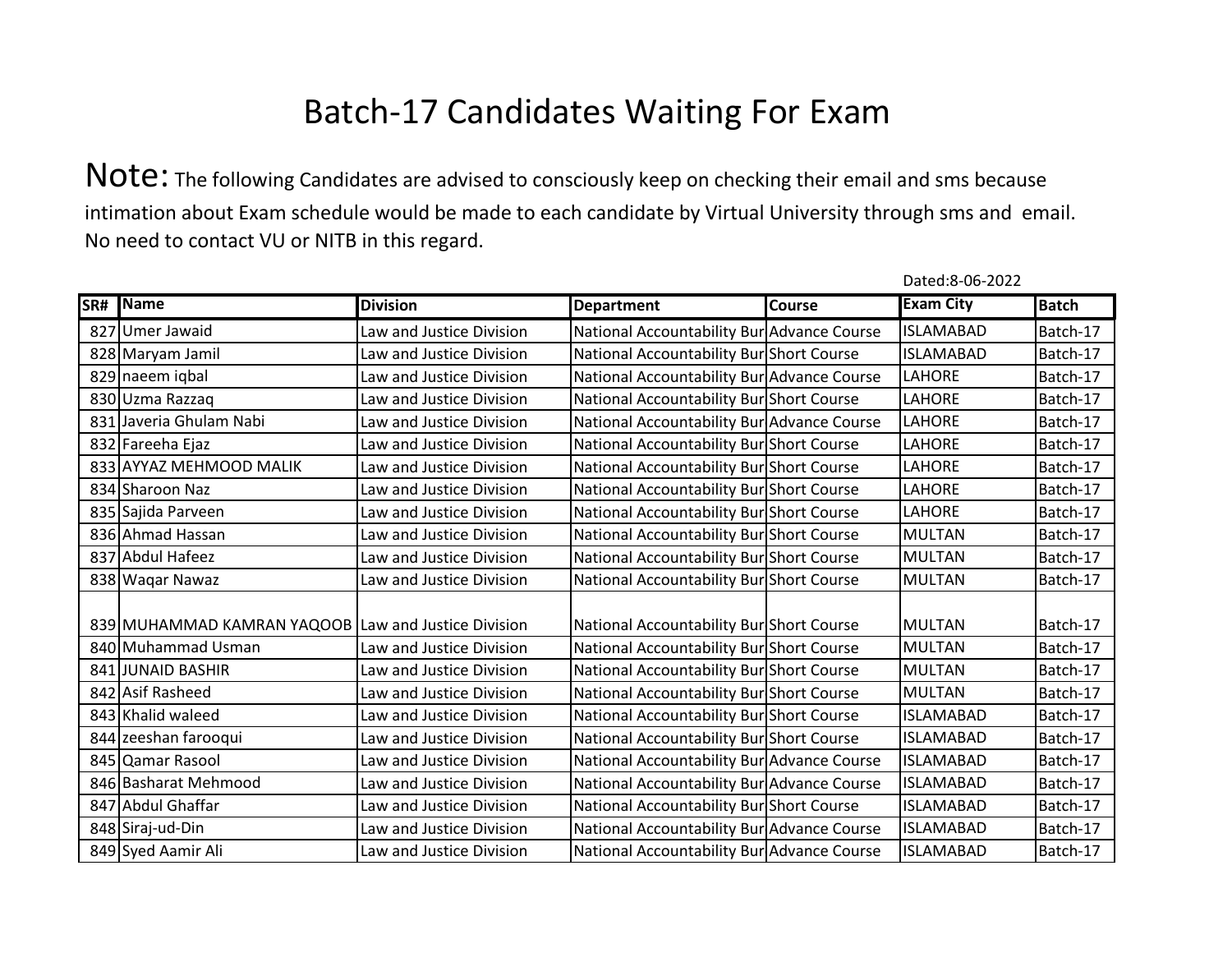Note: The following Candidates are advised to consciously keep on checking their email and sms because intimation about Exam schedule would be made to each candidate by Virtual University through sms and email. No need to contact VU or NITB in this regard.

| SR# | Name                      | <b>Division</b>          | <b>Department</b>                          | Course | <b>Exam City</b> | <b>Batch</b> |
|-----|---------------------------|--------------------------|--------------------------------------------|--------|------------------|--------------|
|     | 850 Muhammad Waseem       | Law and Justice Division | National Accountability Bur Short Course   |        | <b>ISLAMABAD</b> | Batch-17     |
|     | 851 Fahad Zaib Mughal     | Law and Justice Division | National Accountability Bur Short Course   |        | <b>ISLAMABAD</b> | Batch-17     |
|     | 852 ASHFAQ HUSSAIN MUGHAL | Law and Justice Division | National Accountability Bur Advance Course |        | RAWALPINDI       | Batch-17     |
|     | 853 NOMAN JAVED           | Law and Justice Division | National Accountability Bur Short Course   |        | <b>ISLAMABAD</b> | Batch-17     |
|     | 854 Sana javed            | Law and Justice Division | National Accountability Bur Short Course   |        | <b>ISLAMABAD</b> | Batch-17     |
|     | 855 Manzar Gill           | Law and Justice Division | National Accountability Bur Short Course   |        | <b>ISLAMABAD</b> | Batch-17     |
|     | 856 Zeeshan Hayat         | Law and Justice Division | National Accountability Bur Short Course   |        | <b>ISLAMABAD</b> | Batch-17     |
|     | 857 Abdul Samad           | Law and Justice Division | National Accountability Bur Short Course   |        | <b>ISLAMABAD</b> | Batch-17     |
|     | 858 Ghulam waheed         | Law and Justice Division | National Accountability Bur Short Course   |        | <b>ISLAMABAD</b> | Batch-17     |
|     | 859 Sana Yaqoob           | Law and Justice Division | National Accountability Bur Short Course   |        | <b>ISLAMABAD</b> | Batch-17     |
|     | 860 Talha Zubair          | Law and Justice Division | National Accountability Bur Advance Course |        | <b>ISLAMABAD</b> | Batch-17     |
|     | 861 Muhammad Siddique     | Law and Justice Division | National Accountability Bur Advance Course |        | <b>ISLAMABAD</b> | Batch-17     |
|     | 862 Muhammad Danish       | Law and Justice Division | National Accountability Bur Advance Course |        | <b>ISLAMABAD</b> | Batch-17     |
|     | 863 Saleemullah           | Law and Justice Division | National Accountability Bur Advance Course |        | <b>ISLAMABAD</b> | Batch-17     |
|     | 864 Maria Hussain         | Law and Justice Division | National Accountability Bur Short Course   |        | <b>ISLAMABAD</b> | Batch-17     |
|     | 865 Muhammad Usman        | Law and Justice Division | National Accountability Bur Advance Course |        | RAWALPINDI       | Batch-17     |
|     | 866 Muhammad Junaid       | Law and Justice Division | National Accountability Bur Advance Course |        | <b>ISLAMABAD</b> | Batch-17     |
|     | 867 MUHAMMAD HAMMAD       | Law and Justice Division | National Accountability Bur Short Course   |        | <b>ISLAMABAD</b> | Batch-17     |
|     | 868 HASNAIN MUSTAFA       | Law and Justice Division | National Accountability Bur Short Course   |        | <b>ISLAMABAD</b> | Batch-17     |
|     | 869 MUHAMMAD WAQAS        | Law and Justice Division | National Accountability Bur Advance Course |        | <b>ISLAMABAD</b> | Batch-17     |
|     | 870 Javed Amin            | Law and Justice Division | National Accountability Bur Short Course   |        | <b>ISLAMABAD</b> | Batch-17     |
|     | 871 Hamid Hussain         | Law and Justice Division | National Accountability Bur Advance Course |        | <b>ISLAMABAD</b> | Batch-17     |
|     | 872 Jabbar Zaib           | Law and Justice Division | National Accountability Bur Advance Course |        | <b>ISLAMABAD</b> | Batch-17     |
|     | 873 Muhammad Haseeb Adil  | Law and Justice Division | National Accountability Bur Advance Course |        | <b>ISLAMABAD</b> | Batch-17     |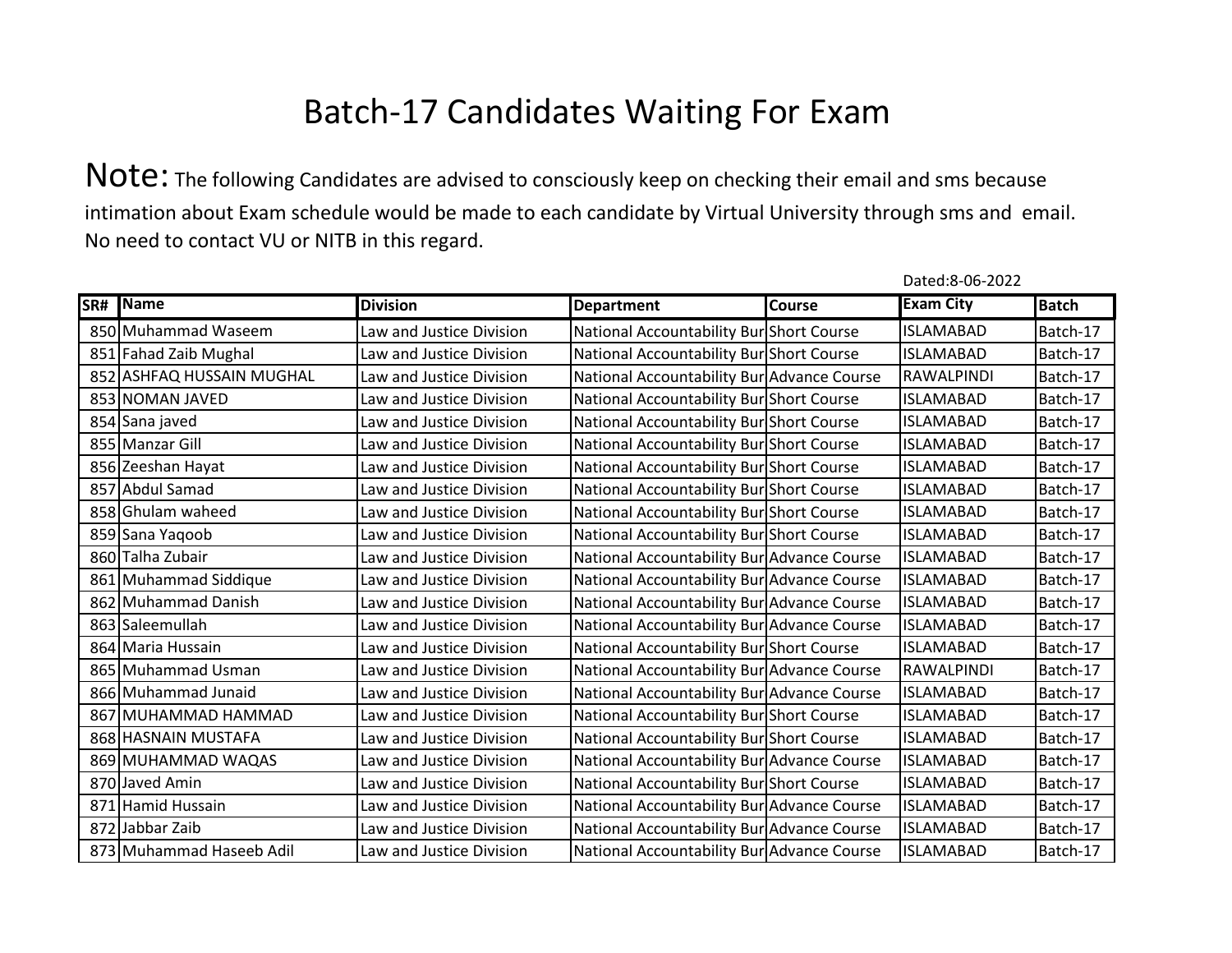Note: The following Candidates are advised to consciously keep on checking their email and sms because intimation about Exam schedule would be made to each candidate by Virtual University through sms and email. No need to contact VU or NITB in this regard.

| SR# Name                   | <b>Division</b>          | <b>Department</b>                        | <b>Course</b>         | <b>Exam City</b> | <b>Batch</b> |
|----------------------------|--------------------------|------------------------------------------|-----------------------|------------------|--------------|
| 874 Aqib ur Rehman         | Law and Justice Division | Special Court, Customs Taxa Short Course |                       | PESHAWAR         | Batch-17     |
| 875 Abdul Hameed           | Law and Justice Division | Special Court, Customs Taxa Short Course |                       | PESHAWAR         | Batch-17     |
| 876 Muhammad Sarwar        | Law and Justice Division | Special Court, Customs Taxa Short Course |                       | PESHAWAR         | Batch-17     |
| 877 Dua Anwar              | Law and Justice Division | Wafaqi Mohtasib Secretaria Short Course  |                       | <b>ISLAMABAD</b> | Batch-17     |
| 878 Sarmad Saeed           | Law and Justice Division | Wafaqi Mohtasib Secretaria Short Course  |                       | <b>ISLAMABAD</b> | Batch-17     |
| 879 muhammad Waqar         | Law and Justice Division | Wafaqi Mohtasib Secretaria Short Course  |                       | <b>ISLAMABAD</b> | Batch-17     |
| 880 Nasir Vicky            | Law and Justice Division | Wafaqi Mohtasib Secretaria Short Course  |                       | <b>ISLAMABAD</b> | Batch-17     |
| 881 Muhammad Imran Mehmood | Law and Justice Division |                                          | <b>Short Course</b>   | <b>LAHORE</b>    | Batch-17     |
| 882 MUHAMMAD ASIF          | Law and Justice Division |                                          | <b>Short Course</b>   | <b>ISLAMABAD</b> | Batch-17     |
| 883 Syeda ishrat fatima    | Law and Justice Division |                                          | <b>Short Course</b>   | <b>ISLAMABAD</b> | Batch-17     |
| 884 AZHAR HUSSAIN          | Law and Justice Division |                                          | <b>Short Course</b>   | <b>ISLAMABAD</b> | Batch-17     |
| 885 MUHAMMAD ASIF          | Law and Justice Division |                                          | <b>Short Course</b>   | <b>ISLAMABAD</b> | Batch-17     |
| 886 Zeerak Imran Butt      | Law and Justice Division |                                          | <b>Short Course</b>   | <b>ISLAMABAD</b> | Batch-17     |
| 887 AIZAZ HAIDER           | Law and Justice Division |                                          | <b>Short Course</b>   | <b>ISLAMABAD</b> | Batch-17     |
| 888 sana ur rehman         | Law and Justice Division |                                          | <b>Short Course</b>   | <b>ISLAMABAD</b> | Batch-17     |
| 889 Waheed ur Rehman       | Law and Justice Division |                                          | <b>Short Course</b>   | <b>ISLAMABAD</b> | Batch-17     |
| 890 Muhammad Ijaz Rasool   | Law and Justice Division |                                          | <b>Short Course</b>   | LAHORE           | Batch-17     |
| 891 Abdullah Zafar         | Law and Justice Division |                                          | <b>Short Course</b>   | <b>ISLAMABAD</b> | Batch-17     |
| 892 Muhammad Noman         | Law and Justice Division |                                          | <b>Short Course</b>   | <b>ISLAMABAD</b> | Batch-17     |
| 893 Saleemullah            | Law and Justice Division |                                          | <b>Advance Course</b> | <b>ISLAMABAD</b> | Batch-17     |
| 894 Mubashar Hafeez        | Law and Justice Division |                                          | <b>Short Course</b>   | LAHORE           | Batch-17     |
| SYED WAQAR UL HASSAN       |                          |                                          |                       |                  |              |
| 895 BOKHARI                | Law and Justice Division |                                          | <b>Short Course</b>   | <b>LAHORE</b>    | Batch-17     |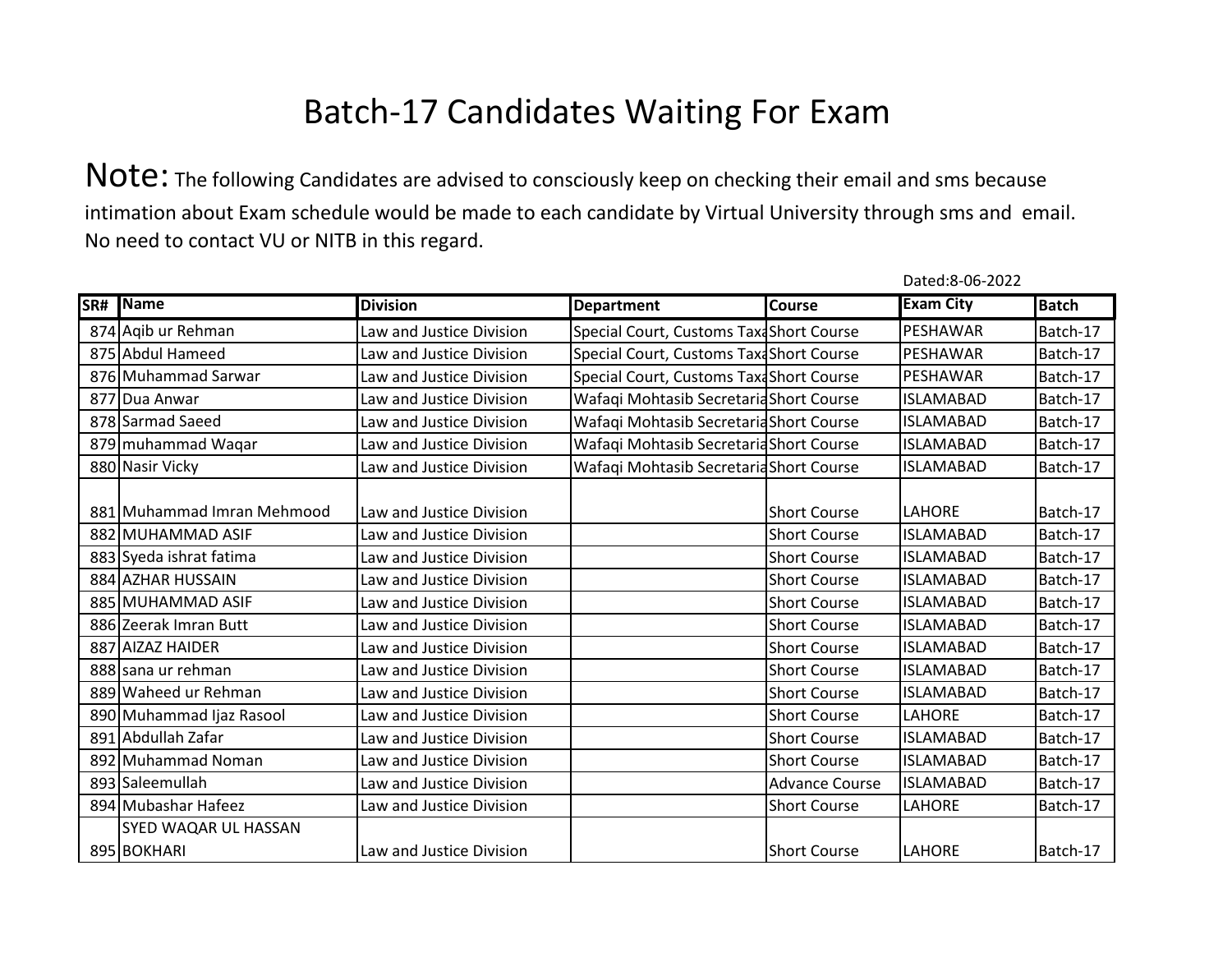|     |                            |                          |                   |                       | Dated:8-06-2022  |              |
|-----|----------------------------|--------------------------|-------------------|-----------------------|------------------|--------------|
| SR# | Name                       | <b>Division</b>          | <b>Department</b> | Course                | <b>Exam City</b> | <b>Batch</b> |
|     | 896 Malik Nazir Ahmed Naru | Law and Justice Division |                   | <b>Short Course</b>   | LAHORE           | Batch-17     |
|     | 897 Nadia Parveen          | Law and Justice Division |                   | <b>Short Course</b>   | LAHORE           | Batch-17     |
|     | 898 Shaista Kanwal         | Law and Justice Division |                   | <b>Advance Course</b> | LAHORE           | Batch-17     |
|     | 899 Syed Shuja Ali Bukhari | Law and Justice Division |                   | <b>Short Course</b>   | LAHORE           | Batch-17     |
|     | 900 Kiran Shahzadi         | Law and Justice Division |                   | <b>Short Course</b>   | LAHORE           | Batch-17     |
|     | 901 Muhammad Naveed Afsar  | Law and Justice Division |                   | <b>Short Course</b>   | <b>ISLAMABAD</b> | Batch-17     |
|     | 902 HABIBA DAUD            | Law and Justice Division |                   | <b>Short Course</b>   | <b>ISLAMABAD</b> | Batch-17     |
|     | 903 muhammad abdullah      | Law and Justice Division |                   | <b>Short Course</b>   | <b>LAHORE</b>    | Batch-17     |
|     | 904 NAEEM AHMED            | Law and Justice Division |                   | <b>Short Course</b>   | <b>LAHORE</b>    | Batch-17     |
|     | 905 Azan sameer            | Law and Justice Division |                   | <b>Short Course</b>   | LAHORE           | Batch-17     |
|     | 906 MUHAMMAD YASIR         | Law and Justice Division |                   | <b>Short Course</b>   | <b>ISLAMABAD</b> | Batch-17     |
|     | 907 Abdul Raheem           | Law and Justice Division |                   | <b>Short Course</b>   | <b>ISLAMABAD</b> | Batch-17     |
|     | 908 AKHTAR ALI             | Law and Justice Division |                   | <b>Short Course</b>   | <b>ISLAMABAD</b> | Batch-17     |
|     | 909 Ageel Ahmad            | Law and Justice Division |                   | <b>Advance Course</b> | <b>LAHORE</b>    | Batch-17     |
|     | 910 Tayyaba Aqeel          | Law and Justice Division |                   | <b>Short Course</b>   | <b>ISLAMABAD</b> | Batch-17     |
|     | 911 Shahrukh Shahzad       | Law and Justice Division |                   | <b>Advance Course</b> | <b>LAHORE</b>    | Batch-17     |
|     | 912 ZEESHAN QAMAR          | Law and Justice Division |                   | <b>Short Course</b>   | <b>ISLAMABAD</b> | Batch-17     |
|     | 913 Muhammad Awais         | Law and Justice Division |                   | <b>Short Course</b>   | <b>ISLAMABAD</b> | Batch-17     |
|     | 914 Muhammad Haris Khan    | Law and Justice Division |                   | <b>Short Course</b>   | <b>ISLAMABAD</b> | Batch-17     |
|     | 915 Muhammad Naeem Bashir  | Law and Justice Division |                   | <b>Short Course</b>   | <b>ISLAMABAD</b> | Batch-17     |
|     | 916 Sania Majeed           | Law and Justice Division |                   | <b>Short Course</b>   | <b>ISLAMABAD</b> | Batch-17     |
|     | 917 Muhammad Qasim         | Law and Justice Division |                   | <b>Short Course</b>   | <b>ISLAMABAD</b> | Batch-17     |
|     | 918 misbah rashid          | Law and Justice Division |                   | <b>Short Course</b>   | <b>ISLAMABAD</b> | Batch-17     |
|     | 919 uzma ali               | Law and Justice Division |                   | <b>Short Course</b>   | <b>ISLAMABAD</b> | Batch-17     |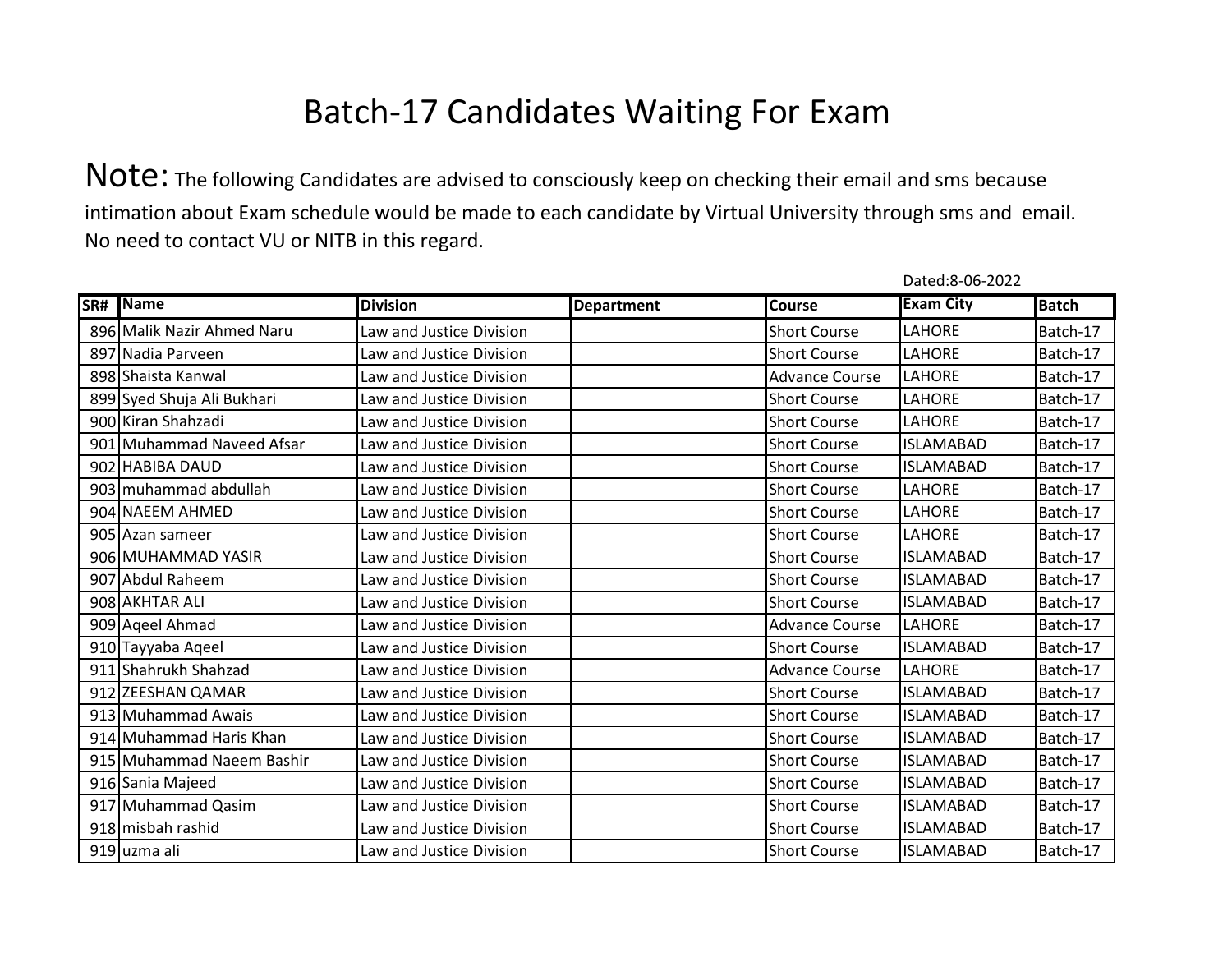|     |                                |                                                                         |                   |                       | Dated:8-06-2022  |              |
|-----|--------------------------------|-------------------------------------------------------------------------|-------------------|-----------------------|------------------|--------------|
| SR# | <b>Name</b>                    | <b>Division</b>                                                         | <b>Department</b> | Course                | <b>Exam City</b> | <b>Batch</b> |
|     | 920 rameen shadab              | Law and Justice Division                                                |                   | <b>Short Course</b>   | <b>ISLAMABAD</b> | Batch-17     |
|     | 921 haseeb shah                | Law and Justice Division                                                |                   | <b>Advance Course</b> | <b>ISLAMABAD</b> | Batch-17     |
|     | 922 KASHIF SALEEM              | Law and Justice Division                                                |                   | <b>Short Course</b>   | <b>ISLAMABAD</b> | Batch-17     |
|     | 923 Salman Ali                 | Law and Justice Division                                                |                   | <b>Short Course</b>   | <b>ISLAMABAD</b> | Batch-17     |
|     | 924 Muhammad Arbab Khan        | Law and Justice Division                                                |                   | <b>Short Course</b>   | <b>ISLAMABAD</b> | Batch-17     |
|     | 925 Ghulam Sarwar Khan         | Law and Justice Division                                                |                   | <b>Short Course</b>   | <b>ISLAMABAD</b> | Batch-17     |
|     | 926 FAYEZ ANWAR                | Law and Justice Division                                                |                   | <b>Short Course</b>   | <b>ISLAMABAD</b> | Batch-17     |
|     | 927 Ahmer Waseem               | Law and Justice Division                                                |                   | <b>Short Course</b>   | <b>ISLAMABAD</b> | Batch-17     |
|     | 928 Iftikhar Hussain Shah      | Law and Justice Division                                                |                   | <b>Short Course</b>   | <b>ISLAMABAD</b> | Batch-17     |
|     | 929 Farhaj Shaukat             | Law and Justice Division                                                |                   | <b>Short Course</b>   | <b>ISLAMABAD</b> | Batch-17     |
|     |                                |                                                                         |                   |                       |                  |              |
|     | 930 Muhammad Suhail Ahmed Khan | Law and Justice Division                                                |                   | <b>Advance Course</b> | <b>MARDAN</b>    | Batch-17     |
|     | 931 Shahzaib Tanveer           | Law and Justice Division                                                |                   | <b>Short Course</b>   | <b>ISLAMABAD</b> | Batch-17     |
|     | 932 MUHAMMAD ATIF              | Law and Justice Division                                                |                   | <b>Short Course</b>   | <b>ISLAMABAD</b> | Batch-17     |
|     | 933 Rasib Ali                  | Law and Justice Division                                                |                   | <b>Short Course</b>   | <b>ISLAMABAD</b> | Batch-17     |
|     | 934 Muneer Ahmed               | National Food Security and Re Department of Plant Proted Short Course   |                   |                       | <b>KARACHI</b>   | Batch-17     |
|     | 935 Ali Raza                   | National Food Security and Re Department of Plant Proted Short Course   |                   |                       | <b>KARACHI</b>   | Batch-17     |
|     | 936 Nadeem Iqbal               | National Food Security and Re Department of Plant Proted Advance Course |                   |                       | <b>KARACHI</b>   | Batch-17     |
|     | 937 Muhammad Shafat            | National Food Security and Re Department of Plant Proted Short Course   |                   |                       | <b>KARACHI</b>   | Batch-17     |
|     | 938 Muhammad Wasim             | National Food Security and Re Department of Plant Proted Short Course   |                   |                       | <b>KARACHI</b>   | Batch-17     |
|     | 939 MUHAMMAD ARIF              | National Food Security and Re Federal Seed Certification a Short Course |                   |                       | <b>ISLAMABAD</b> | Batch-17     |
|     | 940 MUHAMMAD ALMAS KHAN        | National Food Security and Re Federal Seed Certification a Short Course |                   |                       | <b>ISLAMABAD</b> | Batch-17     |
|     | 941 Muhammad Shoaib            | National Food Security and Re Federal Seed Certification a Short Course |                   |                       | <b>ISLAMABAD</b> | Batch-17     |
|     | 942 MUHAMMAD SAJID KAREEM      | National Food Security and Re Federal Seed Certification a Short Course |                   |                       | <b>ISLAMABAD</b> | Batch-17     |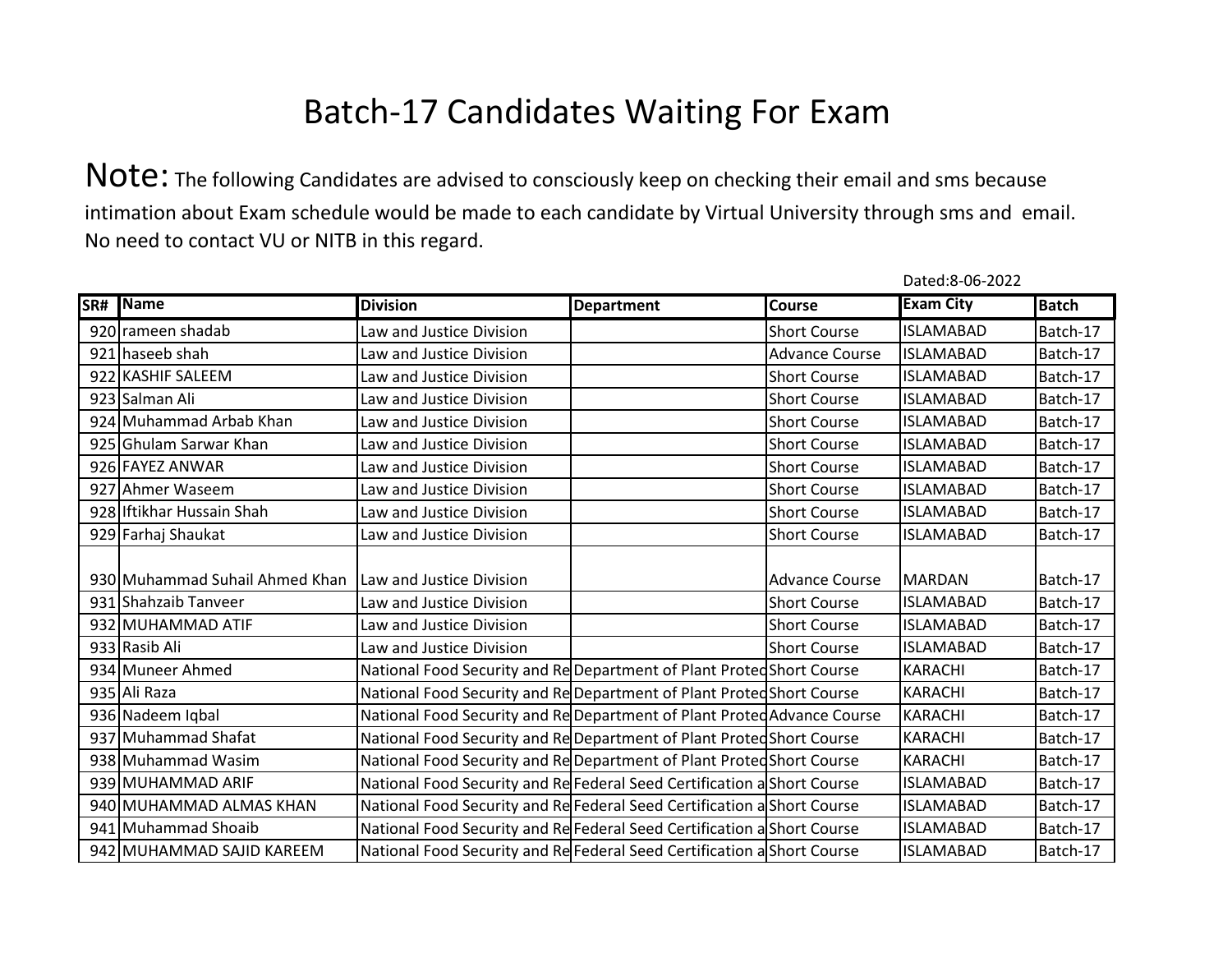Note: The following Candidates are advised to consciously keep on checking their email and sms because intimation about Exam schedule would be made to each candidate by Virtual University through sms and email. No need to contact VU or NITB in this regard.

| SR# | <b>Name</b>                  | <b>Division</b>                                                         | <b>Department</b> | Course                | <b>Exam City</b> | <b>Batch</b> |
|-----|------------------------------|-------------------------------------------------------------------------|-------------------|-----------------------|------------------|--------------|
|     | 943 Muhammad Ishtiaq         | National Food Security and Re Federal Seed Certification a Short Course |                   |                       | <b>ISLAMABAD</b> | Batch-17     |
|     | 944 Muhammad Amin            | National Food Security and Re Federal Seed Certification a Short Course |                   |                       | <b>ISLAMABAD</b> | Batch-17     |
|     | 945 Intizar Mehdi            | National Food Security and Re Federal Seed Certification a Short Course |                   |                       | <b>ISLAMABAD</b> | Batch-17     |
|     | 946 Shafqat abbas            | National Food Security and Re National Veterinary Lab                   |                   | <b>Advance Course</b> | <b>ISLAMABAD</b> | Batch-17     |
|     | 947 Hasnat Khan              | National Food Security and Re Plant Breeders Rights Regist Short Course |                   |                       | <b>ISLAMABAD</b> | Batch-17     |
|     | 948 Umer Yaseen              | National Food Security and Re Plant Breeders Rights Regis Short Course  |                   |                       | <b>ISLAMABAD</b> | Batch-17     |
|     | 949 Haseeb ur Rehman         | National Food Security and Re Plant Breeders Rights Regis Short Course  |                   |                       | <b>ISLAMABAD</b> | Batch-17     |
|     | 950 Sahib Khan Mahrr         | Overseas Pakistanis and HumaOverseas Pakistanis Founda Short Course     |                   |                       | <b>KARACHI</b>   | Batch-17     |
|     | 951 OWAIS                    | Overseas Pakistanis and HumdOverseas Pakistanis Founda Advance Course   |                   |                       | <b>KARACHI</b>   | Batch-17     |
|     | 952 Faizan Ahmed             | Overseas Pakistanis and HumdOverseas Pakistanis Founda Advance Course   |                   |                       | <b>ISLAMABAD</b> | Batch-17     |
|     | 953 Hidayat ullah khan       | Overseas Pakistanis and Human Resource Development D Short Course       |                   |                       | <b>ISLAMABAD</b> | Batch-17     |
|     | 954 Hafiz Muhammad Siddique  | Overseas Pakistanis and Human Resource Development D Short Course       |                   |                       | <b>ISLAMABAD</b> | Batch-17     |
|     | 955 Raja Muhammad Yasir Khan | Overseas Pakistanis and Human Resource Development D Advance Course     |                   |                       | <b>ISLAMABAD</b> | Batch-17     |
|     | 956 Romeen Khan              | Overseas Pakistanis and Human Resource Development D Advance Course     |                   |                       | <b>ISLAMABAD</b> | Batch-17     |
|     | 957 Muhammad Touseef Khan    | Overseas Pakistanis and Human Resource Development D Advance Course     |                   |                       | <b>ISLAMABAD</b> | Batch-17     |
|     | 958 Muhammad Ehsan           | Overseas Pakistanis and Human Resource Development D Advance Course     |                   |                       | <b>ISLAMABAD</b> | Batch-17     |
|     | 959 Nasir Mahmood            | Overseas Pakistanis and Human Resource Development D Advance Course     |                   |                       | <b>ISLAMABAD</b> | Batch-17     |
|     | 960 Ahsam Jahangir           | Overseas Pakistanis and Human Resource Development D Advance Course     |                   |                       | <b>ISLAMABAD</b> | Batch-17     |
|     | 961 Mustafa Saifullah Khan   | Overseas Pakistanis and Human Resource Development D Short Course       |                   |                       | <b>ISLAMABAD</b> | Batch-17     |
|     | 962 Asif Mahmood             | Overseas Pakistanis and Human Resource Development D Advance Course     |                   |                       | <b>ISLAMABAD</b> | Batch-17     |
|     | 963 Khursheed Begum          | Overseas Pakistanis and Human Resource Development D Advance Course     |                   |                       | <b>ISLAMABAD</b> | Batch-17     |
|     | 964 Muhammad Shahzad         | Overseas Pakistanis and Human Resource Development D Short Course       |                   |                       | <b>ISLAMABAD</b> | Batch-17     |
|     | 965 Syed Ismail Shah         | Overseas Pakistanis and Human Resource Development D Short Course       |                   |                       | <b>ISLAMABAD</b> | Batch-17     |
|     | 966 ARSALAN ALI KHAN         | Overseas Pakistanis and Human Resource Development D Short Course       |                   |                       | <b>ISLAMABAD</b> | Batch-17     |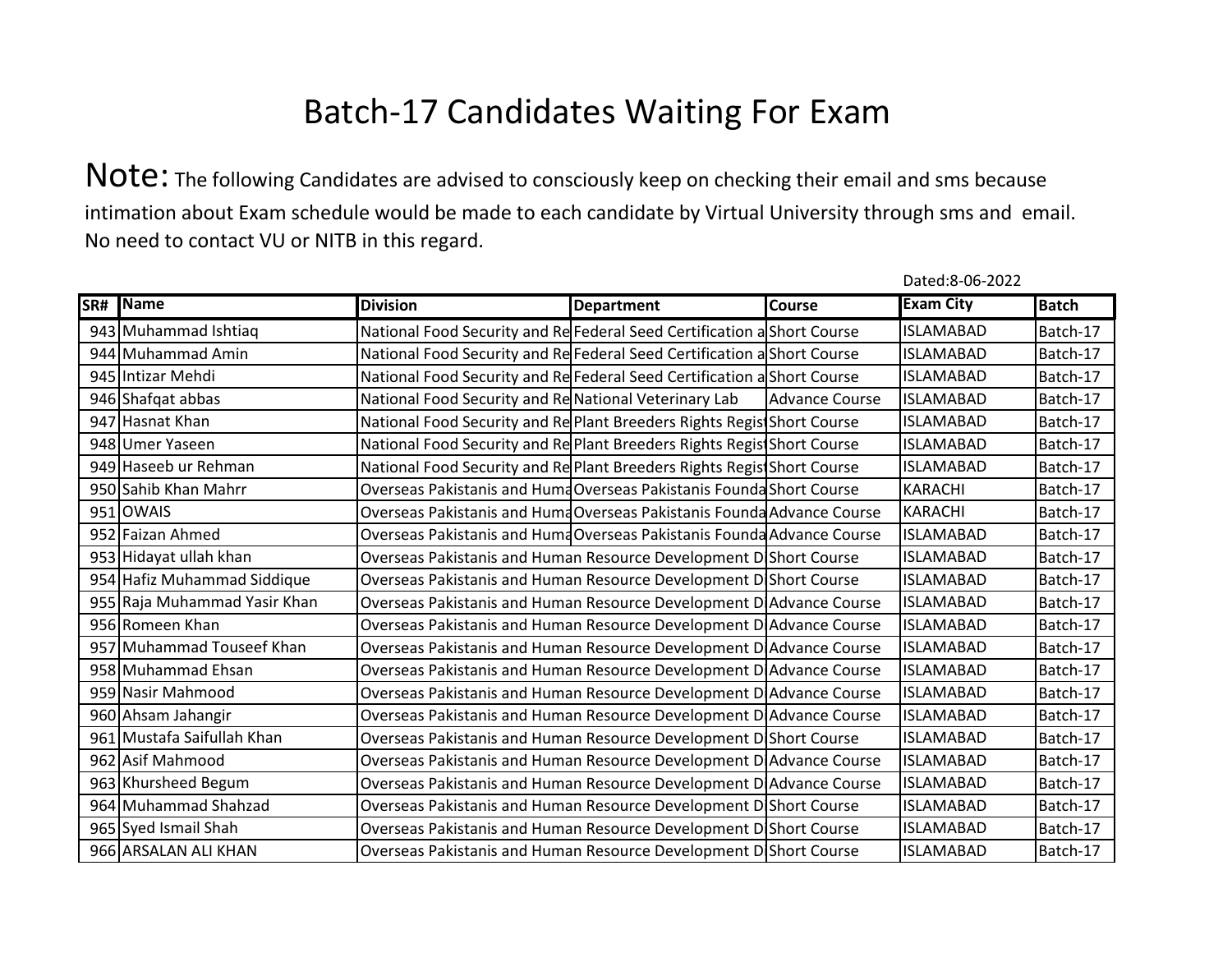Note: The following Candidates are advised to consciously keep on checking their email and sms because intimation about Exam schedule would be made to each candidate by Virtual University through sms and email. No need to contact VU or NITB in this regard.

| SR# | <b>Name</b>                | <b>Division</b>                                                           | <b>Department</b> | Course                | <b>Exam City</b> | <b>Batch</b> |
|-----|----------------------------|---------------------------------------------------------------------------|-------------------|-----------------------|------------------|--------------|
|     | 967 WASI- UR-RAHMAN        | Parliamentary Affairs Division                                            |                   | <b>Advance Course</b> | <b>ISLAMABAD</b> | Batch-17     |
|     | 968 Malik Hassan Ahmad     | Parliamentary Affairs Division                                            |                   | <b>Short Course</b>   | <b>ISLAMABAD</b> | Batch-17     |
|     | 969 Muhammad Zeeshan       | Parliamentary Affairs Division                                            |                   | <b>Short Course</b>   | <b>ISLAMABAD</b> | Batch-17     |
|     | 970 Rizwan Shaukat         | Parliamentary Affairs Division                                            |                   | <b>Short Course</b>   | <b>ISLAMABAD</b> | Batch-17     |
|     | 971 Pak Rasool Khan        | Religious Affairs and Inter faith Harmony Division                        |                   | <b>Advance Course</b> | <b>ISLAMABAD</b> | Batch-17     |
|     | 972 Naeem Ahmad            | Religious Affairs and Inter faith Harmony Division                        |                   | <b>Short Course</b>   | <b>ISLAMABAD</b> | Batch-17     |
|     | 973 Muhammad Adeel Rana    | Religious Affairs and Inter faith Harmony Division                        |                   | <b>Short Course</b>   | <b>ISLAMABAD</b> | Batch-17     |
|     | 974 Saima Shaheen          | Religious Affairs and Inter faith Harmony Division                        |                   | <b>Advance Course</b> | <b>ISLAMABAD</b> | Batch-17     |
|     | 975 Hafeezullah            | Religious Affairs and Inter faith Harmony Division                        |                   | <b>Advance Course</b> | <b>ISLAMABAD</b> | Batch-17     |
|     | 976 muhammad Usman         | Religious Affairs and Inter faith Harmony Division                        |                   | <b>Short Course</b>   | <b>ISLAMABAD</b> | Batch-17     |
|     | 977 Muhammad Irfan khan    | Religious Affairs and Inter faith Harmony Division                        |                   | <b>Advance Course</b> | <b>ISLAMABAD</b> | Batch-17     |
|     | 978 Hina Abid              | Religious Affairs and Inter faith Harmony Division                        |                   | <b>Advance Course</b> | <b>ISLAMABAD</b> | Batch-17     |
|     | 979 Abdul Rahim Qureshi    | Religious Affairs and Inter faith Harmony Division                        |                   | <b>Advance Course</b> | <b>ISLAMABAD</b> | Batch-17     |
|     | 980 Hassan Iqbal           | Religious Affairs and Inter faith Harmony Division                        |                   | <b>Short Course</b>   | <b>ISLAMABAD</b> | Batch-17     |
|     | 981 Muhammad Shoaib        | Science and Technology Divisi Pakistan Science Foundatio Short Course     |                   |                       | <b>ISLAMABAD</b> | Batch-17     |
|     | 982 Ghulam Mustafa         | Science and Technology Divisi Pakistan Science Foundatio Short Course     |                   |                       | <b>ISLAMABAD</b> | Batch-17     |
|     | 983 zahid Hussain          | Science and Technology Divisi Pakistan Science Foundatio Short Course     |                   |                       | <b>ISLAMABAD</b> | Batch-17     |
|     | 984 AHTASHAM ALI           | Science and Technology Divisi Pakistan Scientific and Tech Advance Course |                   |                       | <b>ISLAMABAD</b> | Batch-17     |
|     | 985 Islamullah             | Science and Technology Divisi Pakistan Scientific and Tech Advance Course |                   |                       | <b>ISLAMABAD</b> | Batch-17     |
|     | 986 Syed Zulfiqar Ali Shah | States and Frontier Regions Di Commissionerate Afghan RIShort Course      |                   |                       | PESHAWAR         | Batch-17     |
|     | 987 Umar Nasir             | States and Frontier Regions DiCommissionerate Afghan ReShort Course       |                   |                       | PESHAWAR         | Batch-17     |
|     | 988 Tanveer Ahmed          | States and Frontier Regions Di Commissionerate Afghan Roshort Course      |                   |                       | PESHAWAR         | Batch-17     |
|     | 989 Saleem khan            | States and Frontier Regions DiCommissionerate Afghan ReShort Course       |                   |                       | PESHAWAR         | Batch-17     |
|     | 990 Hazrat mehmood         | States and Frontier Regions Di Commissionerate Afghan ReShort Course      |                   |                       | PESHAWAR         | Batch-17     |